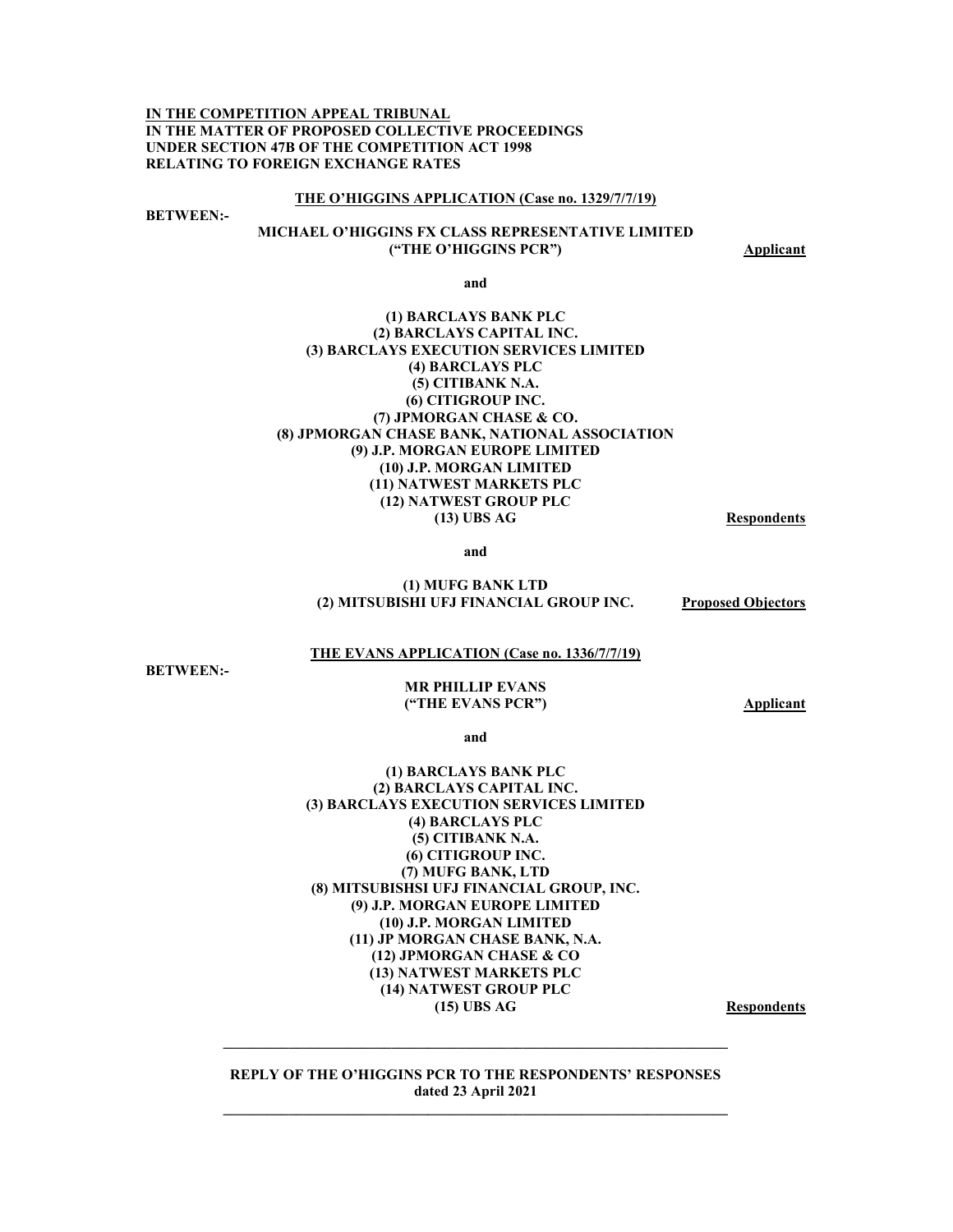# **TABLE OF CONTENTS**

| SCOPE OF THE SETTLEMENT DECISIONS AND THE O'HIGGINS PCR'S |
|-----------------------------------------------------------|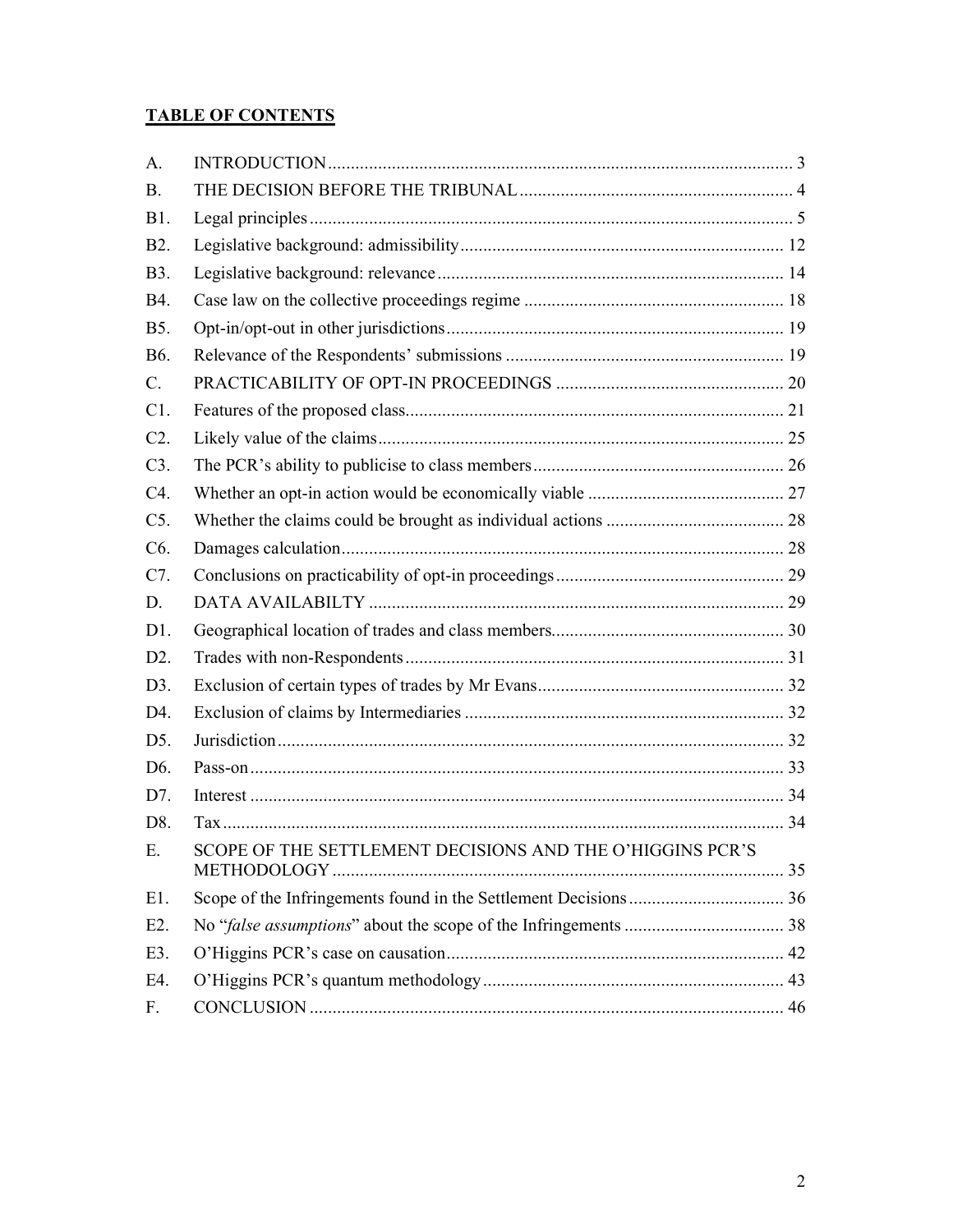# **A. INTRODUCTION**

- 1. For the reasons explained below, the objections to the O'Higgins Application advanced by the Respondents in their Response are devoid of substance.
- 2. The Respondents do not contest that some form of CPO should be granted. The principal matter raised by the Respondents in objection is the contention, in summary, that there is a strong statutory presumption in favour of 'opt-in' proceedings and that 'opt-out' proceedings can only be certified where the applicant can demonstrate that 'opt-in' proceedings would be impracticable. Such a contention is wrong in law. There is no statutory default position that favours opt-in proceedings and no such burden lies upon the applicant.
- 3. Regardless of there being no such burden, opt-in proceedings would, in this case, be impracticable. There are a number of factors that render it most unlikely that the present claims could viably be brought as opt-in proceedings. The class is numerous and heterogenous. Its members are not easy to identify. For many members of the class the amounts involved will be small. There would be an understandable reluctance on the part of customers actively to participate in proceedings against their own banks.
- 4. Further, the claims proposed by the O'Higgins Application are 'follow-on' claims based upon damage that flows from two Commission decisions (the "**Settlement Decisions**"), which are themselves based on settlement submissions by the Respondents. The claims are backed by plausible methodologies put forward by very distinguished experts. They are, on any view, strong *prima facie* claims.
- 5. The attempt by the Respondents to persuade the Tribunal to insist that the proceedings be transformed into opt-in proceedings is an attempt to delay and undermine these proceedings. It is a transparently self-interested tactic substantially to reduce the size of the class and thereby to reduce the Respondents' long overdue obligation to disgorge some part of their ill-gotten gains by compensating their victims. It should be rejected without hesitation.
- 6. None of the other objections raised by the Respondents, even if they were justified, would constitute a reasonable ground to refuse certification.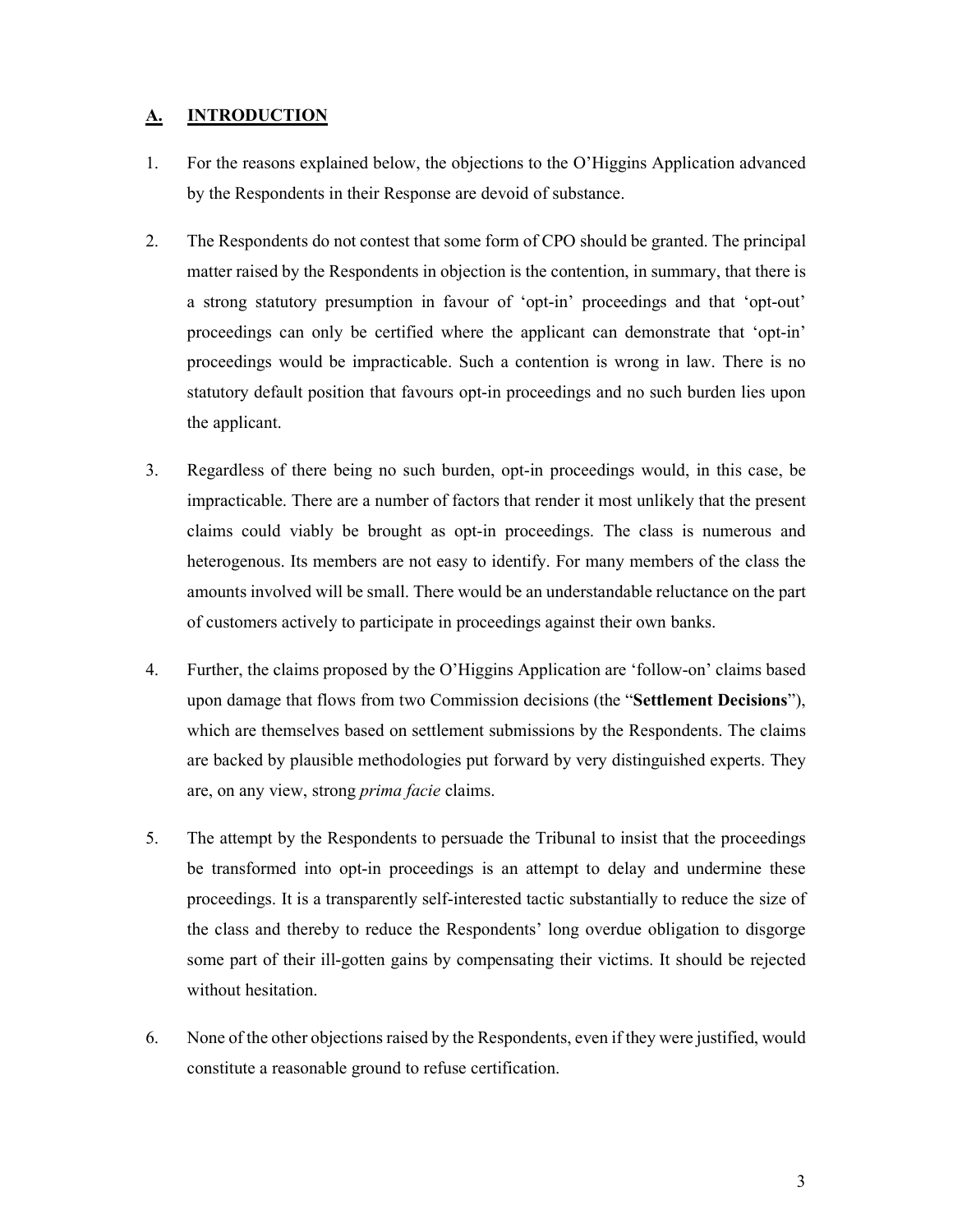### **B. THE DECISION BEFORE THE TRIBUNAL**

- 7. The Tribunal has before it two applications for CPOs on an opt-out basis. Neither PCR has suggested being in a position to bring a CPO on an opt-in basis. The decision so far as the Tribunal is concerned is, therefore, binary: should there be opt-out collective proceedings, or no collective proceedings at all?
- 8. The Respondents posit in their Response that:
	- (1) There is a duty on the Tribunal "*proactively*" to consider whether the proposed action should be opt-in or opt-out under Rule 79(3) of the CAT Rules as part of the certification process, even where there is no such choice before the Tribunal (para.  $12(a)$ ; and
	- (2) "*There is … a preference in favour of opt-in proceedings, and it is for the PCR to persuade the Tribunal if it wishes to proceed on an opt-out basis instead*" (para. 9).
- 9. The O'Higgins PCR disagrees with both propositions. It is inappropriate and unnecessary for the Tribunal to consider whether opt-in proceedings might be more appropriate where that option is not available. In any event, the legislation does not indicate any preference or presumption in favour of opt-in proceedings: to the extent that there is any decision to be made between these two options, there should be no presumption either way.
- 10. The reason why the Respondents seek to transform the application into opt-in proceedings is obvious. As the Respondents well know, any opt-in CPO would result in a dramatically smaller class size (by several orders of magnitude) and thereby render the size of any damages award against them correspondingly far smaller. Put another way, the result of opt-in proceedings would be that a large number of claimants who have suffered loss owing to the Respondents' long-term cartel behaviour will go uncompensated and the Respondents will be permitted to escape (yet again) with the proceeds of their unlawful and dishonest cartel conduct. Moreover, the immediate effect is that neither of the CPO applications as currently formulated will be able to proceed at all, since neither PCR has applied to bring an opt-in CPO application (other than allowing non-UK-domiciled entities to opt in following certification of the opt-out claim). The Respondents' self-serving motivation for their position is transparent and the Tribunal should not hesitate to reject it.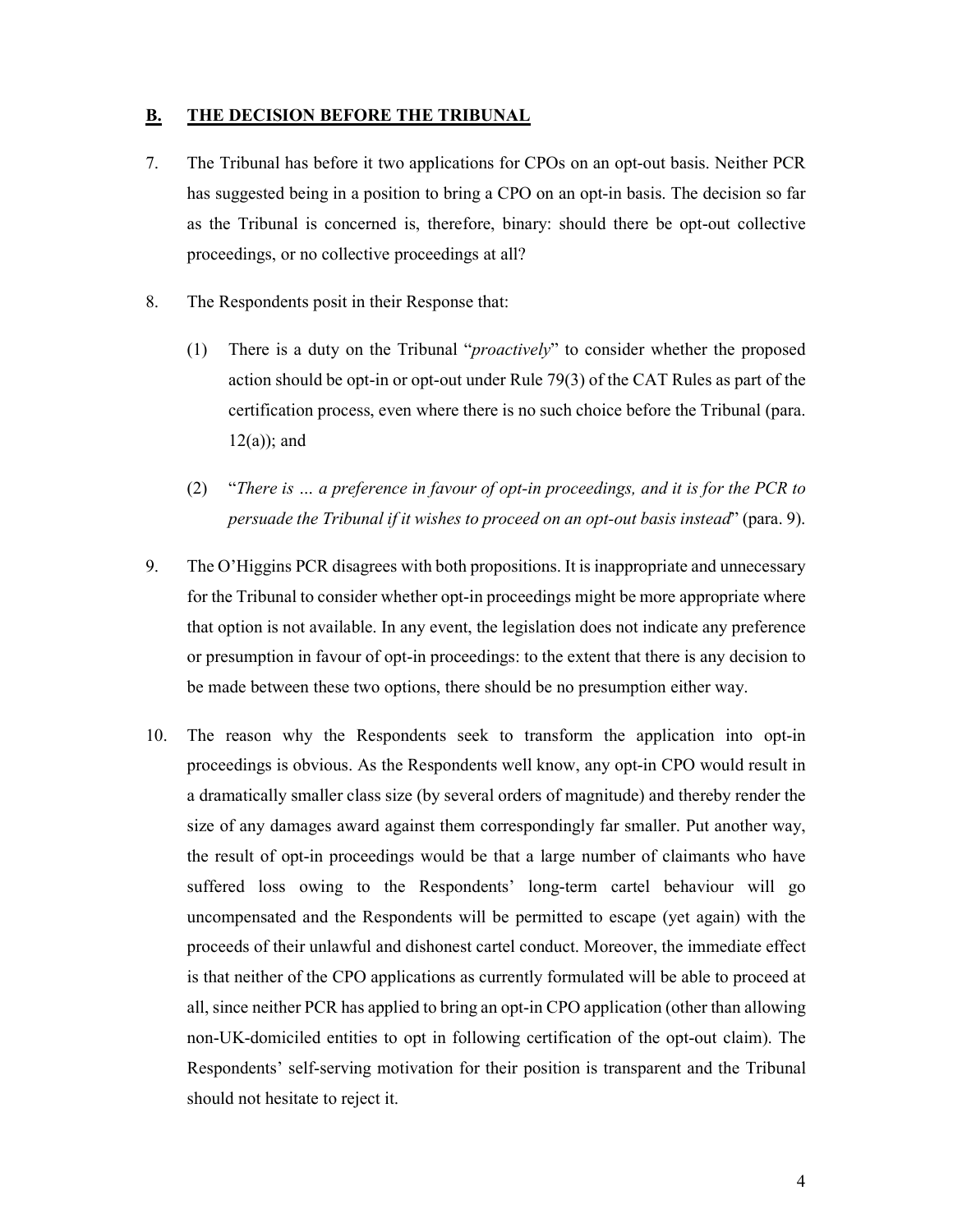- 11. The O'Higgins PCR's position is as follows:
	- (1) The determination under CAT Rule 79(3) of "*whether collective proceedings should be opt-in or opt-out proceedings*" only arises where there is a genuine choice between those two forms of proceedings. Such a genuine choice will arise: (i) where Tribunal is presented with alternate bases (opt-in or opt-out); or (ii) an applicant acknowledges that its application currently formulated as opt-out could viably be brought on an opt-in basis. If neither of these circumstances pertains, the issue under CAT Rule 79(3) simply does not arise or would only arise in circumstances well removed from those of the present applications.
	- (2) In the present case, the opt-in option is not before the Tribunal. For the reasons given below, opt-in proceedings would be impracticable for these claims. The PCRs have for good reason not applied to bring them, even in the alternative. There is therefore no genuine choice to be made between opt-in and opt-out proceedings and so no need to assess the practicability of opt-in proceedings. Put simply, optin proceedings are not an option.
	- (3) Further, contrary to the Respondents' suggestion, there is no threshold question requiring a PCR to demonstrate that an opt-in procedure would be "*impracticable*" in order to be granted an opt-out CPO. Even in a case where both the opt-in and opt-out options are available, the question is only which one is preferable. For all the reasons given by the O'Higgins PCR's claim form and expanded upon below, even if there were a choice, the opt-out procedure would plainly be preferable.
- 12. The Respondents appear to accept in the Response that a CPO of some sort is appropriate. Their remaining objections are half-hearted and misguided.
- 13. Accordingly, the CPO should be granted on an opt-out basis, as applied for by the O'Higgins PCR.

### **B1. Legal principles**

14. The statutory framework for certification is described authoritatively in *Merricks v. Mastercard* [2021] Bus LR 25 at [19]-[29].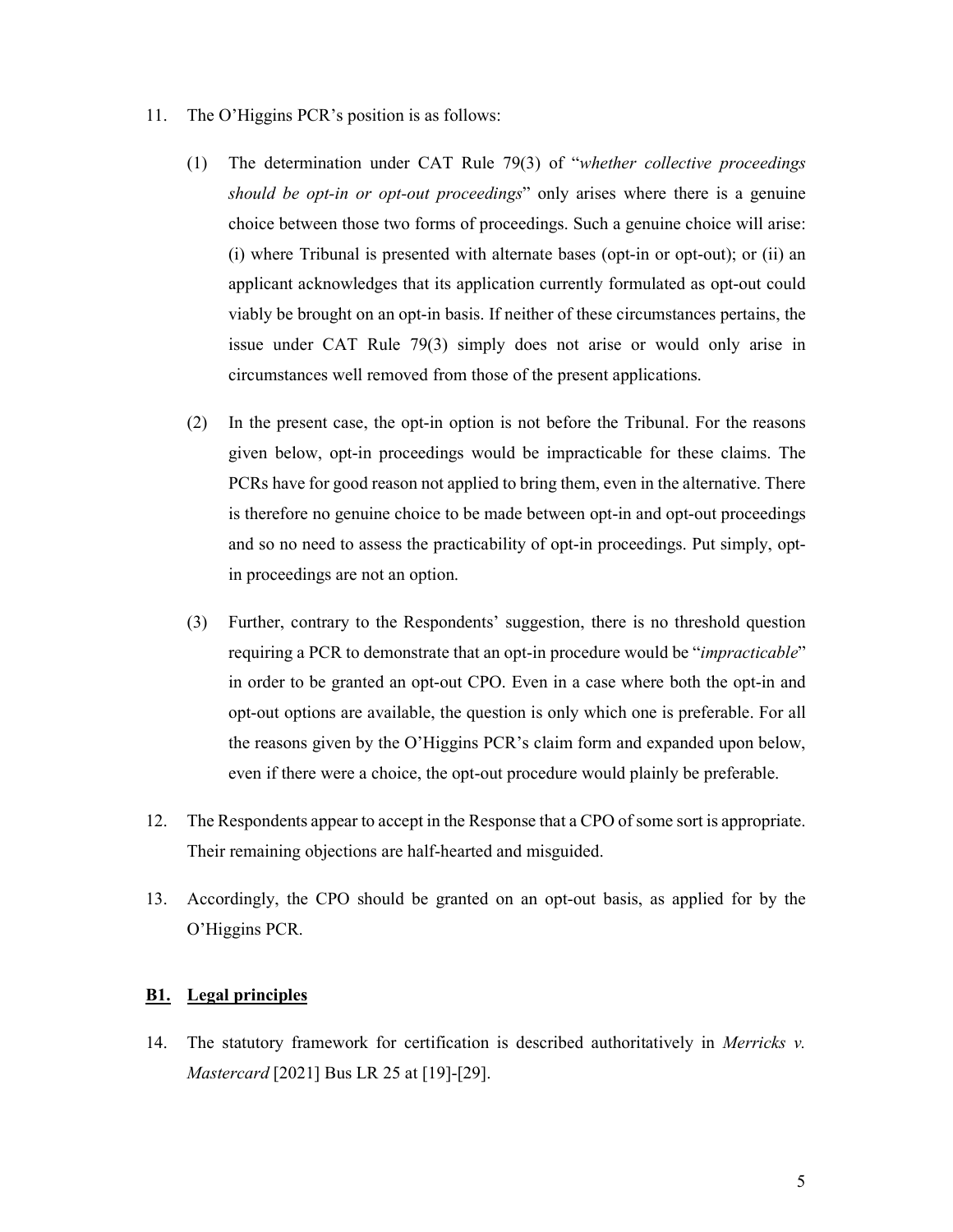15. In explaining the background to the regime, at paragraph 20 of his judgment, Lord Briggs first notes that "[a]*lthough now forming part of the Competition Act 1998, the statutory part of the structure for collective proceedings was introduced, by amendment, in two stages. The first was in the Enterprise Act 2002, but it only permitted opt-in proceedings and was unsuccessful*." To identify the overall aim of the amendments to the Act, Lord Briggs then quotes from the paper of the Department for Business, Innovation and Skills published in April 2012, highlighting the following (emphasis in original):

"*At paragraph 3.6 under the heading "Aims" the paper stated:* 

*"The aim of these proposals is therefore two-fold:* 

- *● Increase growth, by empowering small businesses to tackle anticompetitive behaviour that is stifling their business.*
- *● Promote fairness, by enabling consumers and businesses who have suffered loss due to anti-competitive behaviour to obtain redress."*

*Under the heading "Why is reform needed?" the paper recognised, at paragraph 3.11, the widespread view that private actions were the least satisfactory aspect of the competition regime, so that there was wide recognition of the need to improve "access to redress and dispute resolution". At paragraph 3.12 it stated:* 

*"Currently it is rare for consumers and SMEs to obtain redress from those who have breached competition law, and it can be difficult and expensive for them to go to court to halt anti-competitive behaviour."* 

*At paragraph 3.13 it continued:* 

*"A further difficulty is that competition cases may involve large sums but be divided across many businesses or consumers, each of whom has lost only a small amount. This means that a major case, with aggregate losses in the millions or tens of millions of pounds, can nevertheless lack any one individual for whom pursuing costs makes economic sense."* 

*Paragraph 3.14 contained a brief review of the shortcomings of the then current procedural frameworks, including the representative action under the English and Welsh Civil Procedural Rules. Under the heading "Proposals" the paper proposed both the establishment of the CAT as a major venue for competition actions across the UK and to:* 

*"Introduce an opt-out collective actions regime for competition law to allow consumers and businesses to collectively bring a case to obtain redress for their losses.*""

16. Section 47B of the Competition Act 1998 (cited by Lord Briggs at [22]) is the governing provision. Subsections (5)-(6) provide the key criteria for the making of a CPO: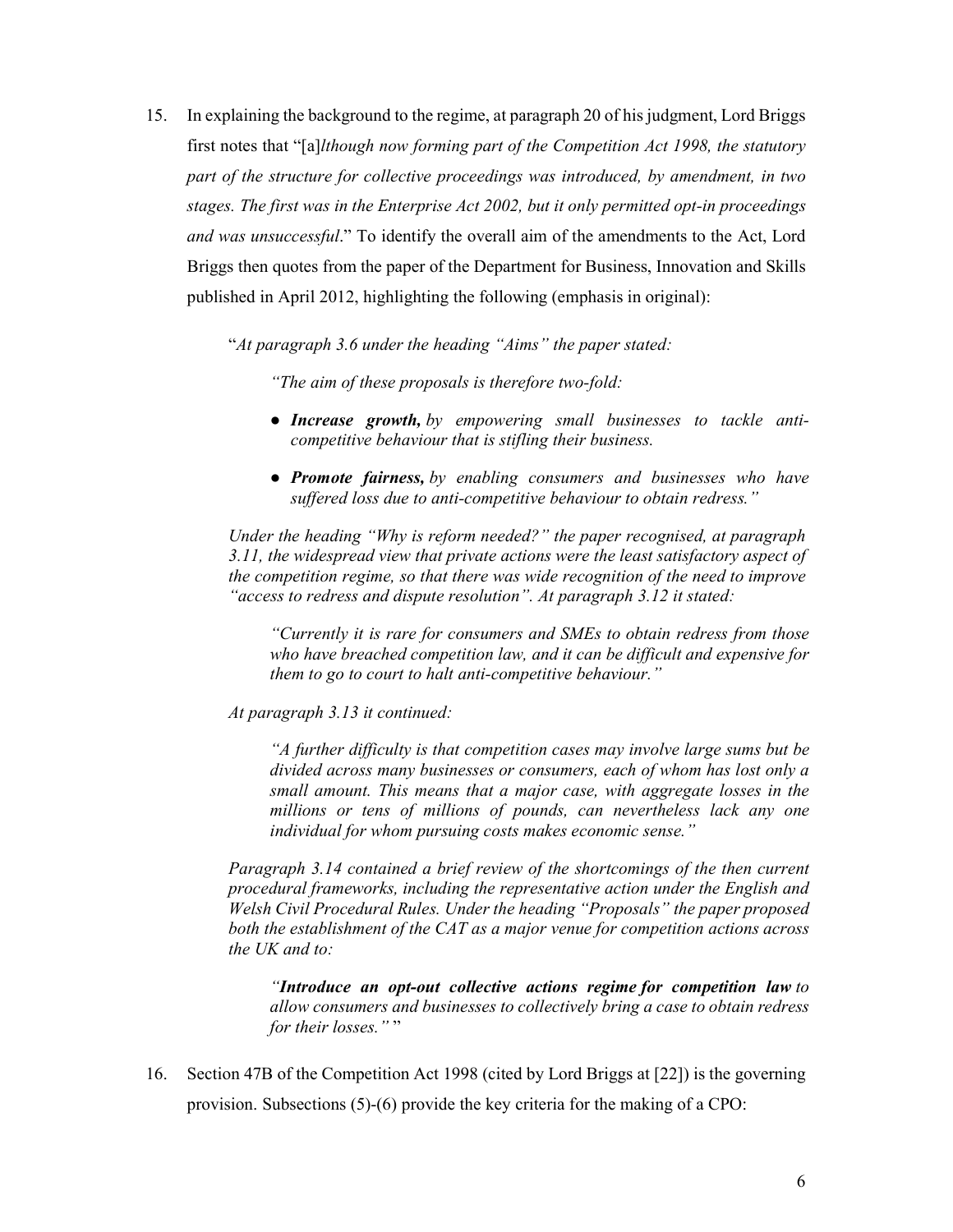"*(5) The Tribunal may make a collective proceedings order only - (a) if it considers that the person who brought the proceedings is a person who, if the order were made, the Tribunal could authorise to act as the representative in those proceedings in accordance with subsection (8), and (b) in respect of claims which are eligible for inclusion in collective proceedings.* 

*(6) Claims are eligible for inclusion in collective proceedings only if the Tribunal considers that they raise the same, similar or related issues of fact or law and are suitable to be brought in collective proceedings.*"

17. Section 47B(7) stipulates what a CPO must contain:

"*A collective proceedings order must include the following matters— (a) authorisation of the person who brought the proceedings to act as the representative in those proceedings, (b) description of a class of persons whose claims are eligible for inclusion in the proceedings, and (c) specification of the proceedings as opt-in collective proceedings or opt-out collective proceedings (see subsections (10) and (11)).*"

- 18. Subsections (10) and (11) supply the definitions of opt-in and opt-out collective proceedings respectively.
- 19. Accordingly, the only statutory requirement relating to whether the proceedings are optin or opt-out is that the Tribunal must specify in the body of the CPO whether the proceedings are opt-in or opt-out. The statute does not mandate the Tribunal to consider any possibility which is not before it. Nor does the statute indicate any preference as between opt-out and opt-in proceedings, where both are possible.
- 20. As Lords Briggs observes at [25], section 47B(1) expressly makes the right to bring collective proceedings subject to the CAT Rules. Lord Briggs observes at [27] that CAT Rules 77 and 79 are of "*primary importance*":

"*77. (1) The Tribunal may make a collective proceedings order, after hearing the parties, only -* 

*(a) if it considers that the proposed class representative is a person who, if the order were made, the Tribunal could authorise to act as the class representative in those proceedings in accordance with rule 78; and* 

*(b) in respect of claims or specified parts of claims which are eligible for inclusion in collective proceedings in accordance with rule 79.* 

*(2) If the Tribunal makes a collective proceedings order it may attach such conditions to the order or give such directions as it thinks fit, including -* 

*(a) directions for filing and service of the order, pleadings and any other document in relation to the collective proceedings; and (b) …*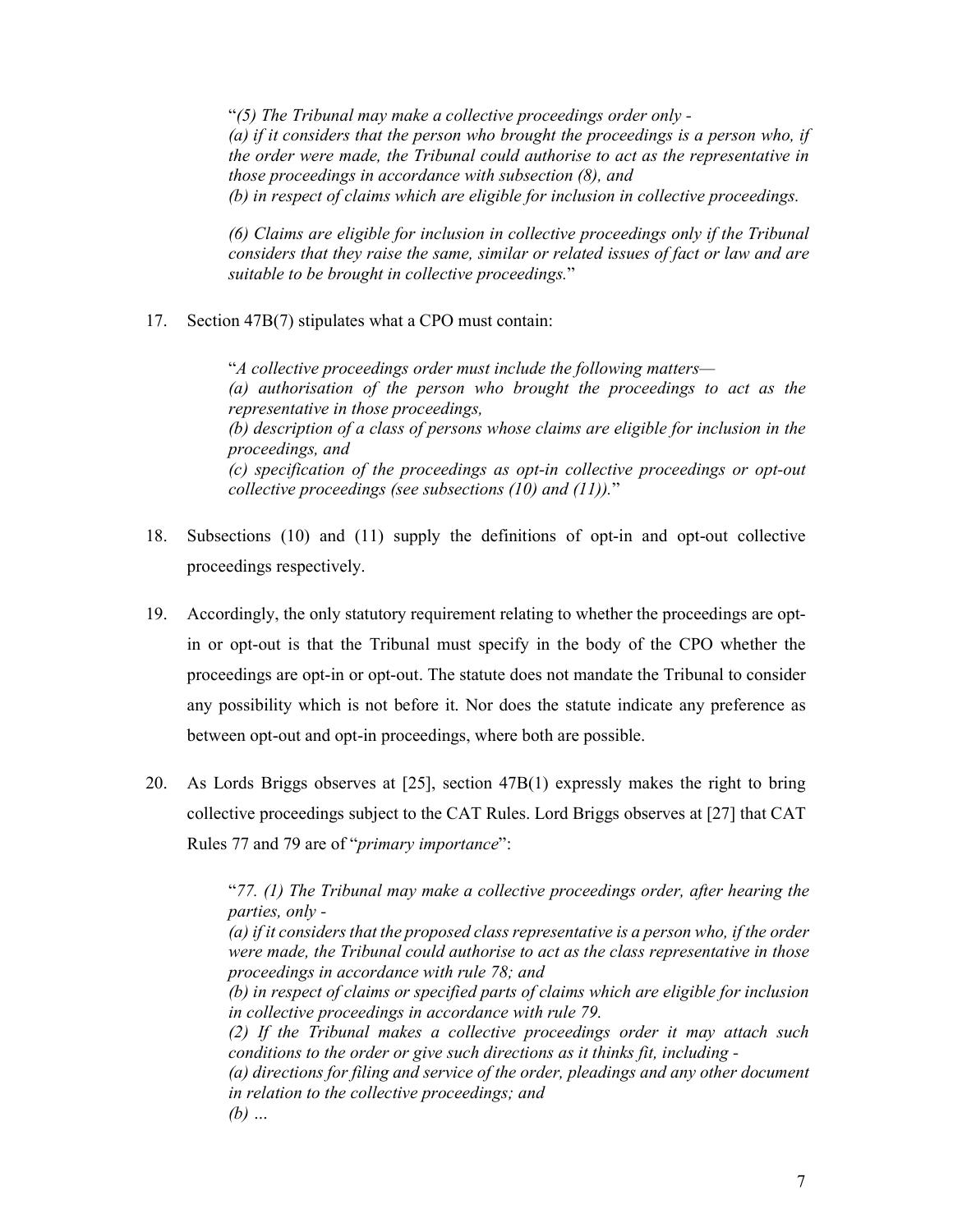*79. (1) The Tribunal may certify claims as eligible for inclusion in collective proceedings where, having regard to all the circumstances, it is satisfied by the proposed class representative that the claims sought to be included in the collective proceedings -* 

*(a) are brought on behalf of an identifiable class of persons;* 

*(b) raise common issues; and* 

*…* 

*(c) are suitable to be brought in collective proceedings.* 

*(2) In determining whether the claims are suitable to be brought in collective proceedings for the purposes of paragraph (1)(c), the Tribunal shall take into account all matters it thinks fit, including -* 

*(a) whether collective proceedings are an appropriate means for the fair and efficient resolution of the common issues;* 

*(b) the costs and the benefits of continuing the collective proceedings;* 

*(c) whether any separate proceedings making claims of the same or a similar nature have already been commenced by members of the class;* 

*(d) the size and the nature of the class;* 

*(e) whether it is possible to determine in respect of any person whether that person is or is not a member of the class;* 

*(f) whether the claims are suitable for an aggregate award of damages; and* 

*(g) the availability of alternative dispute resolution and any other means of resolving the dispute, including the availability of redress through voluntary schemes whether approved by the CMA under section 49C of the 1998 Act or otherwise.*"

- 21. As the Supreme Court has now clarified in *Merricks*, the test of suitability under CAT Rules 79(1)(c) and 79(2) is one of "*relative*" suitability – i.e., it involves a consideration solely of whether the proceedings are more suitable to be brought as collective proceedings by comparison with individual proceedings: see *Merricks*, [56] and [70].
- 22. The Respondents rely upon CAT Rule 79(3), which provides:

"*(3) In determining whether collective proceedings should be opt-in or opt-out proceedings, the Tribunal may take into account all matters it thinks fit, including the following matters additional to those set out in paragraph (2)— (a) the strength of the claims; and (b) whether it is practicable for the proceedings to be brought as opt-in collective proceedings, having regard to all the circumstances, including the estimated amount of damages that individual class members may recover.*"

23. As is clear from its terms and context, however, this provision sets out what the Tribunal will consider in the event that it is called to determine whether collective proceedings should be opt-in or opt-out proceedings. There is no suggestion that these criteria must be addressed in every case where a CPO has been applied for. Nor, again, is there any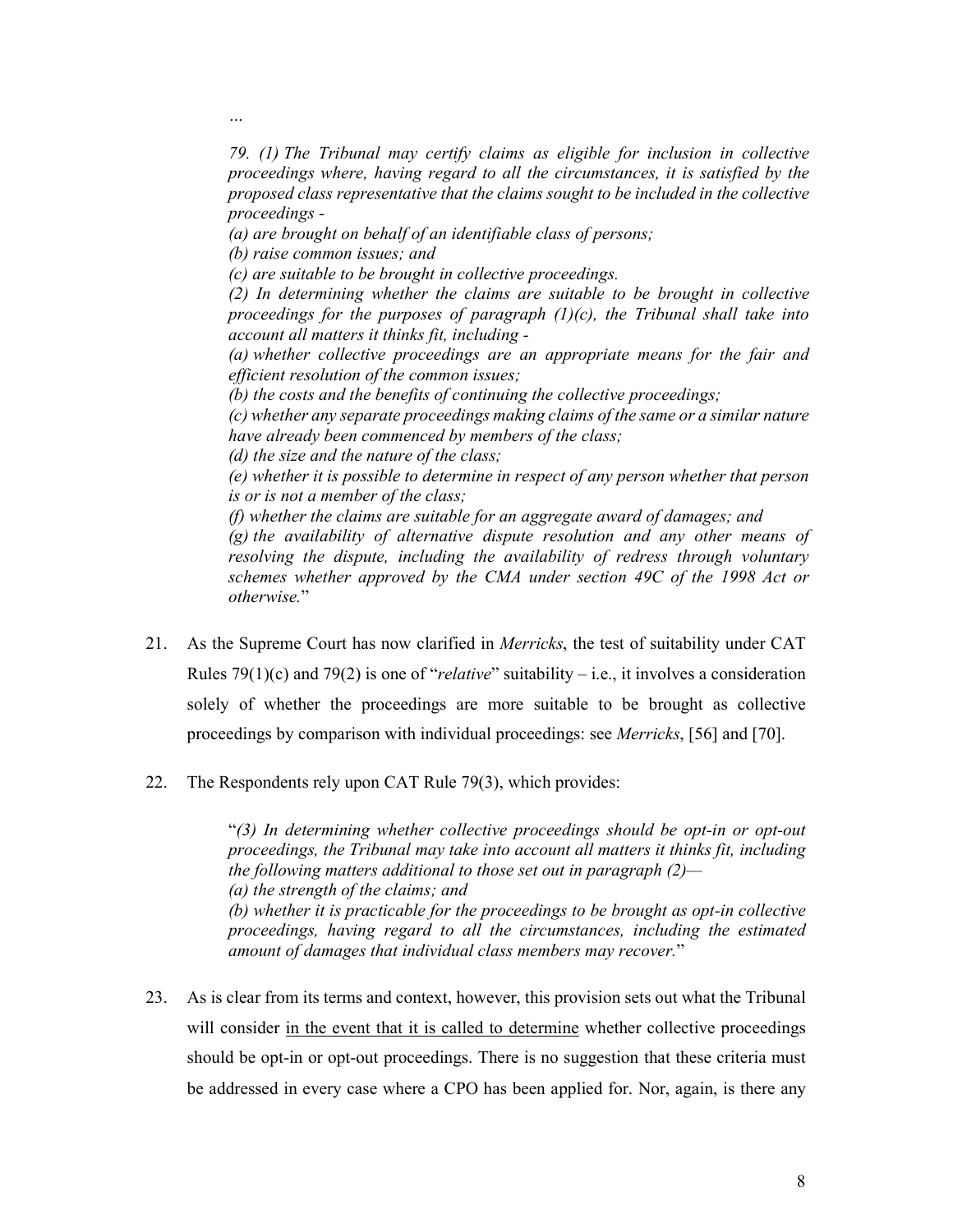suggestion that, when the Tribunal is called to determine on what basis a CPO should be granted, it must start from a presumption that opt-in proceedings are more appropriate, or should be ordered in preference to opt-out proceedings wherever "*practicable*". The practicability of opt-in proceedings is one consideration only (indeed the problem that opt-in proceedings may have problems of practicability where opt-out proceedings do not is one factor which ought generally to militate in favour of the latter).

24. Indeed, the Supreme Court confirmed in *Merricks* that the CAT Rule 79(3) criteria are relevant only to the opt-in vs. opt-out question and should not be imported into the certification process itself. This is plain from the terms of [59]-[60] of Lord Briggs's judgment:

> "*59. Moving away from the general background of the law and procedure for civil claims, the following points need emphasis about the statutory structure itself.*  First, the Act and Rules make it clear that, subject to two exceptions, the *certification process is not about, and does not involve, a merits test. This is because the power of the CAT, on application by a party or of its own motion, to strike out or grant summary judgment is dealt with separately from certification. The Rules make separate provision for strike-out and summary judgment in rules 41 and 43 respectively, which applies to collective proceedings as to other proceedings before the CAT. There is no requirement at the certification stage for the CAT to assess whether the collective claim form, or the underlying claims,*  would pass any other merits test, or survive a strike out or summary judgment *application, save that the CAT may, as a matter of discretion, hear such an application at the same time as it hears the application for a CPO: see rule 89(4). This is the first exception, but inapplicable in the present case because no such application was made.*

> *60. The second exception is that rule 79(3)(a) makes express reference to the strength of the claims, but only in the context of the choice between opt-in and optout proceedings. It does so in terms which, by the use of the words "the following matters additional to the matters set out in paragraph (2)", confirm that the factors relevant to whether the claims are suitable to be brought in collective proceedings do not include a review of the merits. By contrast with the conditions for certification in British Columbia, which do require that the pleadings disclose a cause of action, not even this basic merits threshold is prescribed in the UK by the Act or the Rules.*"

25. Accordingly, as Lord Briggs stressed, the 'strength of the claims' criterion under CAT Rule 79(3) applies "*only in the context of the choice between opt-in and opt-out proceedings*". *Merricks* itself was, of course, an opt-out claim. But the Supreme Court expressly held in no uncertain terms that the Tribunal was **not** entitled to apply any merits test at all (save potentially for the strike out/summary judgment test, where an application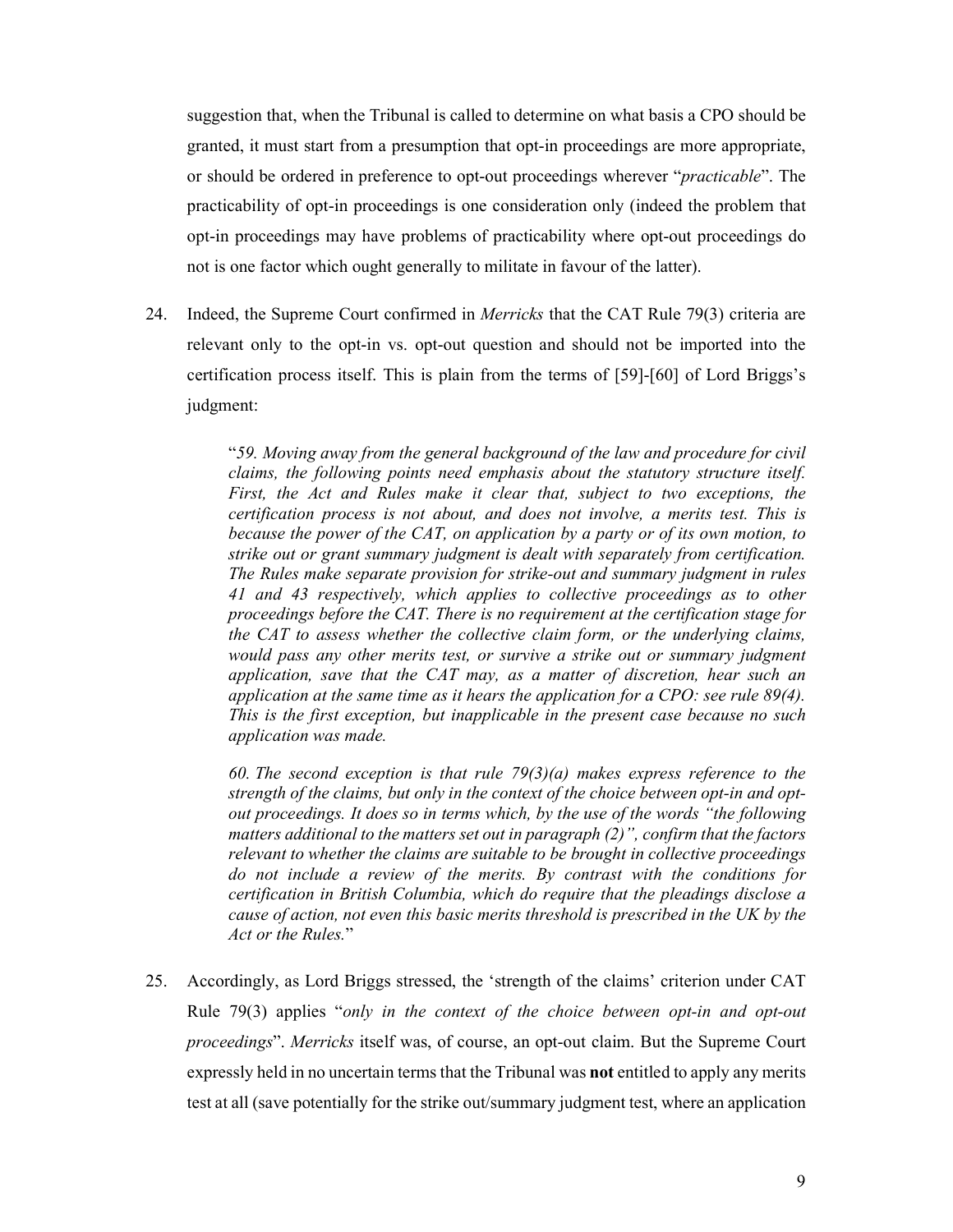has been made). If the Respondents' approach were correct in its contention that when an applicant seeks a CPO on an opt-out basis the Tribunal must consider the alternative of an opt-in and, in that context, evaluate the strength of the claims under CAT Rule 79(3), the Tribunal in *Merricks* would have been entitled to consider the merits in that case also. However, it clearly was not.

- 26. The starting-point for the Tribunal in the present case is that both PCRs have asked the Tribunal to make a CPO and to specify in the order that the proceedings are opt-out. As in *Merricks*, there is no opt-in possibility on the table and thus ostensibly no choice to be made between opt-in and opt-out.<sup>1</sup> The choice before the Tribunal is to make a CPO on an opt-out basis, or not at all. The opt-in option is on any view not "*practicable*", because it is not available: importantly, to date neither PCR (and neither PCR's funders) have indicated any willingness to support it. The Tribunal should therefore simply consider the application which is in front of it, and apply the Supreme Court's approach in *Merricks v Mastercard*, to grant an opt-out CPO.
- 27. The Tribunal could leave open the theoretical possibility that it might adopt a different approach in exceptional circumstances where, for example, an application for a CPO application were brought on an opt-out basis but it was manifest that it could be transformed into an application on an opt-in basis. This would be the case where, although the application was not expressly brought on an alternative opt-in basis, an applicant openly acknowledged that it could viably be reformulated on an opt-in basis. That is not this case. Nor is this a case in which it could even be said that it is obvious, or even likely, that it could viably be brought on an opt-in basis. The class is not small (it runs into thousands or even tens of thousands); the members of the class are not homogenous or easily identifiable/contactable by the proposed class representatives (especially so long after the events giving rise to the claim); and there are good reasons to suppose many, probably most, of the persons within the class would not opt in to claims against their bank. In these circumstances, it would be a dereliction of duty if the Tribunal were to delay certification on the basis of speculative and self-serving suggestions by these Respondents that a claim 'could' be reformulated on an opt-in basis.

<sup>-</sup>1

Contrast the rival Trucks CPO applications which are currently pending before the Tribunal, where there is a choice between opt-out and opt-in, and one of the claims is brought in the alternative.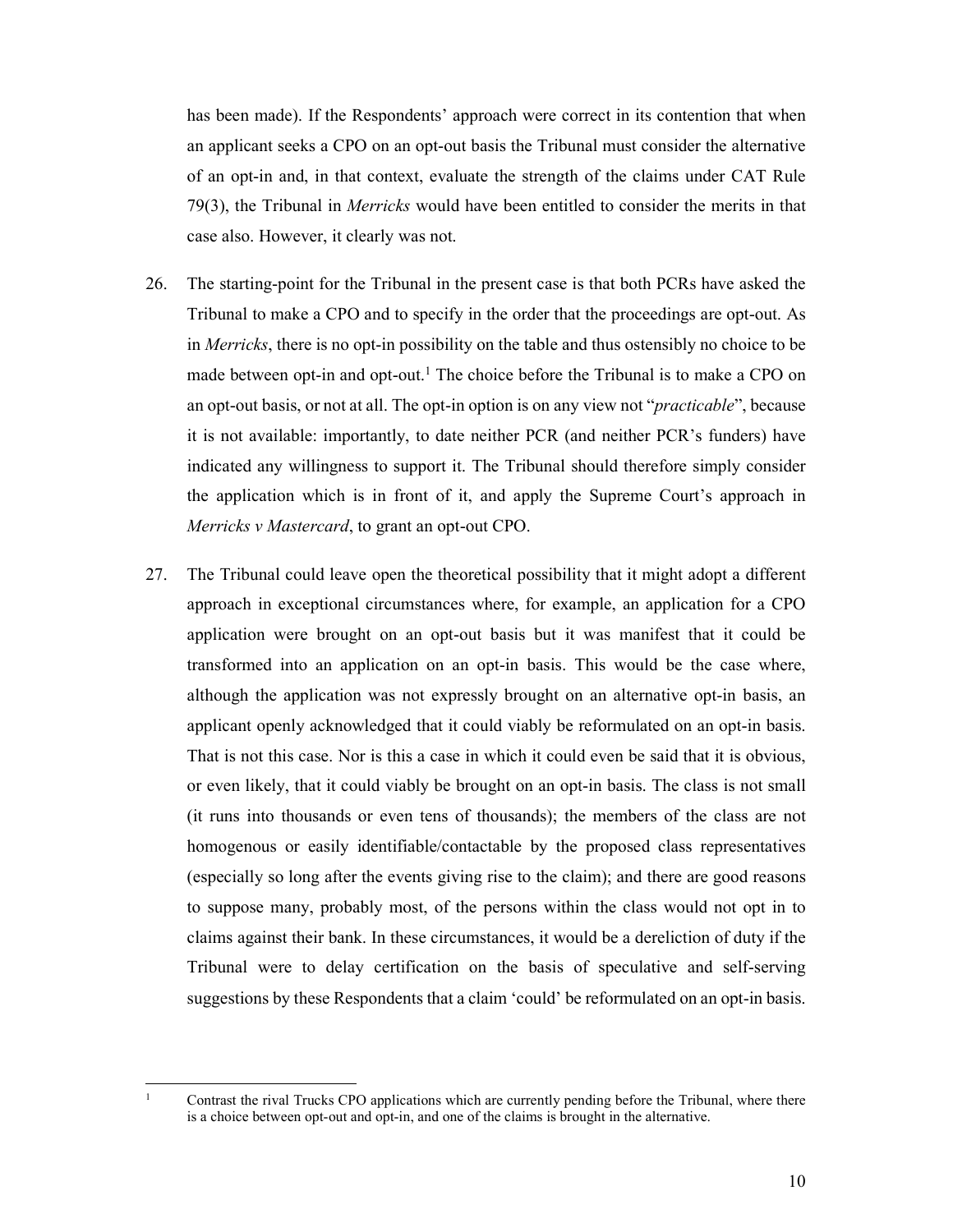- 28. Given its lack of foundation in either the statute or the CAT Rules, the Respondents' case as to the existence of a threshold question concerning the practicability of opt-in proceedings rests on: (a) snippets from the CAT Guide; and (b) certain legislative background materials said to be relevant to discerning the Parliamentary intention behind the amendments to the Competition Act 1998 which introduced the opt-out collective action regime.
- 29. As to the CAT Guide, the passage which the Respondents quote at Response para. 8(2) does not bear the weight which the Respondents seek to place on it at para. 9. In particular, the "*general preference for proceedings to be opt-in where practicable*" is irrelevant where no opt-in option is being offered. The CAT Guide, whilst it has the status of a Practice Direction, is subsidiary to the CAT Rules.2 The CAT Guide is merely commenting on CAT Rule 79(3)(b) which applies only "*in determining whether collective proceedings should be opt-in or opt-out proceedings*", a determination which will ordinarily be unnecessary when there is no option before the Tribunal to have opt-in proceedings. Just as the Supreme Court has made clear in *Merricks v Mastercard* that the consideration in CAT Rule 79(3)(a) (strength of the claims) is not a relevant factor where the only realistic application before the Tribunal is for opt-out proceedings, so the remainder of CAT Rule 79(3) is inapplicable in such a case.
- 30. The Respondents' overly literal reading of the text in the CAT Guide would undermine the rationale for the collective proceeding regime, which is to facilitate compensation for breaches of competition law. It would also condemn potential class members by default to having to pay funders a portion of their recovery (being the usual position in opt-in proceedings, but not the position in opt-out proceedings where funders are paid from undistributed damages).
- 31. As to the legislative background materials, they cannot assist the Tribunal in interpreting the statute. They are of questionable admissibility, and on closer examination do not support the Respondents' case.

See CAT Guide, Introduction, para. 2.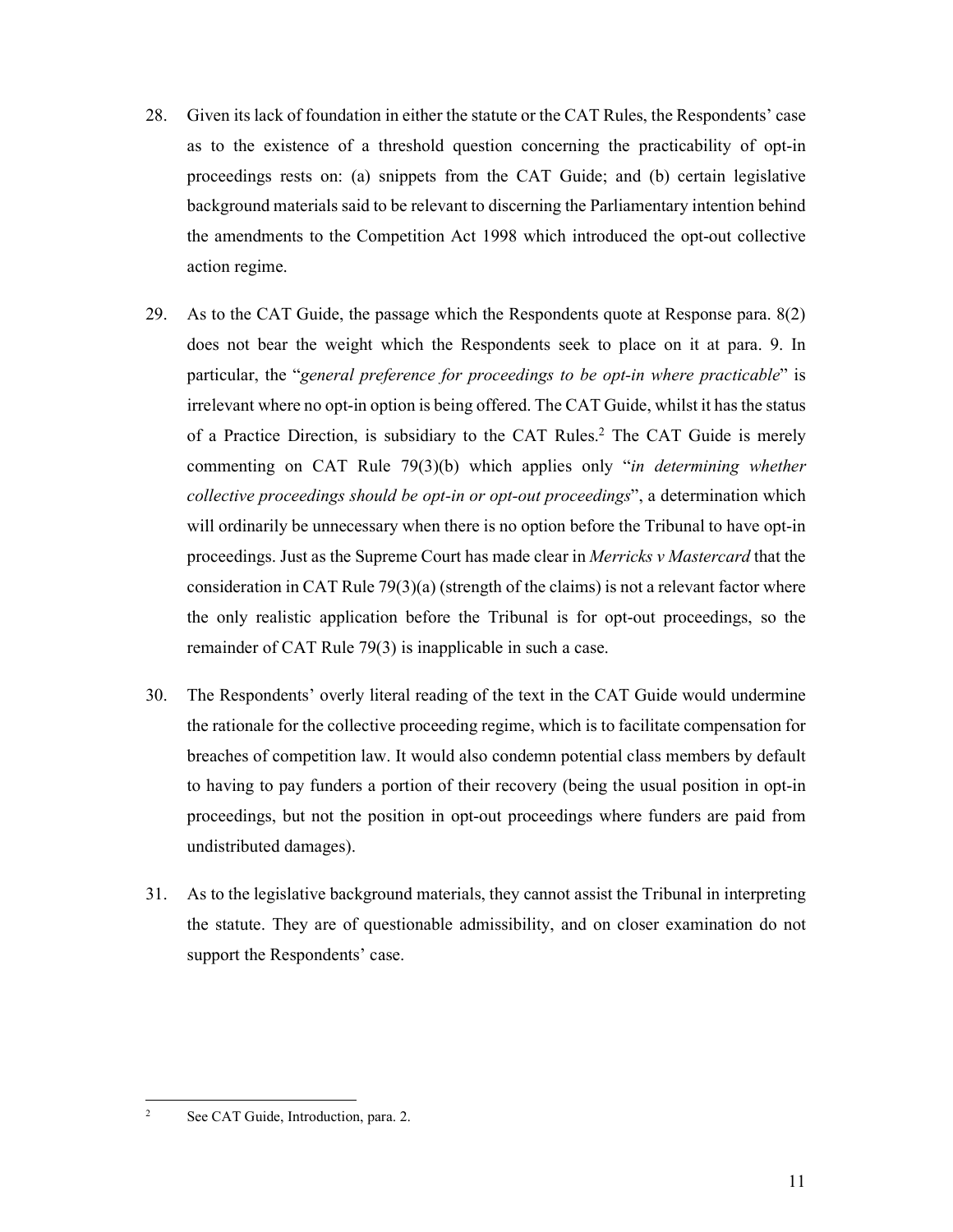### **B2. Legislative background: admissibility**

- 32. Paras. 13-21 of the Response rely on the so-called "*travaux documents for the 2015 Act*" (that is, the Consumer Rights Act 2015, by which the Competition Act 1998 was amended to introduce the opt-out collective action regime). No attempt is made to explain why these documents are admissible material relevant to the construction of the statute, or for what specific purpose they are relied on.
- 33. As Lord Neuberger warned in a case where reliance was sought to be placed on a Law Revision Committee report and what was said in Parliament when the relevant bill was introduced (*Williams v. Central Bank of Nigeria* [2014] AC 1189, emphasis and subdivisions added):

"*104. However, one must not lose sight of four important factors in that connection.* 

- *(1) First, the court's constitutional role in any exercise of statutory interpretation is to give effect to Parliament's intention by deciding what the words of the relevant provision mean in their context.*
- *(2) Secondly, it follows that, in so far as any extraneous material can be brought into account, it is only as part of that context.*
- *(3) Thirdly, before such material can be considered for the purpose of statutory interpretation, certain requirements have to be satisfied – see eg per Lord Mance in The Presidential Assurance Co Ltd v Resha St Hill [2012] UKPC 33, para 23 and per Lord Browne-Wilkinson in Pepper v Hart [1993] AC 593, 640.*
- *(4) Fourthly, even where those requirements are satisfied, any court must be wary of being too ready to give effect to what appears to be the Parliamentary intention from what was said by the authors of a report or by the sponsors of the relevant Bill: one cannot always be sure that what they say has been read or heard, or accepted, by the Parliamentarians who voted in favour of the provision in question.*

*105. Having said that, I accept that, as was said in the Presidential Assurance case, at para 23, in principle, "assistance" in interpreting legislation "can … be obtained as to the general background and as to the mischief which the legislation was addressing by looking at the reports of the proceedings in Parliament".*"

34. The "*requirements*" which must be satisfied before extraneous material can be consulted for the purposes of statutory interpretation, per the passages identified by Lord Neuberger, are: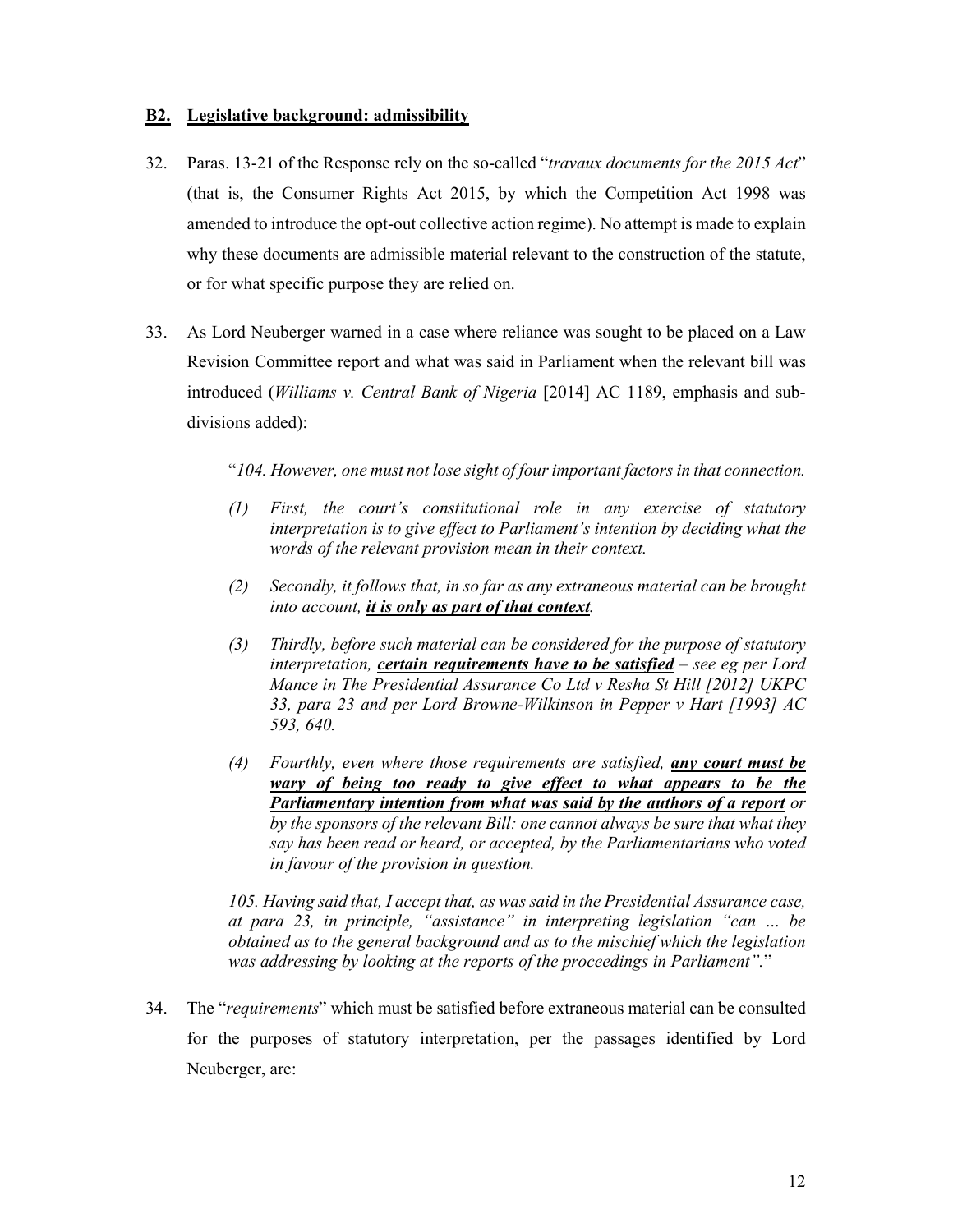- (1) The material is being consulted in order to identify the "*mischief*" at which legislation was directed and its objective setting; or
- (2) The material is being consulted for the purposes of the "*more radical separate principle*" in *Pepper v. Hart* [1992] AC 593, which (emphasis added):

"*only allows a court to have regard to go further in looking at statements in Parliament where (a) legislation is ambiguous or obscure or leads to absurdity, (b) the Parliamentary material relied upon consists of one or more statements by a minister or other promoter of a bill together with such other statements and material as are necessary to understand such statements and (c) the statements relied upon are clear.*"3

- 35. In this case:
	- (1) The Response goes well beyond attempting to identify the "*mischief*" at which the 2015 Act's reforms were directed (broadly speaking, the fact that the law as it stood did not "*allow consumers and businesses to easily achieve redress for losses they have suffered as a result of breaches of competition law*", which may require the availability of an opt-in regime in appropriate cases – see the Explanatory Notes to the 2015 Act, [435]). They focus, instead, on the proper interpretation of the "*safeguards*" imposed on the use of the opt-out regime (see Response, para. 21). That has nothing to do with identifying the "*mischief*" but rather with identifying delimitations on the Tribunal's powers.
	- (2) Meanwhile, the legislation concerning the delimitations on the Tribunal's powers is not ambiguous, obscure or absurd. As the Respondents note, it is clear that businesses (of all types) may be class members in opt-out proceedings (Response, para. 18). That being the case, it is unclear what possible relevance the Respondents' references to pre-legislation materials mentioning consumers and small businesses are intended to have. Further, as explained above, there is nothing on the face of the legislation (or the secondary legislation – the CAT Rules) which requires the Tribunal to consider of its own motion whether a CPO sought on an opt-out basis ought instead to be certified on an opt-in basis. Nor is there anything in the legislation or secondary legislation to suggest any kind of presumption or preference in favour of opt-in as opposed to opt-out proceedings. There is no

<sup>-</sup>3 *Presidential Insurance Co. Ltd. v. Resha St. Hill* [2012] UKPC 33 at [23].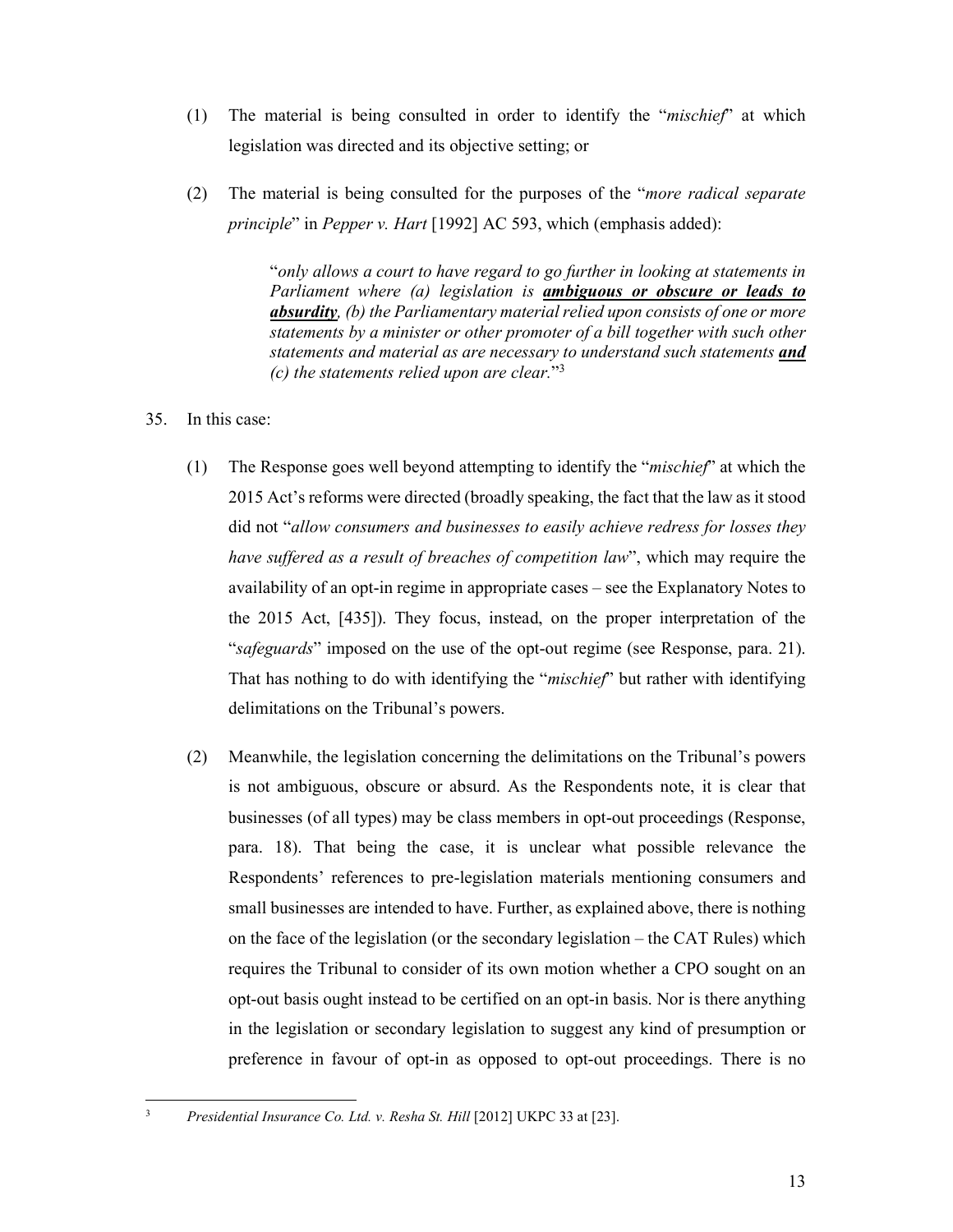ambiguity requiring resort to the legislative '*travaux*' (whatever meaning that expression is supposed to have in relation to a wholly English statute).

- (3) The two Hansard references put forward by the Respondents (at Response, paras. 16 and 18) do not qualify as admissible under *Pepper v. Hart*. They were made during debate in the Lords Committee stage in relation to an amendment proposing removal of what is currently  $s$  47B(7)(c) of the Competition Act 1998. Baroness Hayter was not even a promoter of the bill but simply one speaker in the debate. Moreover, the references are unclear: the Response underlines the speakers' references to consumers and SMEs but, as noted, the Respondents themselves accept that Parliament intended that businesses generally could be class members in opt-out proceedings.
- (4) In the circumstances, the '*travaux*' marshalled by the Respondents do not help with discerning Parliamentary intention. Of rather more relevance is the background cited by Lord Briggs which noted that the aim of the amendments to the 2015 Act, following the failed opt-in regime introduced by the Enterprise Act, was to "*Introduce an opt-out collective actions regime for competition law to allow consumers and businesses to collectively bring a case to obtain redress for their losses.*"
- (5) Other than that, the Tribunal must interpret the language of the Competition Act 1998 (as amended) and of the CAT Rules as they stand.

### **B3. Legislative background: relevance**

- 36. In any event, the materials relied on by the Respondents are selectively quoted in the Response.
- 37. First, the Respondents make play of certain references to the protection of consumers and SMEs, but the materials do not support the conclusion that the goal of the introduction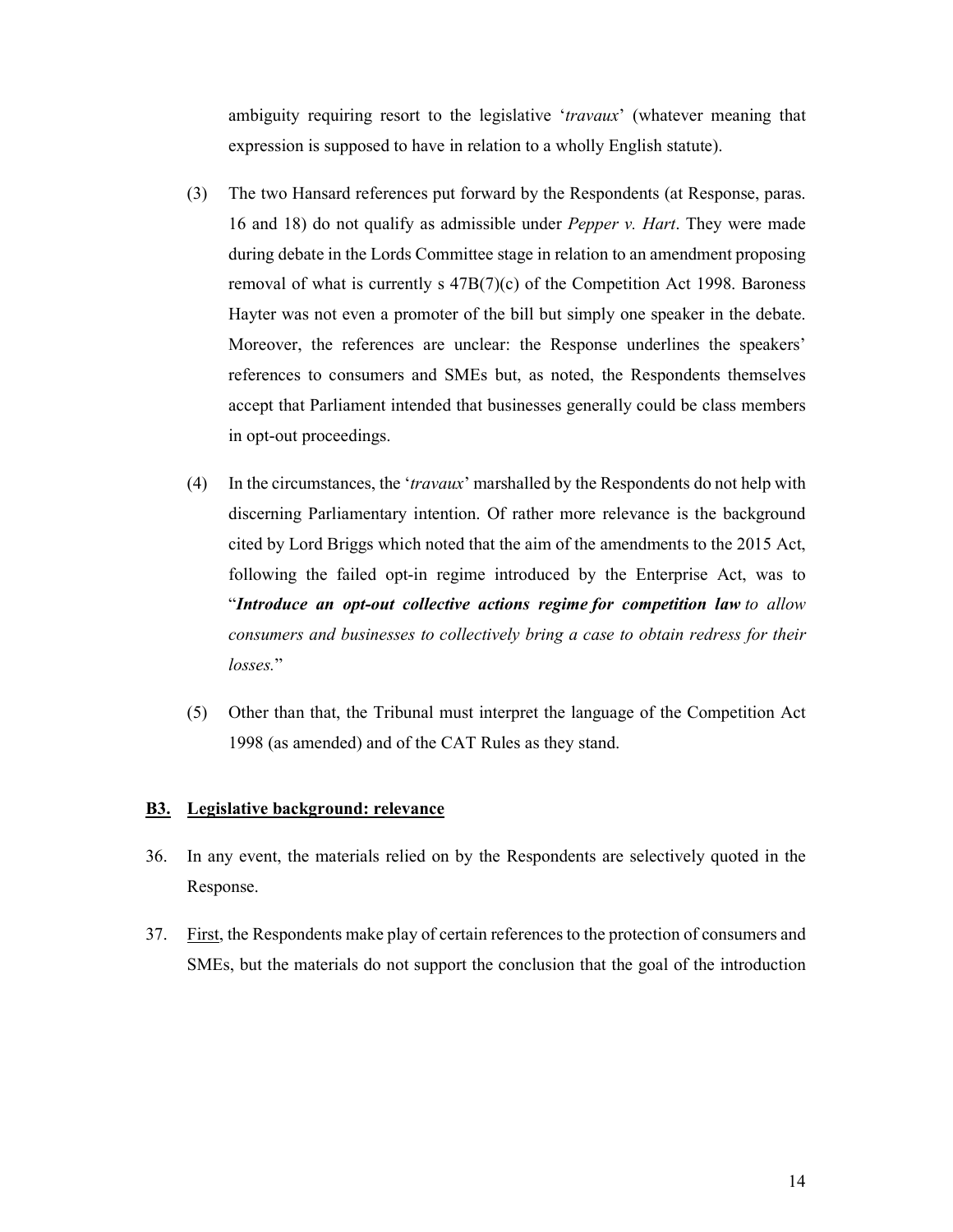of opt-out proceedings was only or even primarily the protection of the interests of consumers or SMEs as opposed to businesses generally.4

38. For example, para. 16 of the Response refers to the April 2012 consultation document<sup>5</sup> in support of the proposition that "*The primary justification for enabling opt-out actions was therefore to protect the interests of consumers, particularly in cases where "the amount of damages per claimant is very low", in which case "only an opt-out action is likely to succeed in delivering redress"*". The protection of the interests of specifically consumers is simply not the mischief identified by that document, which consulted on two principal sets of reforms, as set out in the executive summary (page 5). The first concerned procedural reform to the powers of the Tribunal, including the introduction of a fast-track private action procedure for SMEs in particular. The second concerned the proposed opt-out collective action regime, which was clearly intended to operate to the benefits of both consumers and businesses of all types:

"*The Government is consulting on proposals to:* 

*Establish the Competition Appeal Tribunal (CAT) as a major venue for competition actions in the UK, to make it easier for businesses, especially SMEs,*  to challenge anticompetitive behaviour that is harming them. This will include *allowing cases to be brought even when they have not first been investigated by the OFT, allowing the CAT to grant injunctions and introducing a fast track procedure for SMEs that will allow simpler cases to be dealt with much more quickly and cheaply.* 

*Introduce an opt-out collective actions regime for competition law to allow consumers and businesses to collectively bring a case to obtain redress for their losses. Breaches of competition law, such as price-fixing, often involve very large numbers of people each losing a small amount, meaning it is not cost-effective for any individual to bring a case to court. Allowing actions to be brought collectively would overcome this problem, allowing consumers and businesses to get back the money that is rightfully theirs – as well as acting as a further deterrent to anyone thinking of breaking the law.*"

39. It is in the context of this first proposal – in particular the proposal to introduce a fasttrack procedure especially for SMEs – that many of the specific comments about SMEs in the January 2013 government consultation response mentioned at paras. 18 and 20 of

<sup>4</sup> In any event, some of the members of the proposed class are SMEs. Further, for very many of those which are not SMEs, FX trading is not central day-to-day business and their individual claims are small. For the reasons set out in the following section, in these circumstances they deserve protection and redress by way of opt-out proceedings even if they do not meet the 'SME' definition.<br><sup>5</sup><br>*Private Actions in connetition law: a consultation on options for refo* 

*Private Actions in competition law: a consultation on options for reform (April 2012).*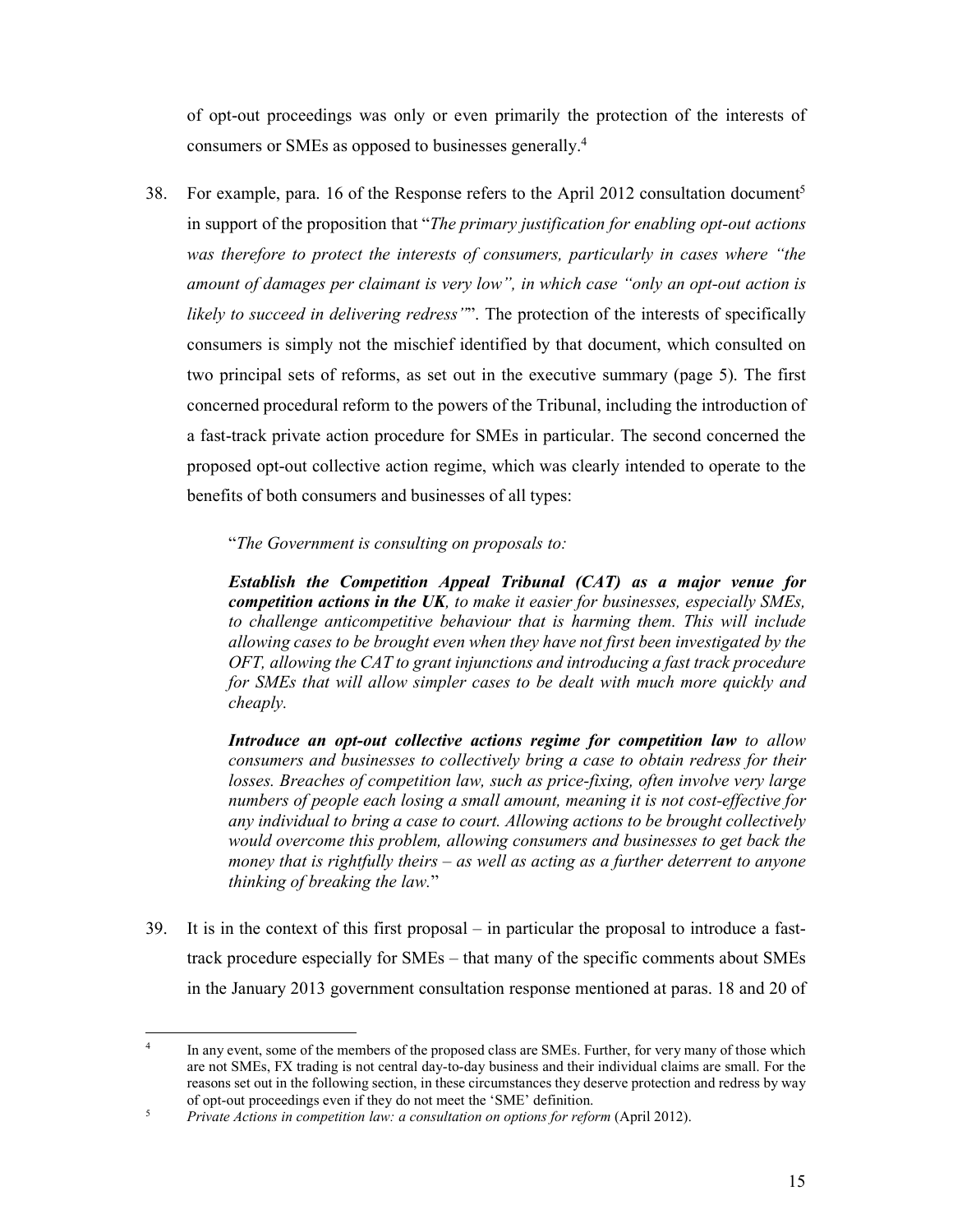the Response are made, while other passing comments about the 2015 Act's potential to benefit small businesses do not evince an intention to exclude other types of business from protection where their claims are appropriate for being brought by collective action.

- 40. Secondly, and more centrally, the legislative background materials also do not show that it was Parliament's intention that in any case where an opt-out CPO is sought, the Tribunal must of its own motion (or on the basis of the Respondents' speculation) consider whether it would have preferred to certify an opt-in CPO instead, or even that there is in any sense a general preference for opt-in as opposed to opt-out actions.
- 41. Notably, the Respondents fail altogether to refer to the earlier documents which precipitated the recommendation in favour of opt-out collective action regimes in the first place – in particular, the Civil Justice Council's Final Report of November 2008 "*Improving Access to Justice through Collective Actions: Developing a More Efficient and Effective Procedure for Collective Actions*", which recommended the introduction of an opt-out collective action procedure and fed into the later consultation. This concluded at Key Finding 9 (pages 18-19):

"*There should be no presumption as to whether collective claims should be brought on an opt-in or opt-out basis. The Court should decide, according to new rules, practice directions and/or guidelines, which mechanism is the most appropriate for any particular claim taking into account all the relevant circumstances. In assessing whether opt-in or opt-out is most appropriate the court should be particularly mindful of the need to ensure that neither claimants' nor defendants' substantive legal rights should be subverted by the choice of procedure.*"

- 42. The Civil Justice Council's report also identified the "*multi-faceted*" problems with the then-existing Competition Act 1998 opt-in procedure (pages 89-90), which was said to be:
	- (1) resource intensive;
	- (2) involve front-loading of costs;
	- (3) require funding; and
	- (4) have costs implications.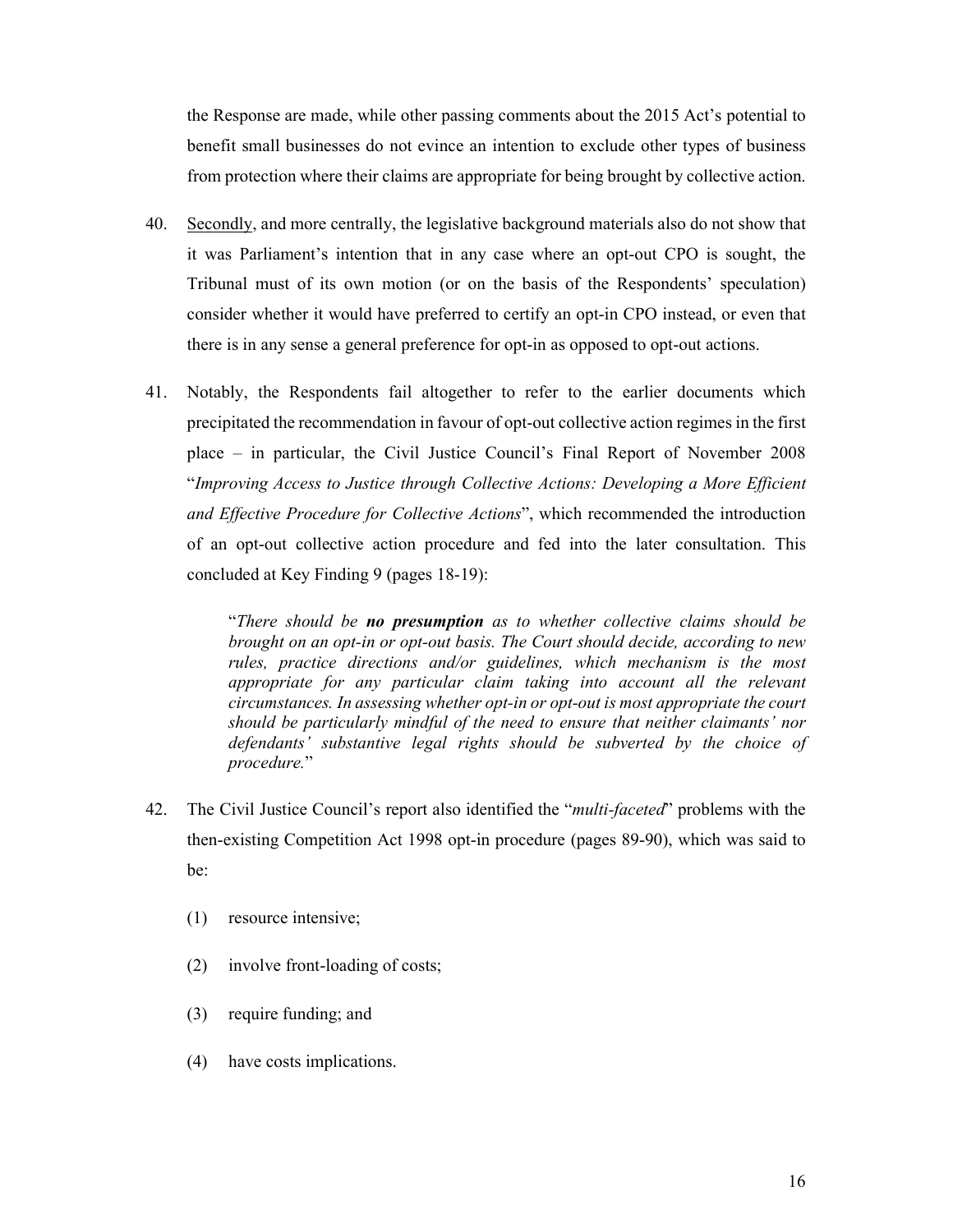- 43. For all these reasons, as the Civil Justice Council explained, opt-in actions are particularly costly and difficult to fund. Meanwhile, they usually involve a very small take-up on the part of the opt-in group – as the consumer body *Which?* discovered to its cost when it brought the only opt-in claim under the pre-existing legislation: the Civil Justice Council's report summarises that this claim "*proved to be a considerable drain on the consumer organisation's resources, and of limited success in terms of the number of consumers compensated*" (page 88). The failure of the opt-in regime forms a key part of the legislative background context.
- 44. Further, the references to "*safeguards*" in certain of the materials referred to by the Respondents confirm that one of the reasons advanced for thinking that introduction of the opt-out regime would not lead to a 'US style' litigation culture was the fact that the Tribunal would have to certify any proceedings before they went ahead, including by certifying them as opt-out proceedings (see Response, para. 21). Other "*safeguards*" include general differences between the UK and US litigation environments, including in particular the application of the 'loser pays' costs rule in the UK, the non-availability of treble damages in the UK, and the fact that UK lawyers are not permitted to charge contingency fees in respect of collective proceedings: *Government Response to Consultations on Consumer Rights* (June 2013), page 54 (referred to at Response, para. 21). None of this means that the Tribunal is asked, as the Respondents suggest, to "*screen opt-out proceedings as part of the certification process, in order to assess whether the claim could more suitably be brought on an opt-in basis*". Nor does it mean that there is any kind of presumption or preference in favour of opt-in proceedings. There is no mention of this in the statute or the CAT Rules.
- 45. In fact, when one steps back and considers the legislative background in the round, it should be apparent that opt-out CPOs ought to be if anything the norm rather than the exception. The Respondents themselves identify, at para. 15 of the Response, the point already noted: that the previous opt-in regime, available since 2003 under the Enterprise Act 2002, was widely regarded as a failure (as noted above, Lord Briggs observed that it was "*unsuccessful*": *Merricks v. Mastercard*, [20]). Over the first ten years of its existence, the consumer body *Which?* had brought only one opt-in action on behalf of consumers under that regime, and had stated that it would not bring another. The other potential opt-in mechanism (a Group Litigation Order under the Civil Procedure Rules)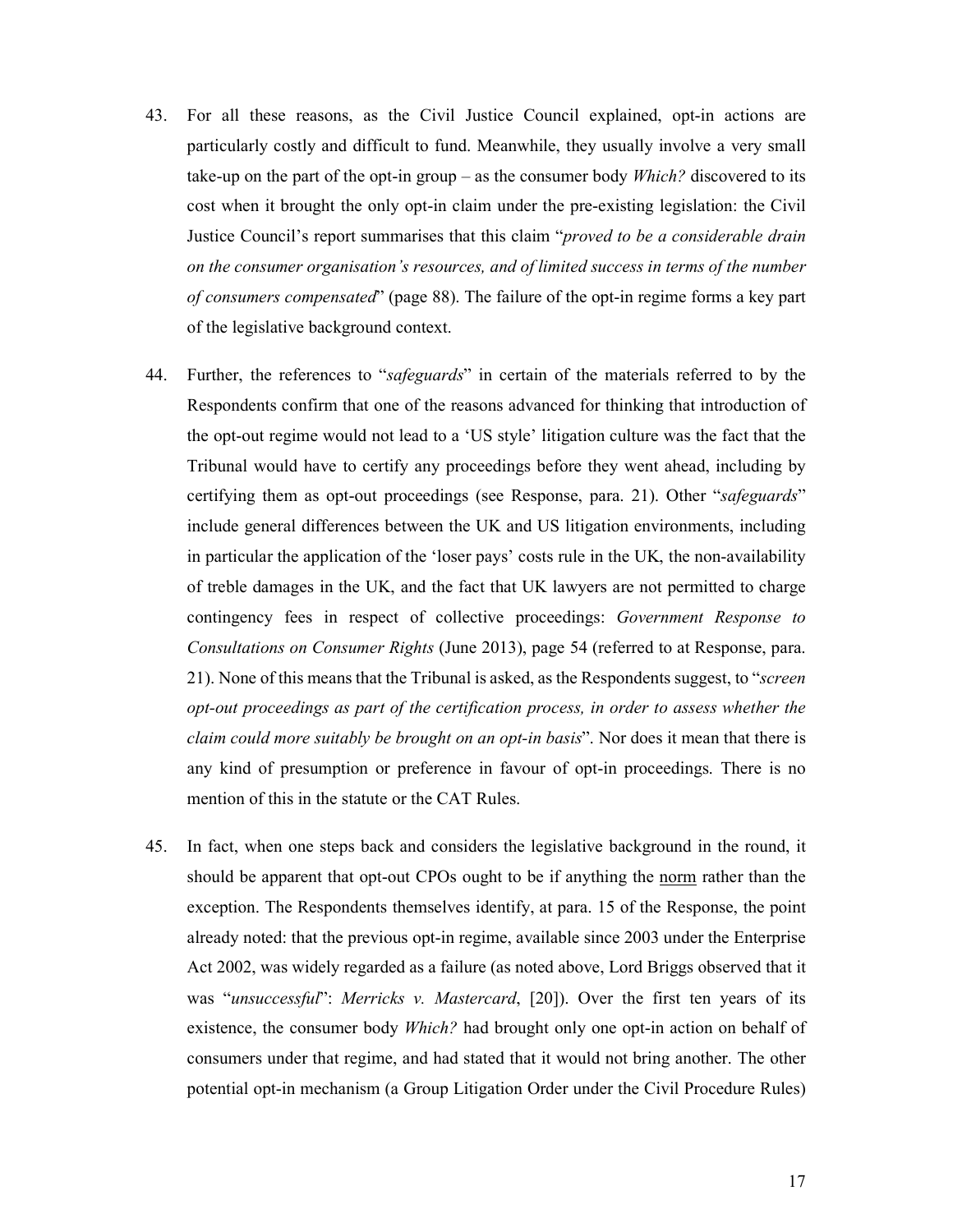was not being used for competition damages cases.<sup>6</sup> The very reason for introducing the new opt-out regime was to address these failures, and to make it possible actually to recover compensation from cartelists and abusive monopolists – something which the previous regime was not achieving.

46. Accordingly, far from indicating any kind of bias towards or preference for opt-in actions, the undistinguished history of such actions in fact indicates that opt-out actions are likely to be appropriate in very many cases and certainly that there should be no presumption against them. Notably, of the 11 CPO applications filed with the Tribunal to date, nine are purely opt-out, and a further one is brought as opt-out in the alternative.

#### **B4. Case law on the collective proceedings regime**

- 47. The Response next (at paras. 22-26) draws attention to various passing mentions by the Supreme Court in *Merricks v. Mastercard* and by the Tribunal in the *Gibson* mobility scooters claim to the effect that it is hoped that consumers and SMEs will be able to make use of the new collective proceedings regime. As above, the significance of these mentions is not understood given that it is common ground (and is clear on the face of the legislation) that collective proceedings can be used to obtain redress on behalf of businesses of all types.
- 48. It is submitted that it is much more significant that both *Merricks* and *Gibson* concerned applications for opt-out proceedings  $\frac{only}{with}$  no opt-in possibility in the alternative) – and in neither case was any view expressed that the starting-point ought to be opt-in. The Tribunal in *Gibson* only very briefly (at [2017] CAT 9, [123]-[124]) considered the "*strength of the claims*" issue, noting that it was significant that the case was a follow-on claim, and did not devote any space at all to considering whether an opt-in claim might have been "*practicable*" in principle, instead simply concluding that the case was one which justified an opt-out certification. And, as noted, the majority in *Merricks*  specifically held that the "*strength of the claims*" criterion is relevant only to the opt-in vs. opt-out question, and did not even in passing suggest the existence of any requirement

<sup>6</sup> There were 68 GLOs as at the end of 2008. None was made in a competition case. See the list at: https://www.gov.uk/guidance/group-litigation-orders#list-of-all-group-litigation-orders.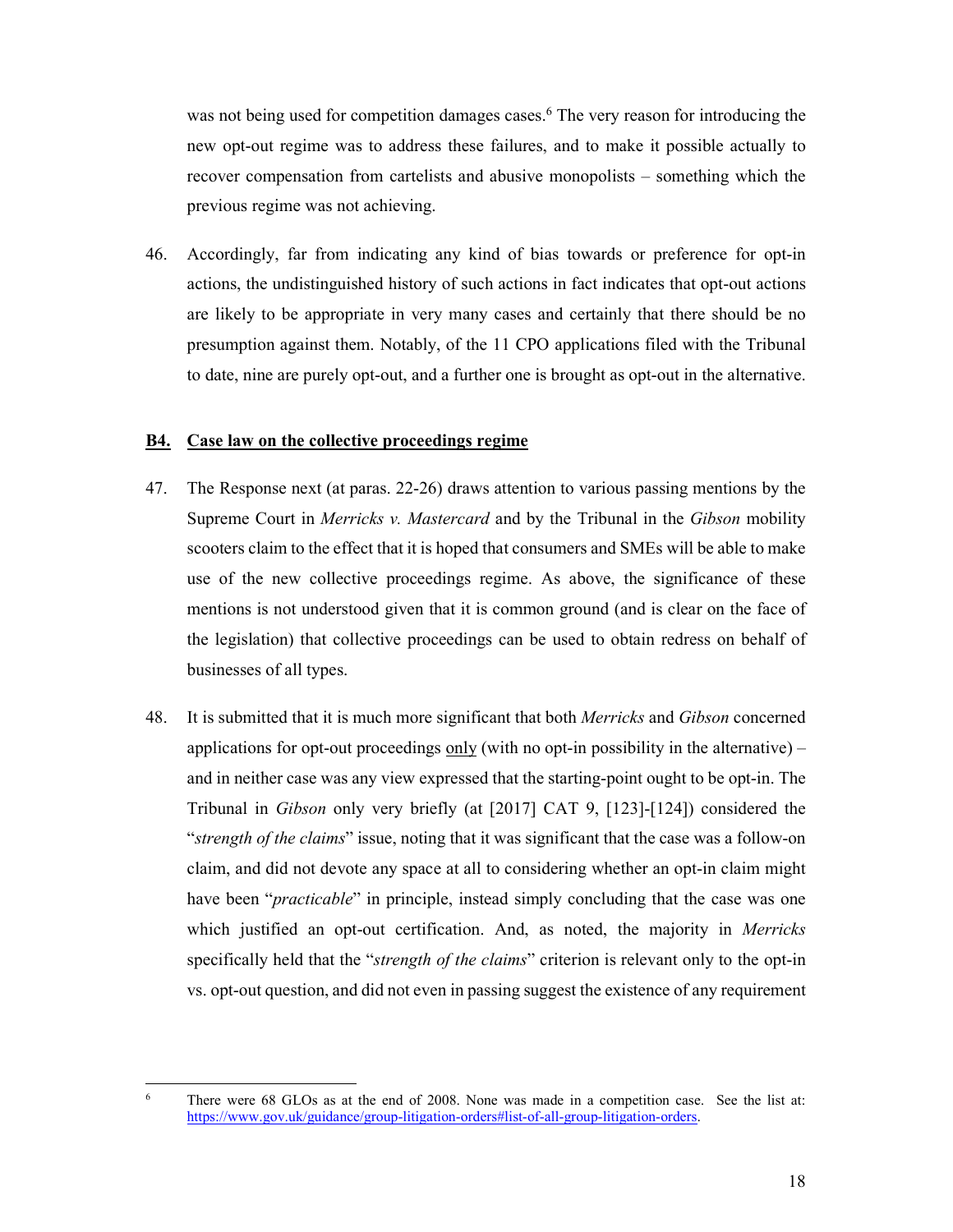to show first that opt-in proceedings are impracticable before opt-out proceedings can be brought.

#### **B5. Opt-in/opt-out in other jurisdictions**

- 49. Finally, the Response prays in aid at para. 27 the point that none of Canada, the US or Australia have an opt-in collective proceedings regime. The Canadian experience has in particular been recognised by the Supreme Court to be of "*persuasive*" authority (*Merricks*, [42]). Lord Briggs noted in this regard the "*substantial similarity of purpose underlying both their legislation and ours*" and did not suggest that anything turned on the fact that the UK legislation had retained the opt-in possibility.
- 50. The Respondents suggest, contrary to this indication from the Supreme Court, that analogies from other jurisdictions including Canada are of limited use, in particular because: "*one of the reasons for introducing an intermediate opt-in procedure in this jurisdiction was to avoid perceived problems with the opt-out regimes abroad, particularly in the US*" (Response, para. 27). However, as should be apparent from the above, that submission puts things precisely the wrong way around. The opt-in procedure was not "*introduced*" to temper possible excesses of the opt-out procedure. Rather, the opt-out procedure was introduced in recognition of the failure of the opt-in procedure, which had already been in existence for over a decade. Viewed in that light, the retention of the opt-in procedure in the UK, by contrast to other jurisdictions where only the optout procedure is available, is in large part a result of historical contingency and happenstance.
- 51. There is no support for the Respondents' apparent contention that the opt-in procedure should be viewed as a default and imposed wherever it might be practicable, even where no PCR is supporting it as a possibility. The Tribunal must consider the application which is in front of it, and grant it if it meets the criteria for certification.

### **B6. Relevance of the Respondents' submissions**

52. In those circumstances, the majority of the Respondents' submissions are irrelevant, or proceed on a mistaken basis, since they are directed at a decision which the Tribunal is not required to make (opt-in vs. opt-out). In particular: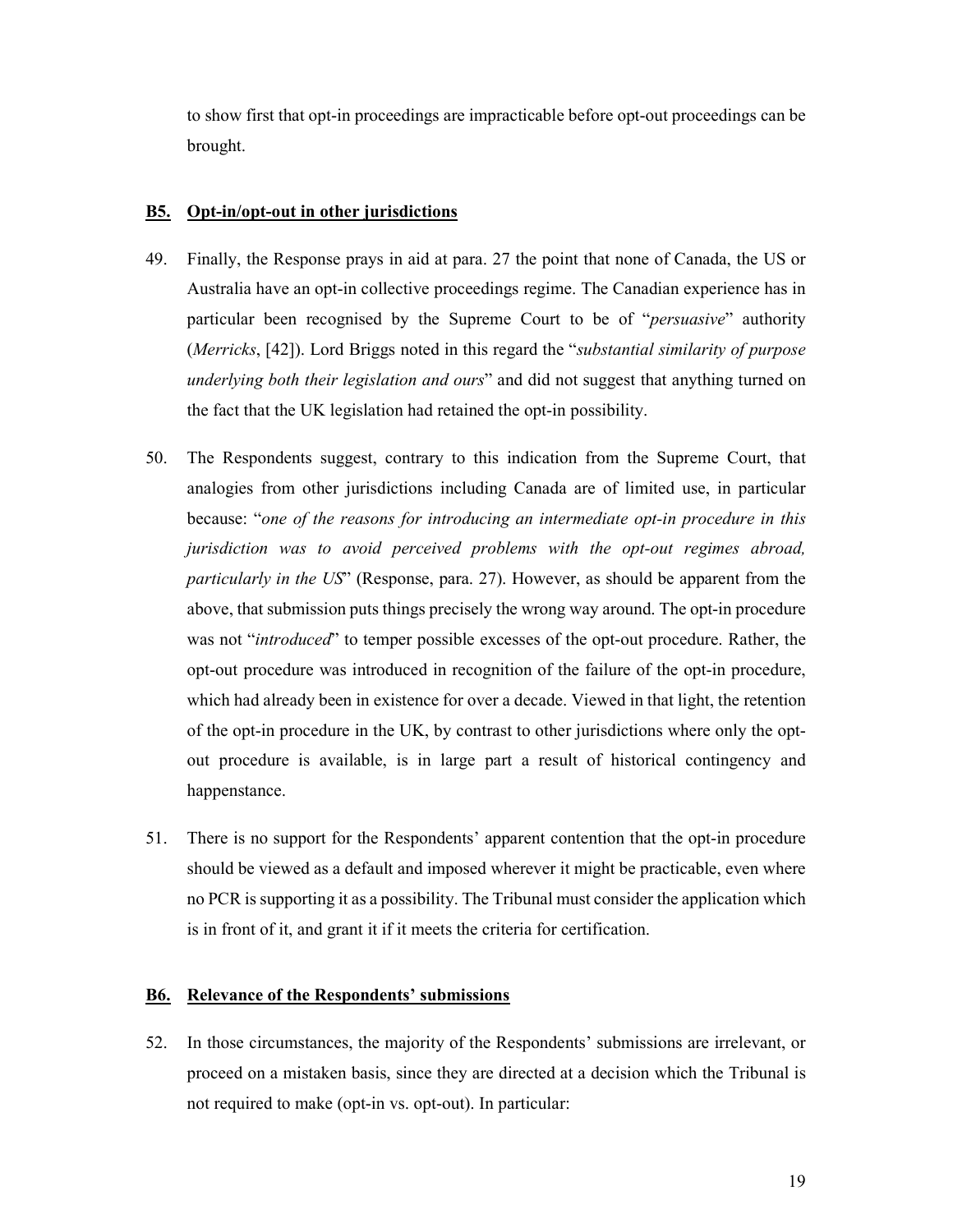- (1) Paras. 28-51 of the Response ("*Practicability of opt-in proceedings*") proceed on the basis that the PCRs must positively establish that "*an opt-in action would be impracticable*" – a test which has no basis in the legislation and could only be relevant if the Tribunal were being asked to choose between an opt-in possibility and an opt-out possibility.
- (2) Paras. 52-83 of the Response ("*Data and information availability issues with optout proceedings*") are directed at showing that limitations in the available data mean that opt-in rather than opt-out proceedings would be more appropriate; the Respondents expressly, and correctly in light of *Merricks*, state that "*the Respondents are not arguing that certification should be refused on the basis that the PCRs have not identified adequate data to operate their methodologies*" (para. 52).
- (3) Paras. 84-153 of the Response ("*The strength of the claims*") address the "*strength of the claims*" criterion under CAT Rule 79(3)(a), which, as noted above, is not a factor relevant to the primary question whether a CPO should be certified applying the criteria under CAT Rule 79(2). A merits criterion for certification cannot be smuggled back in by the back door of a speculative suggestion that the application could theoretically have been brought on an opt-in basis. In any event, para. 6.39 of the CAT Guide states: "*where the claims seek damages for the consequence of an infringement which is covered by a decision of a competition authority (followon claims)*" (as here) "*they will generally be of sufficient strength for the purpose of this criterion*".
- 53. Without prejudice to the foregoing central point, the rest of these submissions address the points made by the Respondents under each heading.

# **C. PRACTICABILITY OF OPT-IN PROCEEDINGS**

54. The Respondents suggest, at para. 29 of the Response, that certain features of the proposed class members and their claims mean that an opt-in claim would be practicable in this case. (Whilst the Respondents at para. 30(b) state that it "*is not accepted*" that individual claims would be impracticable, no meaningful case is advanced on this; as noted, it is not altogether clear to what extent they resist the grant of the CPO altogether,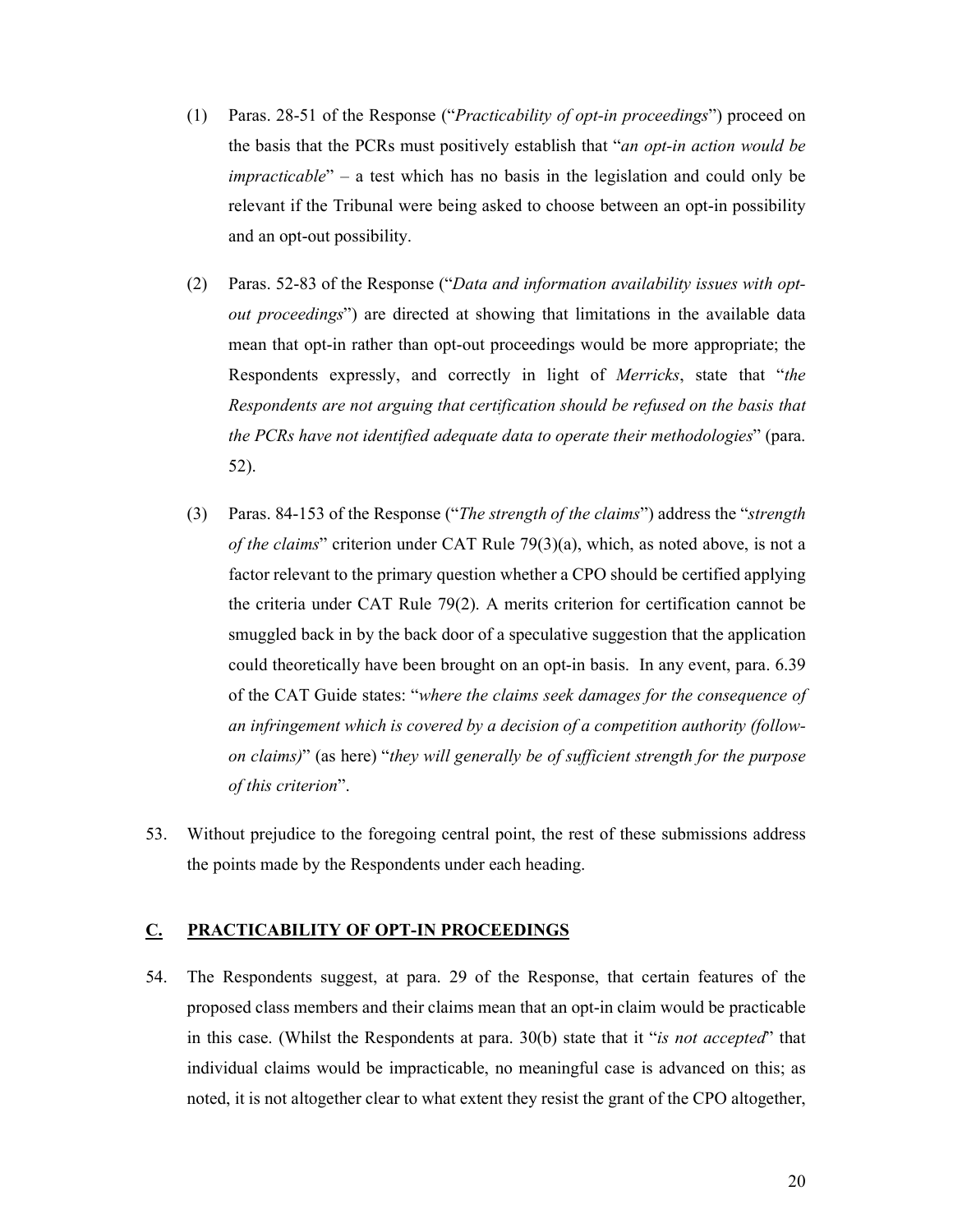or say only that any CPO ought to be granted on an opt-in basis only. These points are, however, clearly related, and so they will be taken together.)

55. The O'Higgins PCR disagrees that an opt-in claim would be practicable in this case (if that is the legal test). For similar reasons, the O'Higgins PCR contends that an opt-out claim would in any event be more *desirable*, even if some theoretical opt-in claim might be practicable (contrary to the O'Higgins PCR's primary submission).

### **C1. Features of the proposed class**

- 56. As the Response notes at para. 33(a), the proposed class definition "*is, in summary, intended to capture all the varieties of 'main customers' of FX traders referred to in recital 6 of each Settlement Decision … such as asset managers, hedge funds and corporations*". The Respondents suggest that these are "*sophisticated and well-resourced parties*" and so well placed to bring claims in their own right (paras. 33(d) and 34-37). In particular, the Respondents dismiss the possibility that there might be either economic or non-economic obstacles in place preventing members of the class from bringing claims either in their own name or by way of opt-in action (Response, para. 34).
- 57. There is first a dispute as to the make-up of the class and whether all of its members are likely to be as knowledgeable about the FX market as the Respondents claim:
	- (1) Response para.  $33(c)(ii)$  purports to quote Mr O'Higgins as stating that the class is "*likely to include members for whom FX transactions do not form part of their business*". This quotation is then used to suggest a difference of view between Mr O'Higgins (for the O'Higgins PCR) and Mr Ramirez (one of the experts for the Evans PCR).
	- (2) In fact, what Mr O'Higgins actually said was that the proposed class is "*likely to include members for whom FX transactions do not form a central part of their business*" (O'Higgins 1, para. 27(a)). The Response omits the words "*a central*" when quoting Mr O'Higgins, with the effect of creating controversy where none exists.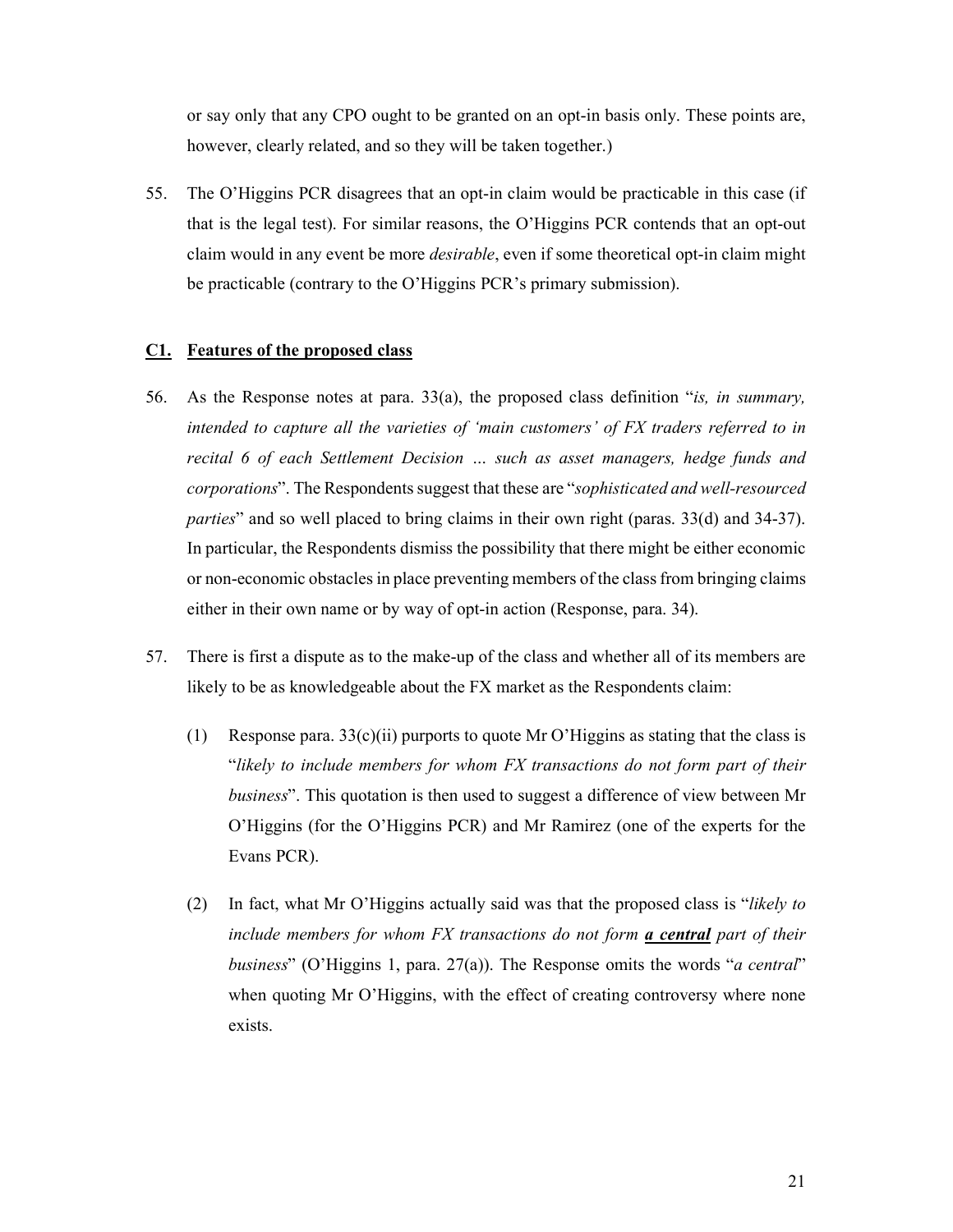- (3) Properly quoted, Mr O'Higgins's statement is wholly correct.7 Many large corporates will be forced to enter the FX market on a regular basis in order to engage in 'balancing' FX trades designed to reduce their FX exposure, precisely because FX trading is not part of their central, day-to-day business. The point being made by Mr O'Higgins is simply that the class will include many entities of this type, for whom FX trading is not a focus or an area of expertise, and who may have no idea that they are liable to have suffered losses from this trading until a CPO is publicised. Such entities will, of course, likely be aware that they have engaged in some FX trades, a point Mr O'Higgins also makes, and which does not create any contradiction as suggested at Response para. 37(a). This means that it should be possible to identify them for the purposes of distribution.
- (4) Mr O'Higgins confirms his evidence in this regard, and his sources, in his Third Witness Statement ("**O'Higgins 3**"), paras. 26-28.
- 58. Second, and moreover, it is not the case that even the more sophisticated members of the class are well placed to bring a claim in their own name, or (for similar reasons) to opt in to a group claim:
	- (1) This claim is brought against a large number of the major banks. Claims against banks are unappealing for a multitude of reasons, not least the risk to a claimant's own banking relationship. The First Witness Statement of Mr Damian Mitchell ("**Mitchell 1**"), founder and managing director of FX trading company Dsquare, gives a first-hand account in this regard. He explains in particular the "*inherent nervousness*" in the financial services industry about suing banks,<sup>8</sup> the delicate reliance of firms like his on prime brokerage agreements with the banks (which can take months to set up),<sup>9</sup> and the reluctance of such firms to 'stick their heads above the parapet'.10 Such reluctance of potential class members to be visibly involved in proceedings is supported by the testimony in the Second Witness Statement of Neil Purslow of the litigation funders Therium ("Purslow 2").<sup>11</sup> Mr O'Higgins'

<sup>7</sup> See, by way of support, Mitchell 1, para. 14. On the diversity of potential claimants, see also Purslow 2, para.  $14(c)$ .

Mitchell 1, para. 21. 9

<sup>&</sup>lt;sup>9</sup> Mitchell 1, para. 22.<br><sup>10</sup> Mitchell 1, para. 24

 $10$  Mitchell 1, para. 24.

Purslow 2, para. 14(d)(iii).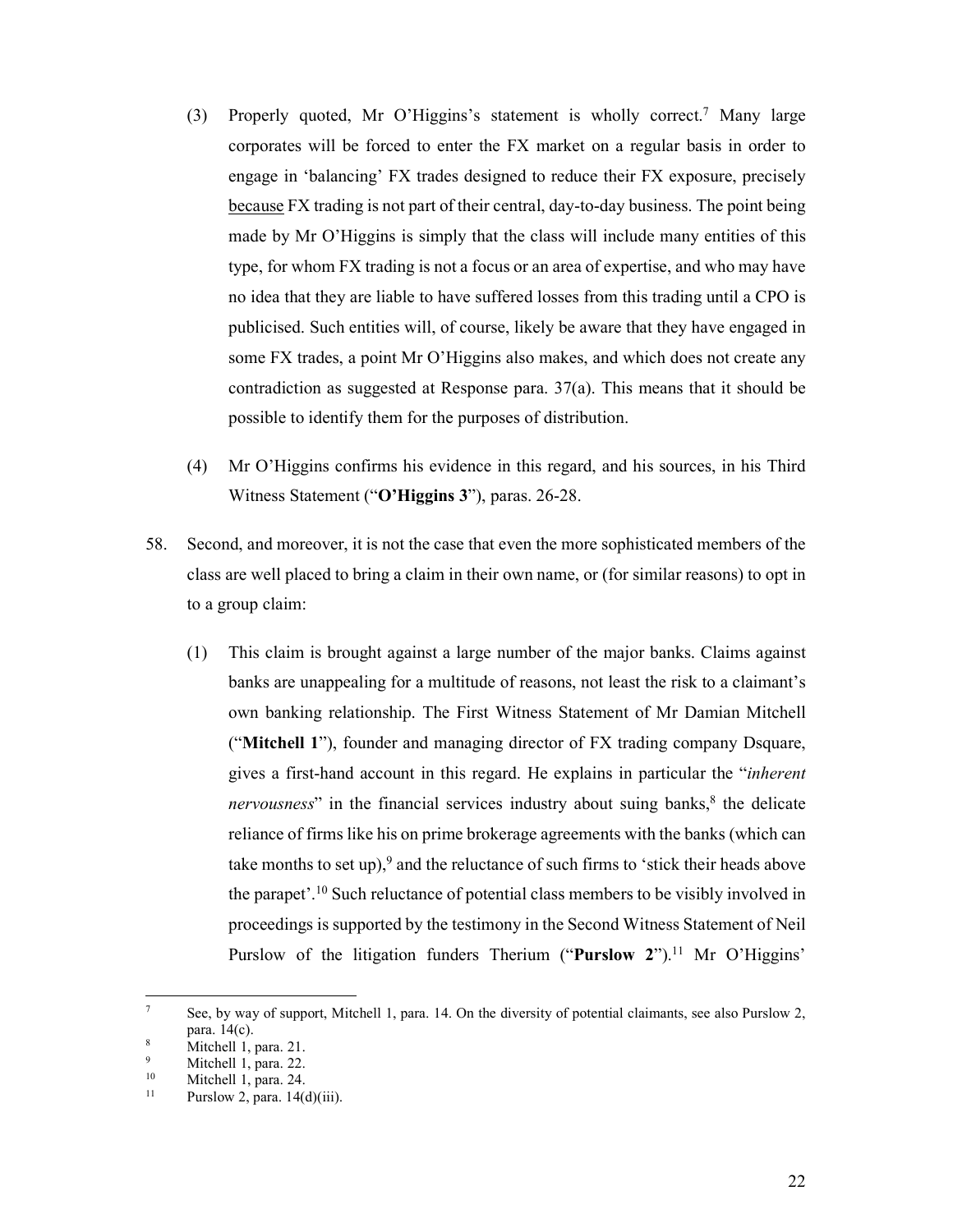experience from speaking to potential class members is to like effect, as set out in O'Higgins 3.12 It is mirrored in his solicitor's, as described in the Fourth Witness Statement of Belinda Hollway ("**Hollway 4**").13

- (2) There are real differences between opt-in and opt-out claims in this regard. In particular:
	- (a) The so-called 'default effect', well recognised in the economic literature,  $14$ means that both class members and indeed the banks whom they are suing will be likely to view opting in to a group action as a more significant step than failing to opt out. From his role at the Pensions Regulator in the introduction of the pensions auto-enrolment system, Mr O'Higgins gives first-hand evidence of the phenomenon of people failing to take steps to opt in to beneficial activities, but being content to participate when automatically opted-in.15
	- (b) The default effect which applies generally is reinforced in the present case by the fact that, as noted above, banks' customers are likely to fear that taking a positive step could invite retaliation or resentment by the banks – on whom they may depend.
	- (c) In an opt-out claim, class members have no active involvement until the distribution phase, in which the banks are not directly involved. By that time, there are already available funds for distribution.
	- (d) By contrast, the decision whether to participate in an opt-in claim is taken at an earlier stage, before it is apparent to the claimant whether there will be any recovery. That decision involves time and (often) legal costs, for claimants who may not be accustomed to instructing litigation lawyers. That is quite apart from the costs that may subsequently be incurred in gathering data to prove the claim (and it is doubtful that data will be readily available so long after the transactions which are the subject of the present proposed

 $12$  $^{12}$  O'Higgins 3, para. 24.

 $^{13}$  Hollway 4, paras. 20-22.<br> $^{14}$  Bernheim 2, section II B

<sup>&</sup>lt;sup>14</sup> Bernheim 2, section II.B.<br> $Q'$ Higgins 3, paras, 20, 22

O'Higgins 3, paras. 20-22.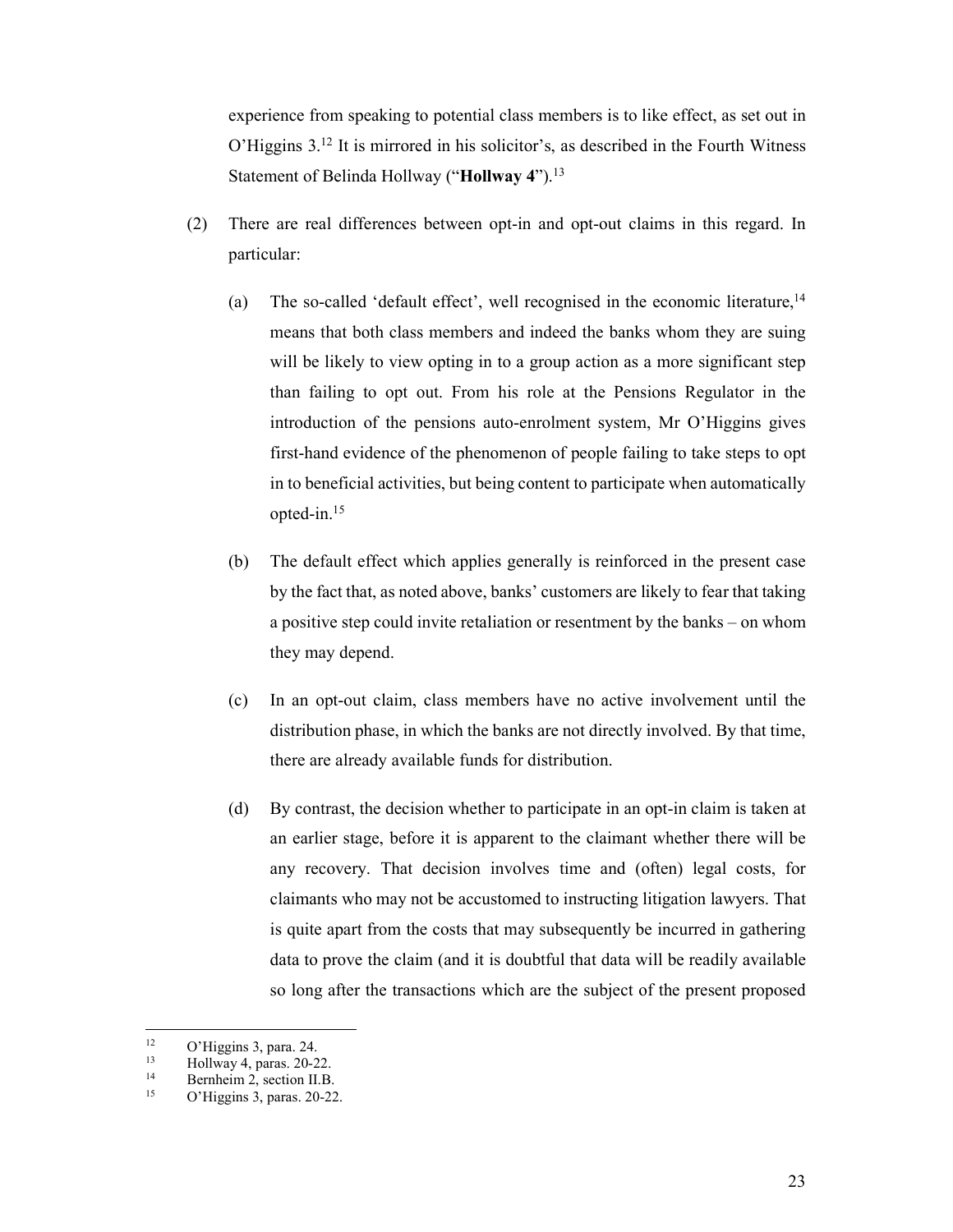claim<sup>16</sup>). At that early stage, prospective class members in an opt-in claim have to agree to give a proportion of their potential damages to lawyers or a litigation funder in order to participate; in an opt-out claim there is no such sacrifice as the funder is paid from undistributed damages.<sup>17</sup> Potential claimants in opt-in proceedings may consider that the risks outweigh the speculative future rewards, or simply not bother to address their minds to the issue of participation at all. $18$ 

- (e) There is also a real risk with opt-in proceedings that the claim will not come to the attention of potential claimants in time. The financial press is more likely to be interested in publicising a case when money is available to distribute than when it is at an early stage and recovery remains speculative. The financial press may also be reluctant to prejudice its own relationships with banks by encouraging claims against them. As to the role of trade associations, Mr Mitchell's evidence is that those in the FX arena have a limited membership compared with the size of the market as a whole.<sup>19</sup>
- (3) The fact that there is a significant disincentive to being seen to stand alone in suing the banks also addresses the Respondents' point, at Response para. 40, concerning the practicability of having those who are not domiciled in the UK opt in to the claims. It is important to note that the claim is viable irrespective of whether those domiciled abroad in practice do or do not opt in and so this issue should not affect the Tribunal's conclusion either way. But it is clear that once there exists a large opt-out collective action in which persons domiciled in the UK are already enrolled, the barrier to entry for opting in will be reduced. Those domiciled abroad may be less concerned about suing banks in the UK. Also, the costs of the (foreign) publicity can more readily be justified when being conducted in conjunction with the publicity informing (domestic) class members of their right to opt out.<sup>20</sup>
- (4) The fact that a small number of entities have launched independent claims in *Allianz Global Investors GmbH & ors v. Deutsche Bank AG London & ors* (Claim

<sup>&</sup>lt;sup>16</sup> See Hollway 4, paras.  $23-27$ .<br><sup>17</sup> Hollway 4, paras.  $28-29$ . Mit

<sup>&</sup>lt;sup>17</sup> Hollway 4, paras. 28-29; Mitchell 1, para. 25.<br><sup>18</sup> Mitchell 1, paras.  $33-36$ 

<sup>&</sup>lt;sup>18</sup> Mitchell 1, paras.  $33-36$ .<br><sup>19</sup> Mitchell 1, para 41

<sup>&</sup>lt;sup>19</sup> Mitchell 1, para. 41.<br><sup>20</sup> See further O'Higgis

See further O'Higgins 3, para. 30.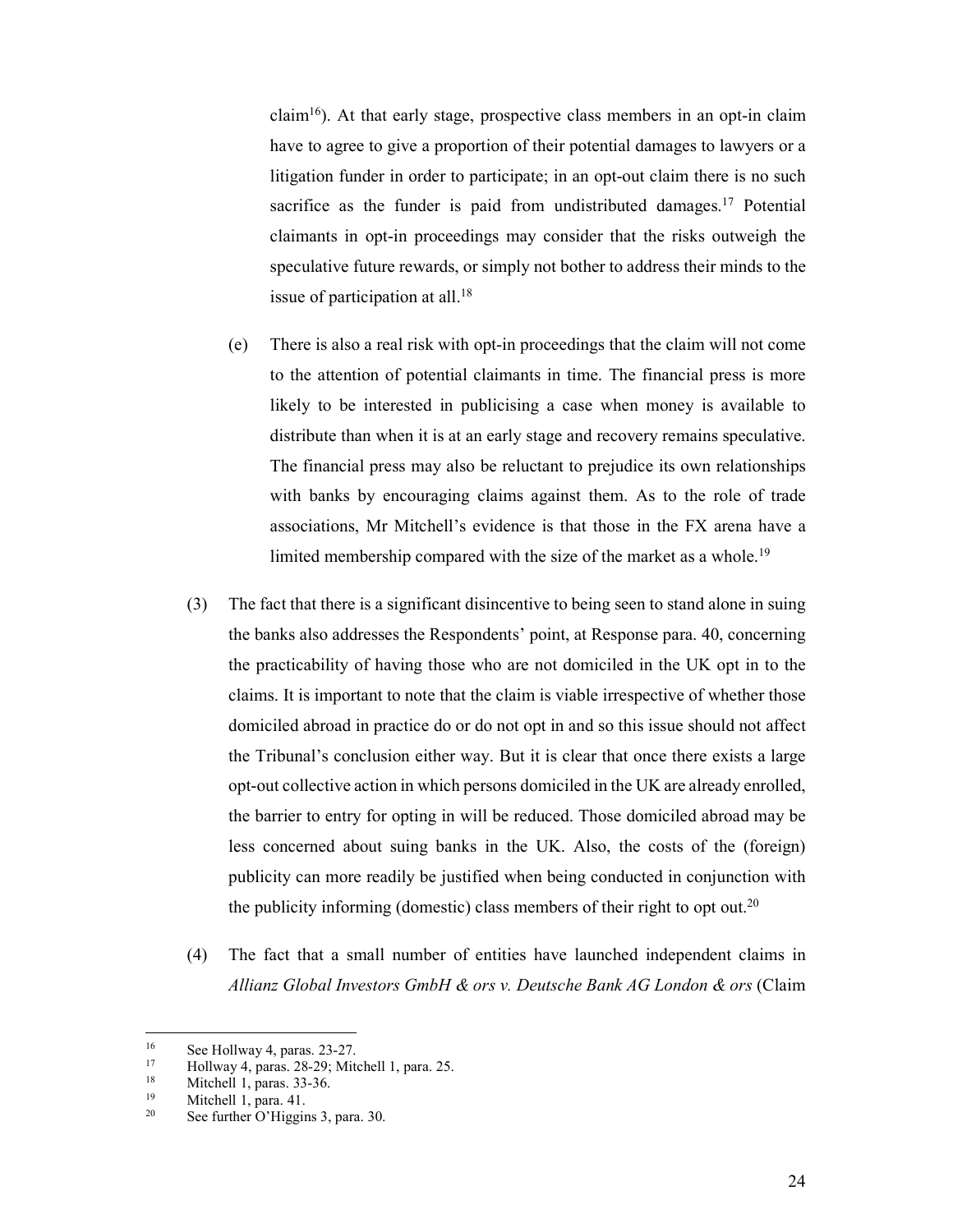no. CL-2020-000736) tells one nothing about the vast majority of the class. Almost all, if not all, of these entities also opted out of the US class action. It may be that certain additional individual claims which are of particularly high value might be capable of being brought on an individual basis by claimants who, for their own reasons, are less concerned about participating in litigation. But the remainder of the class should not be prejudiced simply because a handful of large entities out of thousands elected to bring their claims on an individual basis.

#### **C2. Likely value of the claims**

- 59. The Respondents next refer (Response, para. 38) to an average value of the claims in order to argue that opting in would be practicable. They suggest a mean damages figure of between £31,000 and £62,000 per class member, at Response para. 38.
- 60. Even if that figure were correct (which is not admitted), this mean amount ignores the likely large number of small claims which means that the median amount is likely to be significantly lower. Such a 'long tail' of small claims has been the experience in the comparable proceedings brought in the  $USA^{21}$  and it is also the expectation of the funders Therium for the UK.<sup>22</sup> Professor Bernheim also describes this 'rightward skew'.23
- 61. Further, any such figure ignores the substantial litigation uncertainty to which such an estimate must inevitably be subject at an early stage of a case; in contrast, the costs of opting in are not subject to material uncertainty. Accordingly, it is not appropriate to treat highly uncertain benefits as certain prospects facing class members if they were to opt in.24
- 62. In any event, the Response does not here make any suggestion that the sums referred to could justify the bringing of individual claims by most members of the class. The Respondents' equivocal approach to whether individual claims are viable seems to amount to an implied acceptance, at least at para. 38, that it would not be appropriate to

<sup>&</sup>lt;sup>21</sup> Hollway 4, paras. 17-18.<br><sup>22</sup> Purslow 2, para 14(a)

<sup>&</sup>lt;sup>22</sup> Purslow 2, para.  $14(a)$ .<br><sup>23</sup> Bernheim 2, para. 7

 $2^2$  Bernheim 2, para. 7.<br>
Pershaim 2, paras. 6

Bernheim 2, paras. 6 and 8.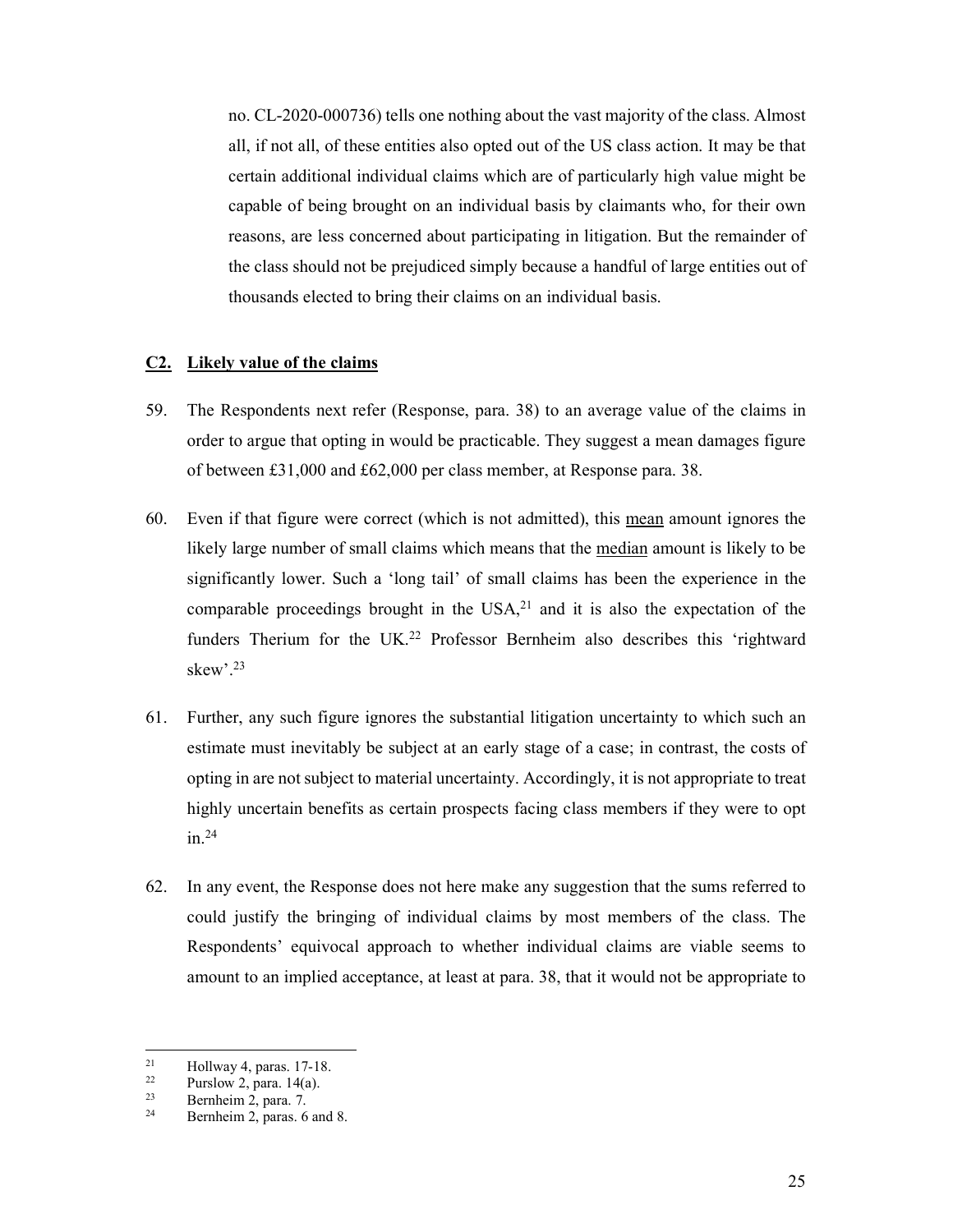deny the CPO application altogether, hence their focus on arguing only for an opt-in CPO as opposed to an opt-out CPO.

63. But such figures are also not sufficient to overcome the disincentives against being seen to sue banks which make the opt-in approach undesirable, particularly bearing in mind the fact that different members of the class are likely to be in different positions and there may very well be a 'long tail' of class members who have suffered relatively small losses.

### **C3. The PCR's ability to publicise to class members**

- 64. Para. 41 of the Response seeks to suggest that both PCRs' concerns about being able to contact class members for the purposes of an opt-in claim are overstated. With respect, these submissions miss the point, as does the idea that the fact that the PCRs have plans for the effective distribution of the damages award (at para. 47(b)) tells one anything about the practicability of an opt-in claim. There is  $-$  obviously  $-$  a fundamental difference between, on the one hand:
	- (1) being able to advertise to class members that a damages award or settlement fund exists, the banks have paid out, and all that is needed is some details in order to determine distribution eligibility,

and, on the other hand:

(2) having to attract class members' attention to sign up for a claim which is prospective, contentious, against banks whom they are likely to be reluctant to sue, and likely to require more ongoing involvement and attention and possible disclosure of documents.

The Respondents know very well that the number of class members, and the number of persons who will ultimately claim compensation, will be an order of magnitude smaller if the opt-in approach is adopted.

- 65. As to those domiciled outside the UK:
	- (1) As noted, these are not the core of the claim. The O'Higgins PCR has, as set out in its litigation plan, proposals to publicise the opt-in element of the claim and it is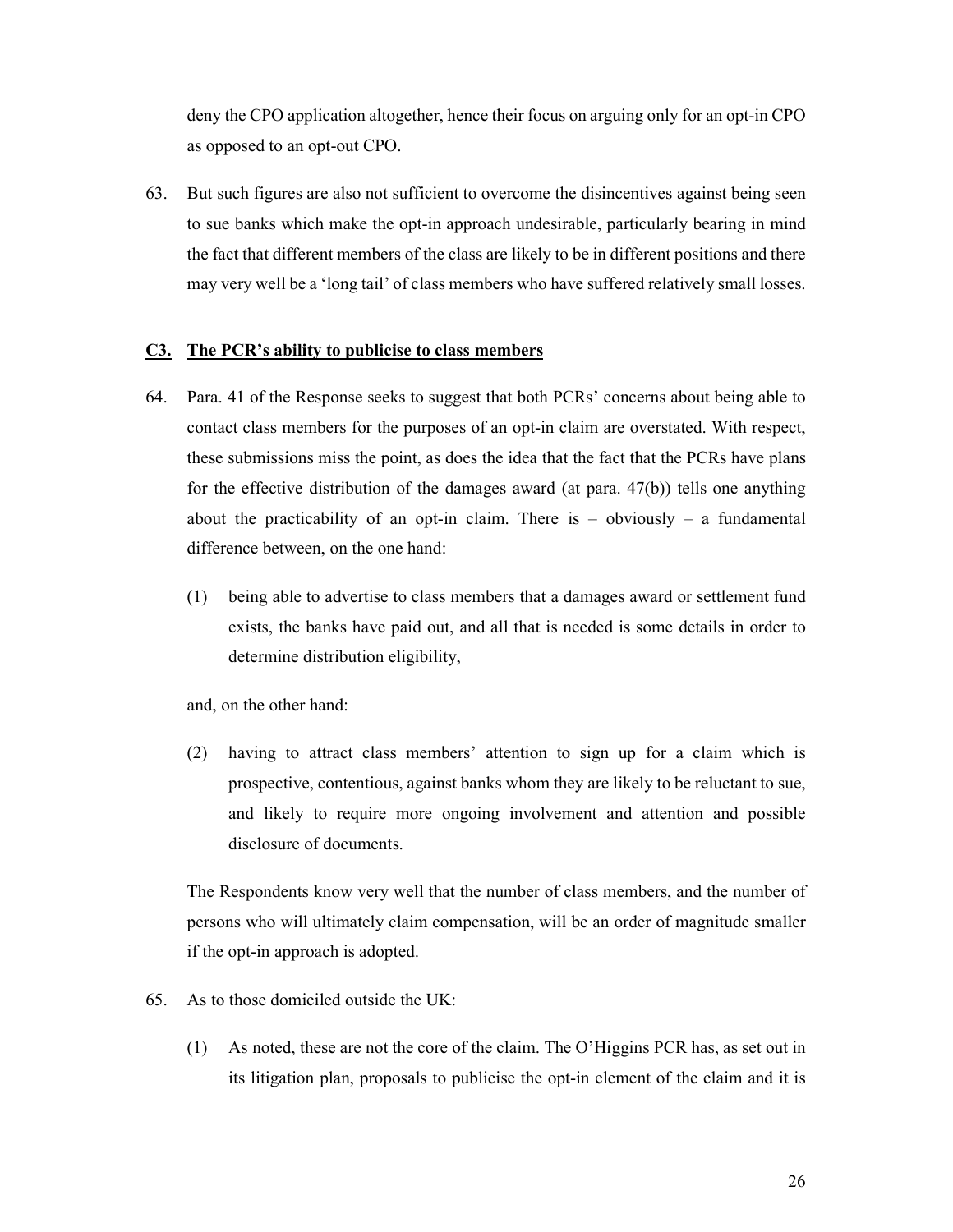hoped that a substantial number may be persuaded to opt in, particularly with the 'momentum' of an opt-out claim in respect of those domiciled in the UK.<sup>25</sup>

(2) However, the key point is that the central 'opt-out' part of the claim is required to make the claim viable. It is facile for the Respondents to suggest that the mere fact that the PCRs have proposed that part of the claim should be opt-in (because there is no opt-out possibility under the rules) means that it is practicable for the entire claim to be opt-in.

### **C4. Whether an opt-in action would be economically viable**

- 66. A fundamental problem with an opt-in action in the present case, which the Respondents wholly overlook, is the ability to obtain funding for it. Purslow 2 explains the risk assessment exercise which Therium conducts in deciding whether to fund collective proceedings on an opt-in or opt-out basis,  $26$  and why they concluded that the risk profile of the FX market meant that the present action was suitable to be run as an opt-out claim rather than an opt-in claim.<sup>27</sup> Therium has not committed to funding the case other than on that basis, nor does Mr Purslow consider that Investment Committee approval would be given for a switch to an opt-in model on present information.<sup>28</sup> Mr Purslow sets out in some detail the considerations which fed into Therium's risk assessment, in particular:
	- (1) the practicalities of identifying class members, leading to a likely small class size;
	- (2) the difficulties of obtaining accurate and complete FX trading data to assess damages; and
	- (3) the reluctance of potential class members to participate visibly in litigation against banks.29
- 67. In short, the reasons given above for explaining why the opt-in action would be impracticable are much the same which make it non-viable. It faces on the one hand

<sup>25</sup> <sup>25</sup> See O'Higgins 3, para. 30.<br><sup>26</sup> Purslow 2, paras.  $7\frac{12}{3}$ 

 $\frac{26}{27}$  Purslow 2, paras. 7-12.

 $\frac{27}{28}$  Purslow 2, para. 13.

 $\frac{28}{29}$  Purslow 2, para. 17.

Purslow 2, paras. 13-14.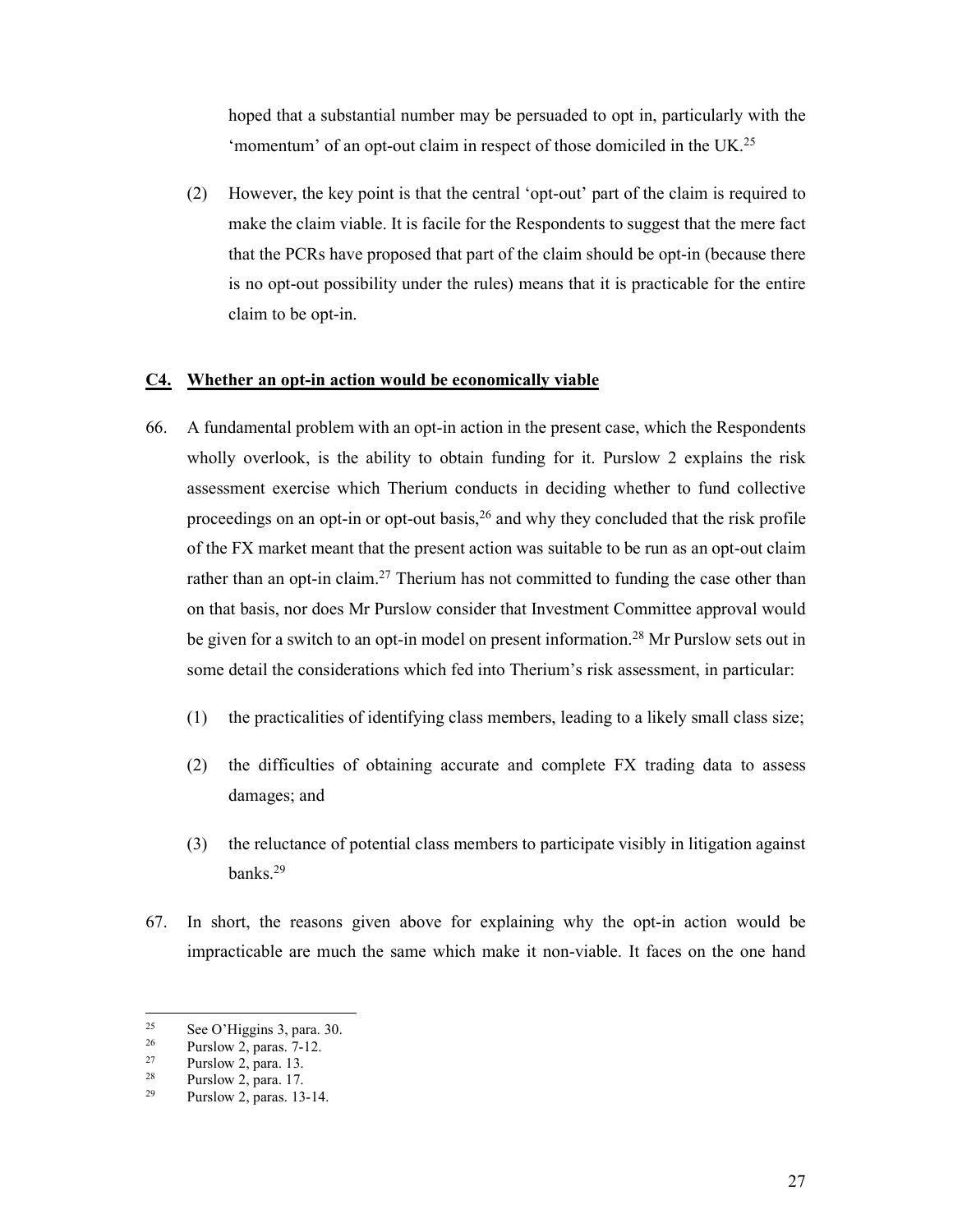difficulties of class size, in that the class size and hence damages recovery will be an order of magnitude smaller for an opt-in claim,<sup>30</sup> and on the other hand difficulties of costs and funding of the sort described by the Civil Justice Council (see paragraphs 42- 43 above). $31$ 

#### **C5. Whether the claims could be brought as individual actions**

- 68. Para. 49 of the Response does not concern the practicability of opt-in proceedings as such, but rather contains a legal submission as to the applicable test. As to this, and as explained above:
	- (1) The test is whether it is suitable to grant the O'Higgins PCR's CPO application in its current form, not whether a putative alternative 'opt-in' CPO might have been practicable (as explained in section B above); and
	- (2) In any event, no alternative 'opt-in' CPO is practicable: none is on the table, and for good reason (as explained in sections C1 to C4 above).

It is noted that the Respondents here suggest there are "*good reasons*" to believe that individual claims are possible but hasten to add that this is "*not the correct question*" and the real choice is between opt-in or opt-out proceedings. This again suggests that the Respondents accept that a CPO of some sort is appropriate, and their objection is only to its form.

#### **C6. Damages calculation**

-

69. It would plainly be more efficient for the experts to calculate damages for an opt-out class on a class-wide basis using the Respondents' datasets in the way proposed in their reports, than to have to do so for an opt-in class using multiple sets of data from opt-in claimants each with their own diverse systems. Provision of data would also be a

<sup>&</sup>lt;sup>30</sup> The difficulties faced by attempts to bring GLO claims in the context of mass data breach claims underline the problems with bringing opt-in claims. See, for example, the British Airways GLO litigation, where even on optimistic assumptions and in the context of a well-publicised GLO where individuals will likely be aware of whether they have taken a British Airways flight, it is anticipated that only some 8% of potential total eligible claimants will sign up to the claim: *Weaver & ors v. British Airways Plc* [2021] EWHC 217 (QB) at [23].<br><sup>31</sup> For confirmation of Mr O'Higgins' position in this regard, see O'Higgins 3, paras. 31-33.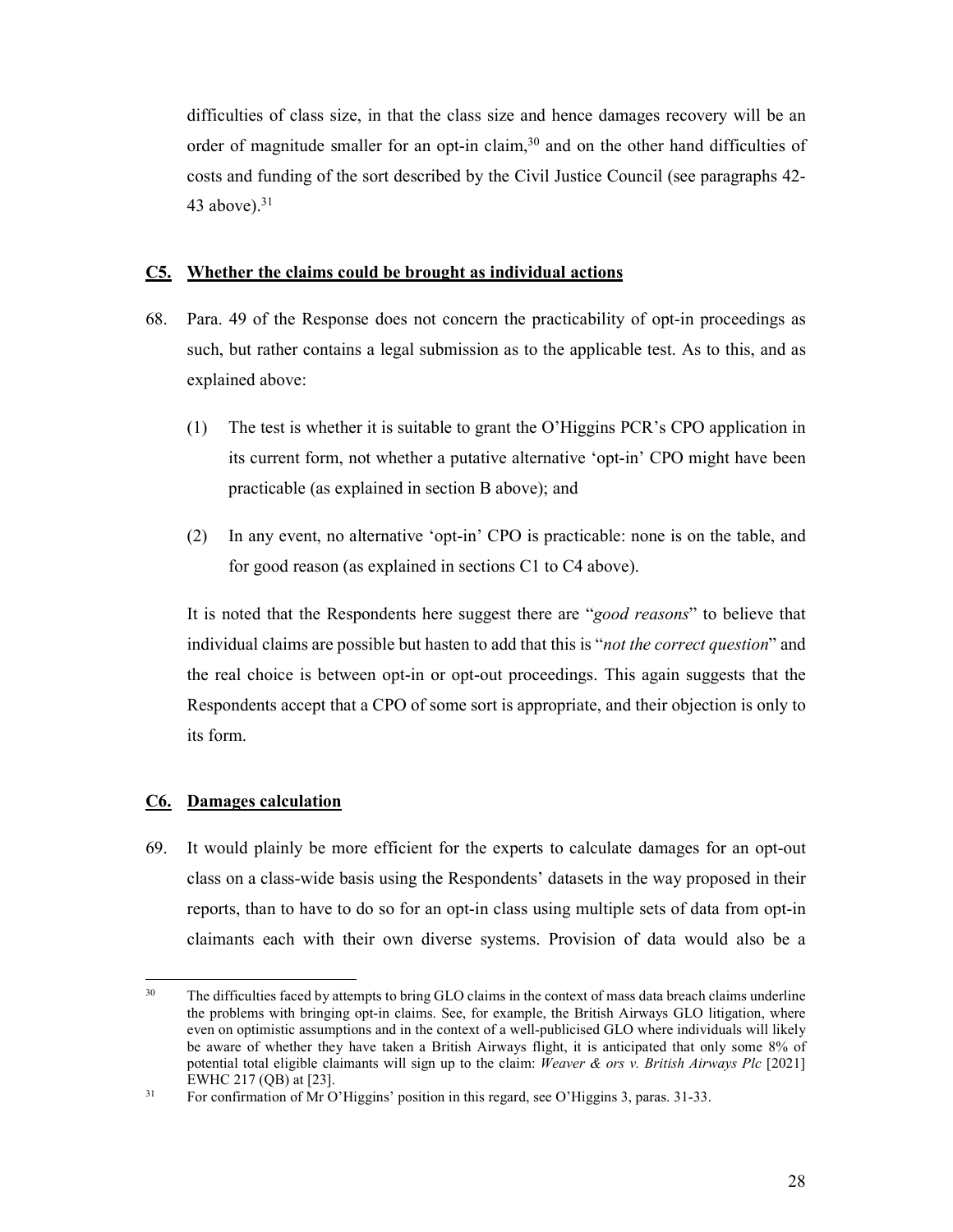significant disincentive to opting-in. In this regard, Mr Mitchell's evidence refers to his own company's arduous experience of providing data for the purposes of participating in US class action proceedings.  $32$ 

#### **C7. Conclusions on practicability of opt-in proceedings**

70. The Respondents focus on the "*practicability*" of theoretical opt-in proceedings in order to detract attention from the more pressing questions of whether they are *in fact* practicable given that no opt-in application is before the Tribunal, and even more importantly whether they are *desirable* given the manifest advantages of opt-out proceedings. In any event, for the reasons given, opt-in proceedings are in fact impracticable in this case. The CPO should be ordered on the opt-out basis.

## **D. DATA AVAILABILTY**

- 71. The Respondents do not deny for present purposes that the O'Higgins PCR has identified adequate data to operate its methodology, but they nevertheless submit that "*inherent limitations in the data held by [the Respondents] is a factor that weighs in favour of optin, rather than opt-out, proceedings*" (Response, para. 52).
- 72. It is striking that the Respondents seek to make this submission without adducing any factual evidence whatsoever as to the data which they do hold. Even if it were appropriate for the Tribunal in this case to decide as between opt-out certification and opt-in certification (which it is not, for the reasons given in section B above), the submission is misguided.
- 73. Disclosure is not required from the members of the opt-out class prior to the distribution phase. The aggregate award of damages can be adequately quantified without such information. The Supreme Court has endorsed in *Merricks v. Mastercard* that "*section 47C of the Act radically alters the established common law compensatory principle by removing the requirement to assess individual loss in an aggregate damages case*".33 Provided there is an arguable claim of more than nominal loss to the class, the Tribunal

 $32$  $\frac{32}{33}$  Mitchell 1, paras. 20 and 28-32.<br>Marricks y Mastercard [20211]

<sup>33</sup> *Merricks v. Mastercard* [2021] Bus LR 25 at [76].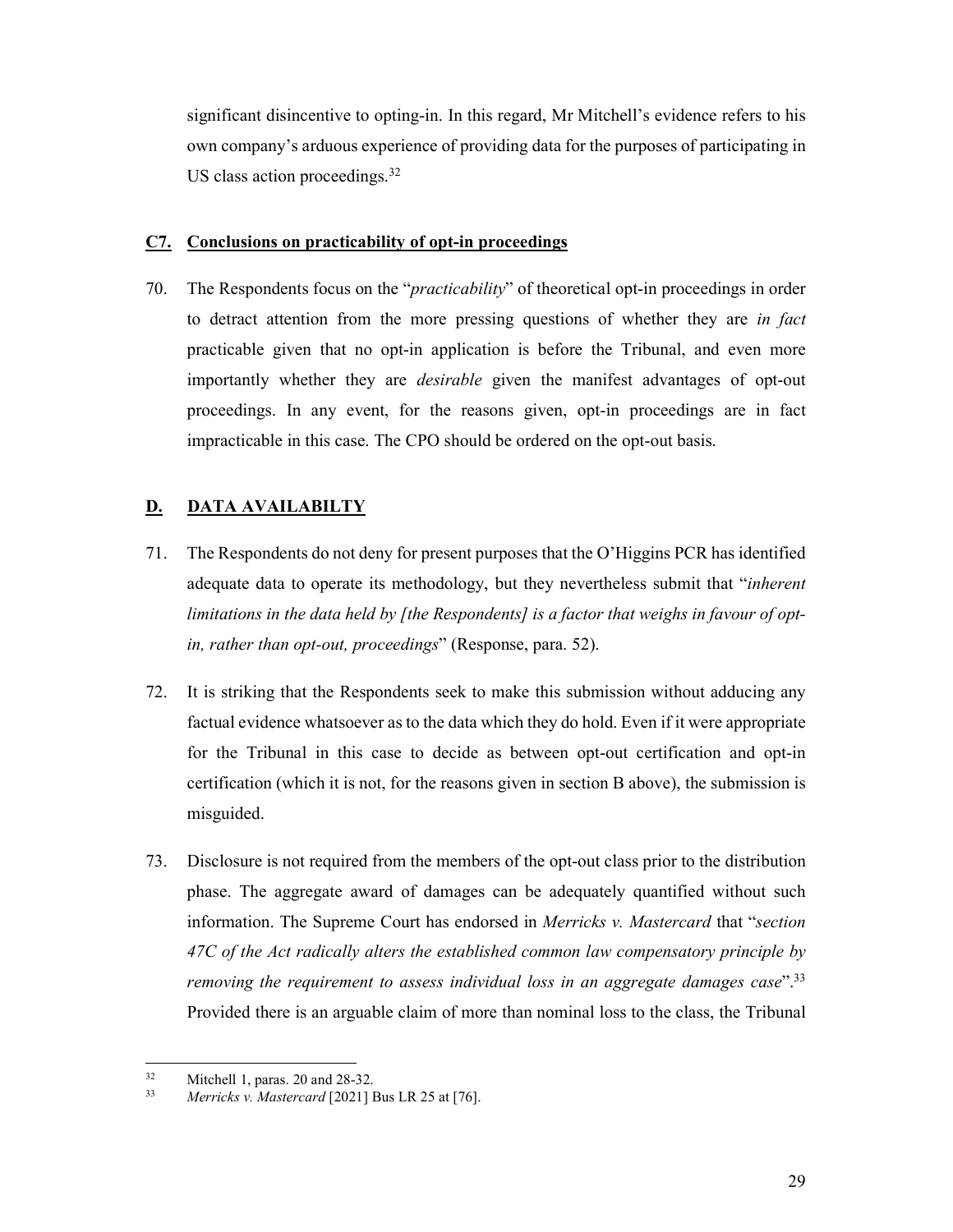must proceed to quantify that loss by doing its best on the basis of the data and evidence available, however scanty, if necessary by "*informed guesswork*".34

- 74. The Respondents' submission that opt-out certification must be refused on the basis that individualised assessment and disclosure would lead to a more precise result defeats the purpose of opt-out proceedings and aggregate damages awards. As explained below, assessment of aggregate damages is possible in this case without such disclosure. Even if some degree of sampling were required (which is not admitted), this would not necessitate opt-in certification; the Tribunal is empowered to order non-party disclosure under CAT Rule 63.
- 75. As to the specific categories of data which the Respondents aver are needed:

### **D1. Geographical location of trades and class members**

- 76. First, the Respondents observe that the O'Higgins PCR's proposed class is limited to Relevant Foreign Exchange Transactions "*priced and/or accepted by the Relevant Financial Institution or through the ECN within the European Economic Area*" (Response, para. 55(a), referring to draft collective proceedings order, para. 5(I)). The Respondents appear to be contending that disclosure will be needed to quantify aggregate damages, because otherwise the volume of commerce priced and/or accepted in this way will be difficult to ascertain. It would be surprising if the Respondents did not keep information as to the office through which they priced/accepted trades; they adduce no evidence to the contrary and it appears that desk location information has been supplied by them in the US class action proceedings.<sup>35</sup> Further, many members of the proposed class will typically trade with only one location.<sup>36</sup> The Respondents appear to be inappropriately tarring the O'Higgins PCR with the same brush as the Evans PCR, who uses a different test to ascertain whether a trade is entered into in the EEA which involves consideration of the domicile of the class member.
- 77. Secondly, the Respondents note that it is necessary to exclude from the class transactions which are the subject of existing litigation or settlement agreements (Response, para.

 $34$ <sup>34</sup>*Ibid.* at [46]-[54] & [72]-[75]. 35 Breedon 2, para. 4.10.

Breedon 2, para. 4.10.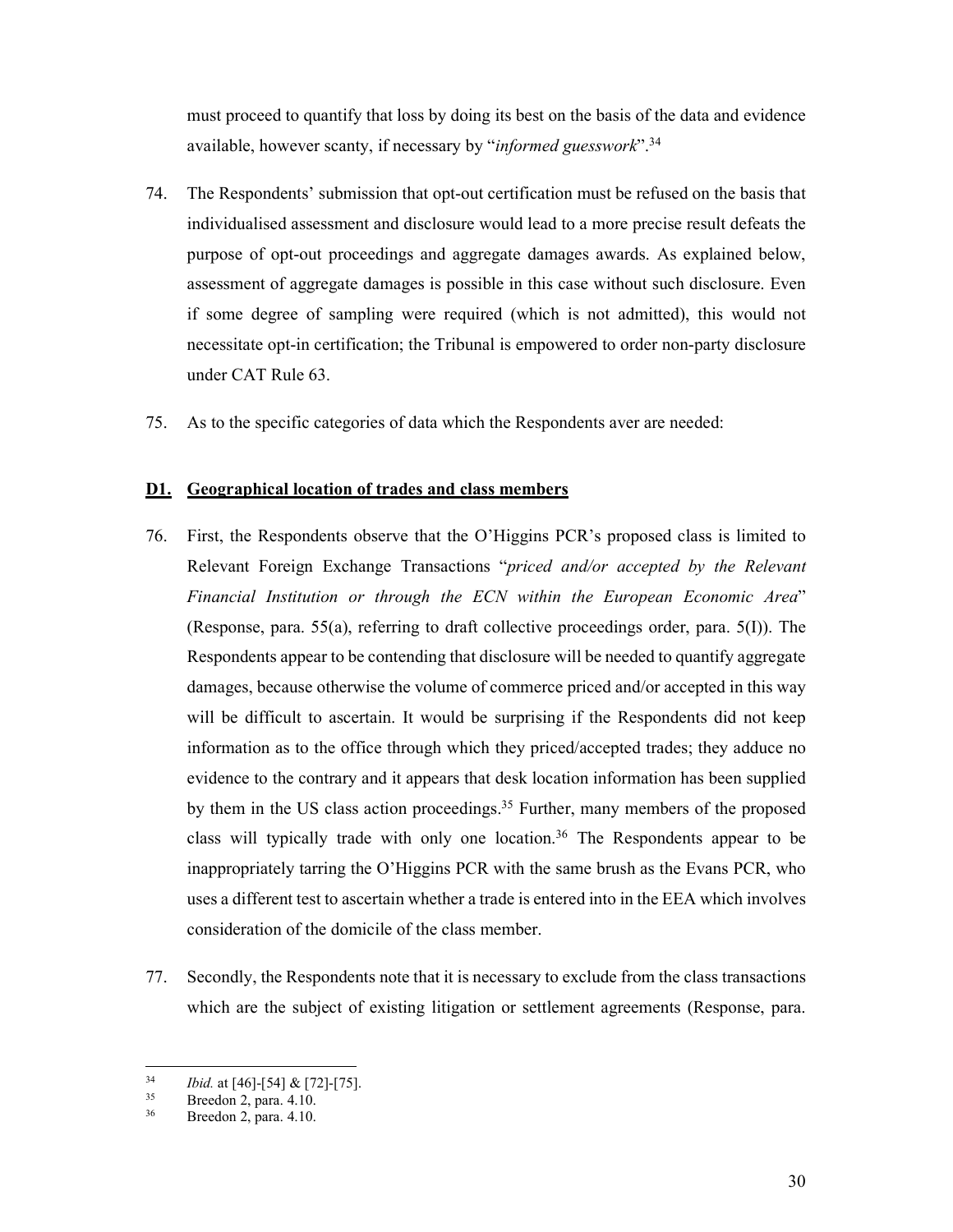55(b)). However, this can be adequately factored into the calculation of aggregate damages without disclosure from individual class members.

78. Thirdly, in respect only of transactions entered into before 11 January 2009, the Respondents suggest that the location of the trade will be necessary to determine the applicable law (and therefore limitation period) under the Private International Law (Miscellaneous Provisions) Act 1995 (Response, para. 55(c)). The point is scarcely relevant at this stage. Given the dates of the cartels, the proportion of any such transactions is small. Moreover, the burden would lie on the Respondents to plead and prove the applicability of foreign law and the existence of a potential limitation defence under any such law. Further, they do not even seek to explain why they contend that the location of the trade would be the determinative factor for the purposes of the test in sections 11 and 12 the 1995 Act, nor do they acknowledge the Tribunal's discretion to disapply the limitation period of the law so determined in the case of undue hardship under section  $2(1)-(2)$  of the Foreign Limitation Periods Act 1984. In any event, it does not require an individualised assessment of each class member's position (and therefore disclosure from individual class members) in order to achieve a proportionate assessment of the aggregate damages in this case.

#### **D2. Trades with non-Respondents**

- 79. Response paras. 60-61 exaggerate the apparent difference between the preliminary estimates of the value of commerce with Respondents and Relevant Financial Institutions made by Professor Breedon (for the O'Higgins PCR) and by Mr Ramirez (for the Evans PCR). In particular:
	- (1) The Respondents have converted Professor Breedon's estimate from USD into GBP, reportedly by using annual average Bank of England exchange rates (see Response footnote 88) but they have not provided these rates or how they were used. The GBP/USD exchange rate fluctuations during the period over which the cartels operated were substantial. Indeed, USD rose by almost 50% against GBP over this period. Professor Breedon explains why it is wrong to apply a multi-year average to the numbers in his report.
	- (2) In any event, both figures are only estimates, based on pre-disclosure information.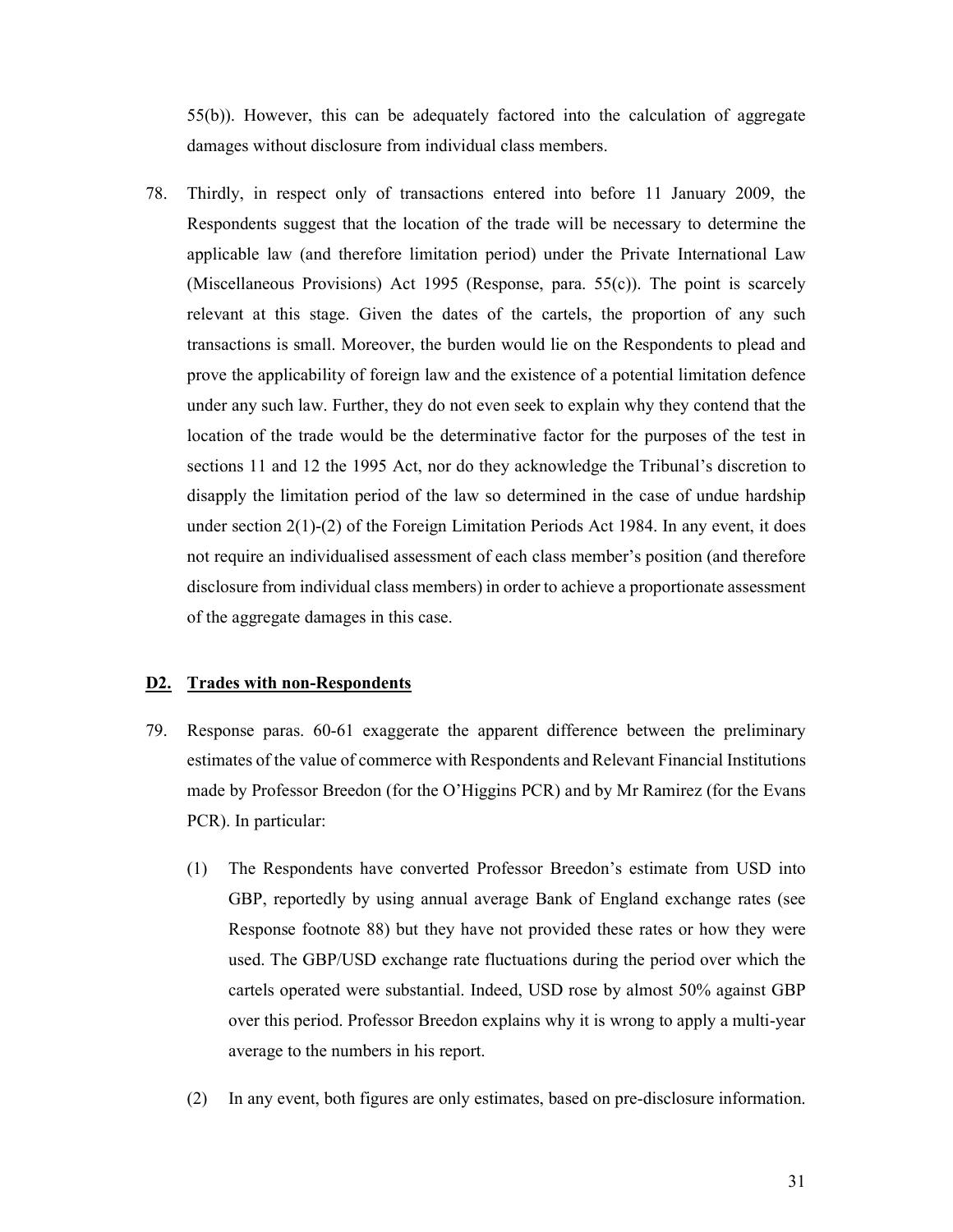(3) Further, the difference may simply reflect different parameters having been taken into account.37

### **D3. Exclusion of certain types of trades by Mr Evans**

80. The Respondents' submissions at paragraphs 63 to 66 of the Response do not apply to the O'Higgins PCR. Unlike Mr Evans, the O'Higgins PCR does not seek to exclude benchmark transactions, limit orders or resting orders from the scope of the proposed action.<sup>38</sup> Indeed, Professor Breedon is of the clear opinion that they should be included.<sup>39</sup>

## **D4. Exclusion of claims by Intermediaries**

81. The Respondents observe that their data does not "*consistently identify the basis on which parties were trading with them*" (Response, para. 67); they do not however deny that there is any relevant data on the subject. In the US FX class action proceedings, a discount factor for such transactions was applied. Alternatively, one could, as a starting point, separate the transactions carried out with intermediaries into a separate 'intermediary trade pot' within the aggregate damages calculation and then address this issue at distribution.<sup>40</sup>

## **D5. Jurisdiction**

- 82. At Response, para. 68, the Respondents refer to the "*sampling exercise of trading contracts to enable the Respondents and O'Higgins to assess the extent to which trades within the proposed class are covered by foreign jurisdiction clauses.*" The result of that sampling exercise was to make clear that jurisdiction clauses are of no or *de minimis* relevance to this case.
- 83. As set out in Scott+Scott's letter to the Tribunal dated 4 February 2020:

 $37$  Breedon 2, paras. 4.12-4.13.<br> $38$  See further Bernheim 2, sect.

<sup>&</sup>lt;sup>38</sup> See further Bernheim 2, section III.A.<br><sup>39</sup> Preeden 2, para  $4.4$ 

 $39$  Breedon 2, para. 4.4.<br> $40$  Breedon 2, para. 4.15

Breedon 2, para. 4.15.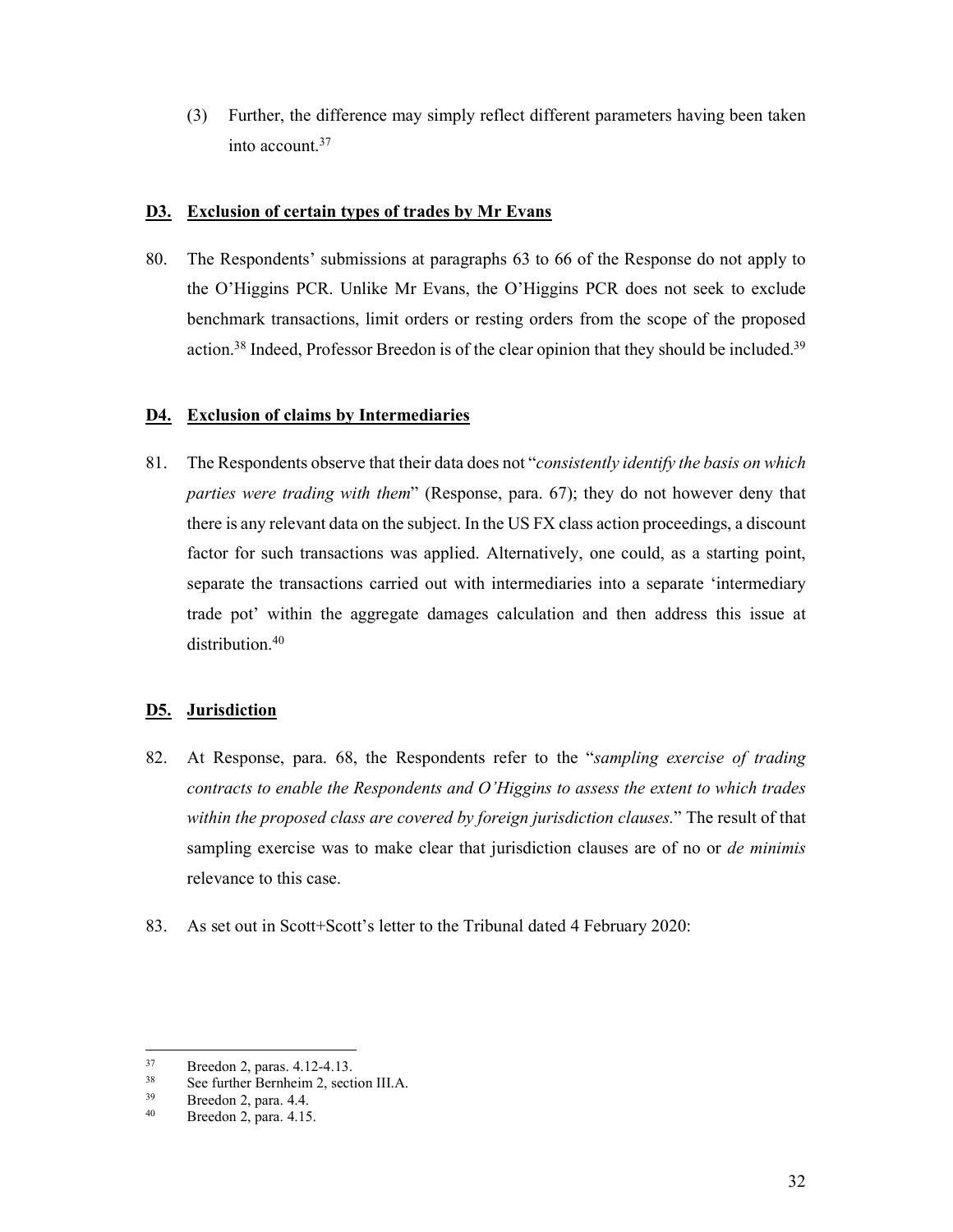- (1) 746 contractual documents were disclosed by the Respondents pursuant to paragraph 8 of the Tribunal's Order dated 6 November 2019.
- (2) Only 33 of the 746 contracts (or fewer than 5%) contain even potentially relevant jurisdiction clauses.
- (3) Of those 33 contracts, in almost every case, there is positive evidence on the face of the contract that the customer is unlikely to be domiciled in the UK.
- (4) Only in one case, which contained a non-UK exclusive jurisdiction clause only from April 2012 (in circumstances where the infringing conduct was held to have terminated on 31 January 2013), is there some positive evidence that might suggest that the customer is domiciled in the UK (namely that certain of the addresses for the customer are in England).
- (5) The O'Higgins PCR sought confirmation from the Respondents as to whether they contend that any of the customers who are party to these 33 contracts are domiciled in the UK. The Respondents were not willing to commit themselves as to the domicile of the customers, but did not contend that any are UK-domiciled.<sup>41</sup>
- 84. Accordingly, there is no need for disclosure of jurisdiction clauses by opt-out (i.e. UKdomiciled) class members in order to quantify aggregate damages in this case. It would be a disproportionate exercise.

## **D6. Pass-on**

- 85. Professor Bernheim explains that in Response para. 72 the Respondents overstate the potential for class members to transfer higher FX trading costs to their upstream suppliers.<sup>42</sup>
- 86. If and to the extent that it becomes relevant to take into account the alleged pass-on scenarios set out at paragraph 72 of the Response when calculating aggregate damages (which is a question of law for a later stage as to which no admissions are made), there

<sup>&</sup>lt;sup>41</sup> In one case, Barclays agreed that the customer is not expected to be domiciled in the UK.<br><sup>42</sup> Bernheim 2, section III.B.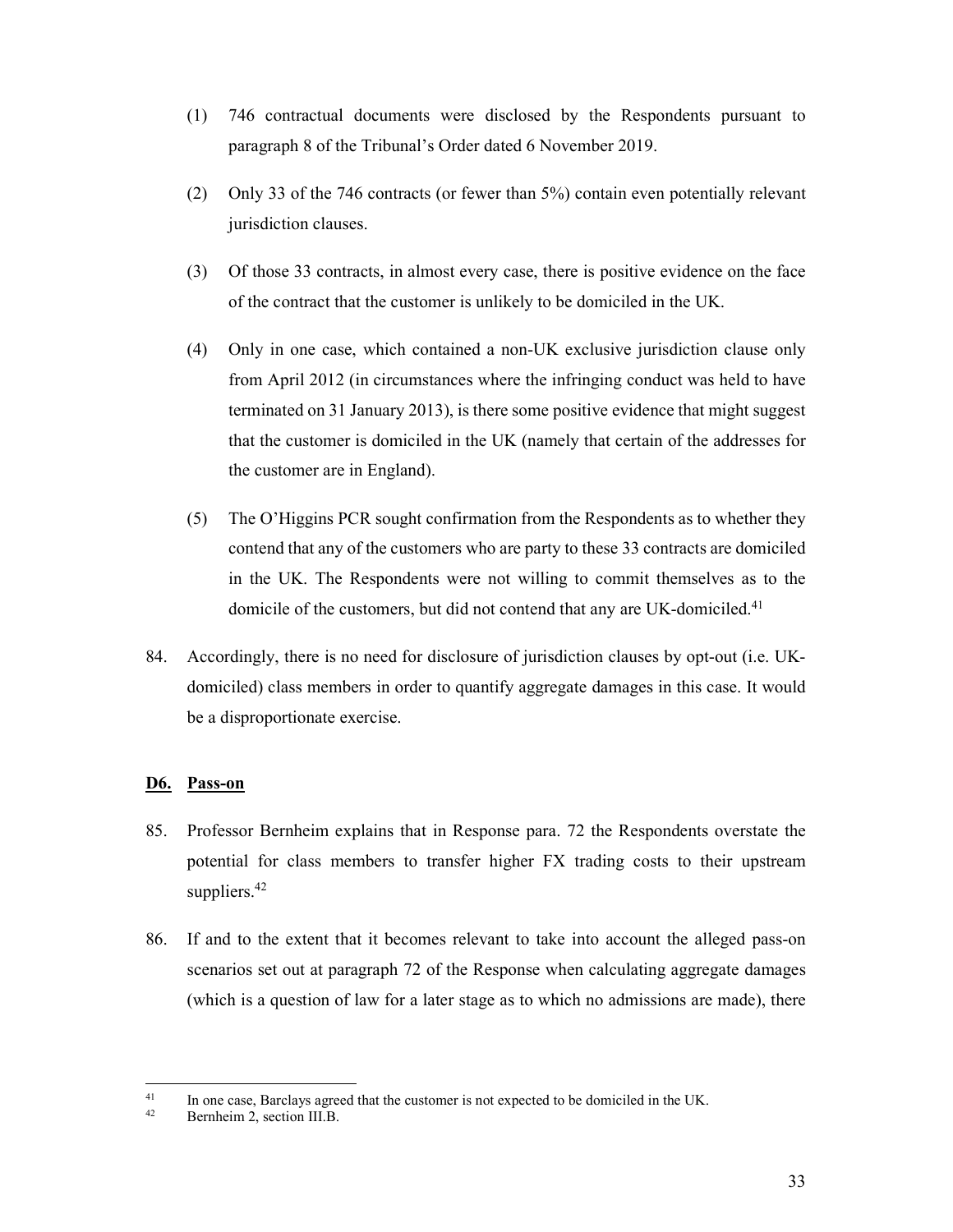are viable methodologies for doing so without any need for disclosure by class members or opt-in certification.

- 87. Professor Bernheim explains his pass-on methodology in respect of financial institutions at section III.B.1 of his second report ("**Bernheim 2**"). He explains his pass-on methodology in respect of non-financial institutions at section III.B.2. He also includes an illustrative calculation at section III.B.3.
- 88. The Respondents' suggestions at Response para. 72 that class members may have reduced payments to service providers, including to those whose remuneration was contingent on fund value, or passed on the risk of FX transactions directly, are also exaggerated.<sup>43</sup>

### **D7. Interest**

89. In paragraph 80 of the Response, the Respondents criticise the O'Higgins PCR for not proposing any methodology for calculating an aggregate award of damages comprising compound interest. Bernheim 2 now explains potential methodologies and data sources for quantifying the appropriate interest rate.44

# **D8. Tax**

- 90. Lastly, in paragraph 82 of the Response, the Respondents briefly allude to an argument that: "*Savings in tax must be taken into account when assessing recoverable loss*".
- 91. It would be wholly disproportionate to refuse opt-out certification on this basis:
	- (1) Some class members will have paid no tax at all on gains on foreign exchange transactions.45

 $^{43}$  Bernheim 2, section III.C.<br> $^{44}$  Bernheim 2 section III D

 $^{44}$  Bernheim 2, section III.D.<br> $^{45}$  Eor example, under IIV to:

<sup>45</sup> For example, under UK taxation law, transactions consisting of buying or selling of foreign currency are treated as "*investment transactions*" on which authorised investment funds (unit trusts and OEICs) are not subject to tax: see regulation  $2(2)(f)$  of the Investment Transactions (Tax) Regulations 2014 (SI 2014/685), and (prior to that) regulation 14F(1)(f) of the Authorised Investment Funds (Tax) Regulations 2006 (SI 2006/964).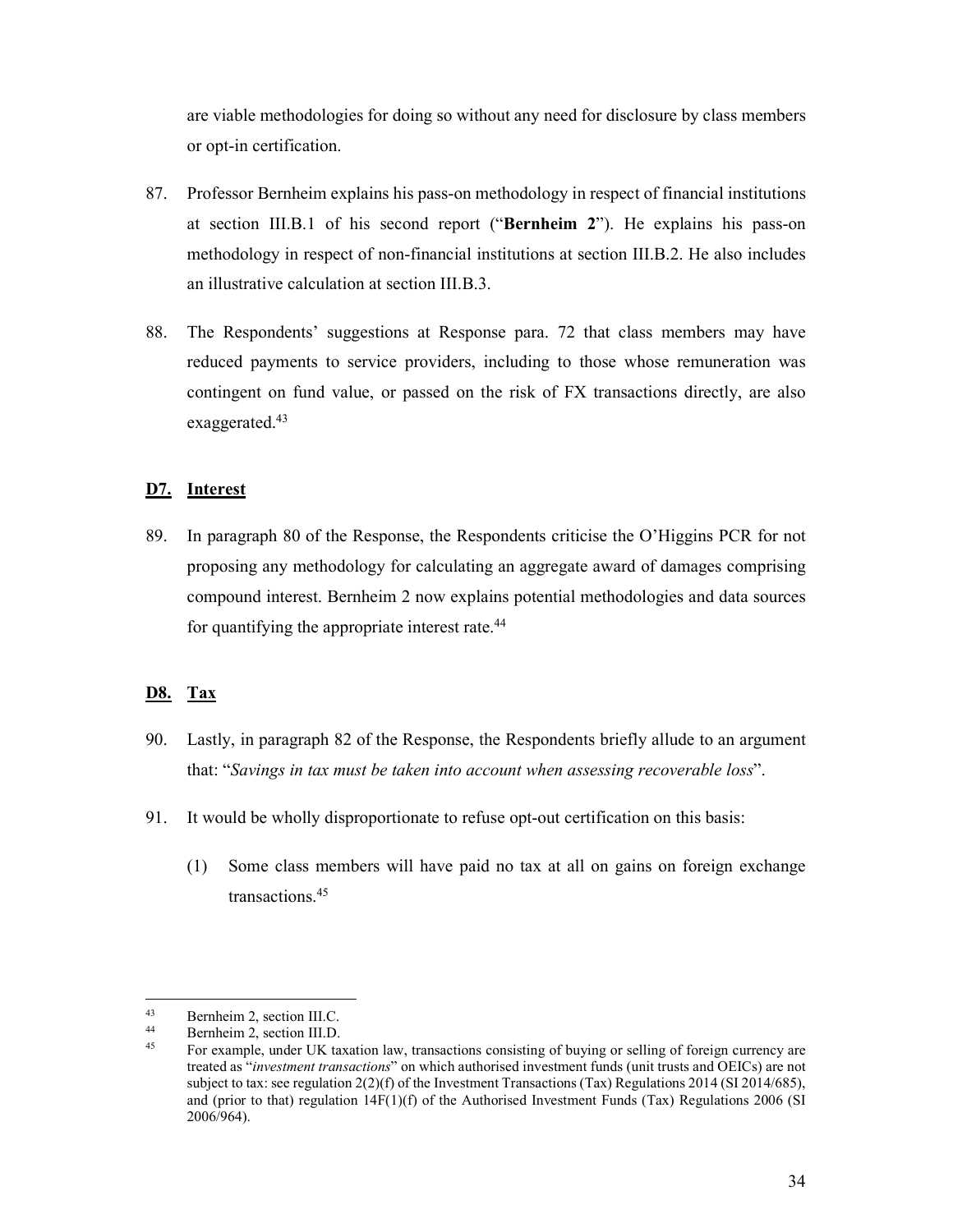- (2) Further, it is conceivable that, in some cases, damages received now will be taxed at a higher rate than the proceeds which the class members should instead have received at the time of the Respondents' wrongdoing. In other words, in some cases, the effect of taxation may be to increase damages not decrease them.
- (3) Information about marginal statutory tax rates is readily and publicly available. No further information about tax rates should be required. However, to the extent reasons emerge for considering aspects of the tax system other than the marginal statutory rate, the economic literature provides methods that would be suitable for computing industry-level average tax burdens.46
- (4) In any event, the law does not permit an unreasonable insistence on precision to defeat the justice of compensating a claimant for infringement of rights. The Tribunal may simply have to recognise the principle that legal proceedings should be dealt with at proportionate cost and apply a broad axe.<sup>47</sup>

# **E. SCOPE OF THE SETTLEMENT DECISIONS AND THE O'HIGGINS PCR'S METHODOLOGY**

- 92. The Respondents argue (at Response, paras. 87-108) that there is a "*fundamental disjuncture*" between the infringements found in the Settlement Decisions and the theory of harm on which the O'Higgins PCR's application is based. It is said: (a) that the Infringements found in the Settlement Decisions were extremely limited in nature; and (b) that the proposed methodology put forward by Professors Breedon and Bernheim proceeds on a series of false assumptions as to the nature of the collusion found by the Commission. In consequence, the Respondents contend that the O'Higgins PCR's proposed claim extends "*well beyond the findings in the Decisions*" (para. 102), on which "*any follow-on claim must properly be based*" (para. 105(b)).
- 93. These arguments are misconceived. They distort both the Settlement Decisions and the expert reports of both Professors Breedon and Bernheim. On proper analysis, it is evident that the proposed claim which the O'Higgins PCR seeks to bring goes no further than the

 $46$  $^{46}$  See Bernheim 2, section III.E.<br> $^{47}$  Sec. Sainsbury's Supermarket

<sup>47</sup> See: *Sainsbury's Supermarkets Ltd. v. Mastercard Inc.* [2020] 4 All ER 807 at [217]-[223]; *Merricks v. Mastercard* [2021] Bus LR 25 at [51] and [122].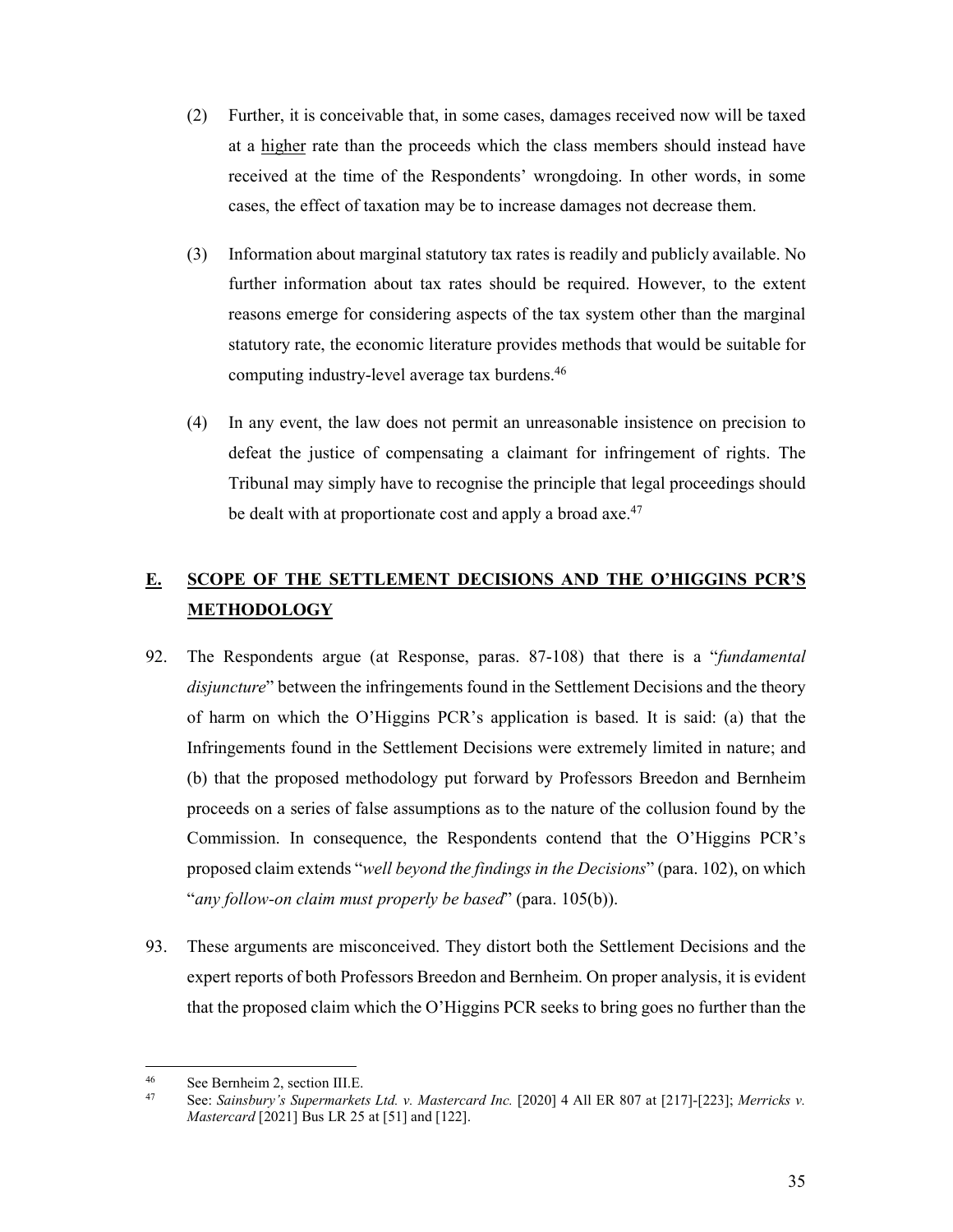four corners of the Settlement Decisions and, furthermore, that its proposed methodology captures the core of the unlawful conduct found in the Settlement Decisions.

94. Furthermore, the Respondents have not filed any expert evidence of their own and so have no evidential basis on which to gainsay the opinions of Professors Breedon and Bernheim. As the Court of Appeal cautioned in *Merricks*, the Tribunal should be wary of giving only "*minimal weight to the [proposed class representative's] experts' own (albeit preliminary) assessment*" (see [2019] Bus LR 3025 at [53]). In any event, the scope for interrogation of expert evidence on a CPO application is limited: as Lord Briggs said in *Merricks*, the "*questioning and cross-examination of experts both should and will be a rare occurrence at certification hearings*" ([2021] Bus LR 25 at [79]).<sup>48</sup>

### **E1. Scope of the Infringements found in the Settlement Decisions**

- 95. The O'Higgins PCR explained the nature of the infringements found by the Commission at length in its Re-Amended Collective Proceedings Claim Form (see, in particular, para. 58). As set out there, the collusion between the Respondents comprised two essential limbs:
	- (1) First, there was an extensive and recurrent exchange of information. As the Settlement Decisions record, the traders at issue "*participated in nearly daily communications*", as part of which "*they engaged in extensive, recurrent and reciprocal exchange of information … relating to different aspects of FX spot trading of G10 currencies*" (Three Way Banana Split Settlement Decision, recital 45; Essex Express Settlement Decision, recital 44, emphasis added). This recurrent and extensive information exchange covered four different types of information, namely: (i) open risk positions (see recital 53 of both Settlement Decisions); (ii) outstanding customers' orders including stop-loss orders, take-profit orders, orders for the fix and immediate orders (see recitals 54 and 55 of both Settlement Decisions); (iii) other details of current or planned trading activities (see recital 57 of both Settlement Decisions); and (iv) information relating to existing or intended bid-ask spreads (see recitals 58 and 59 of both Settlement Decisions). The information exchange took place pursuant to an "*underlying understanding*" that:

<sup>&</sup>lt;sup>48</sup> Note also the observations of the minority in the Supreme Court at [113] that holding a mini-trial at the point of certification would be "*wholly inappropriate*".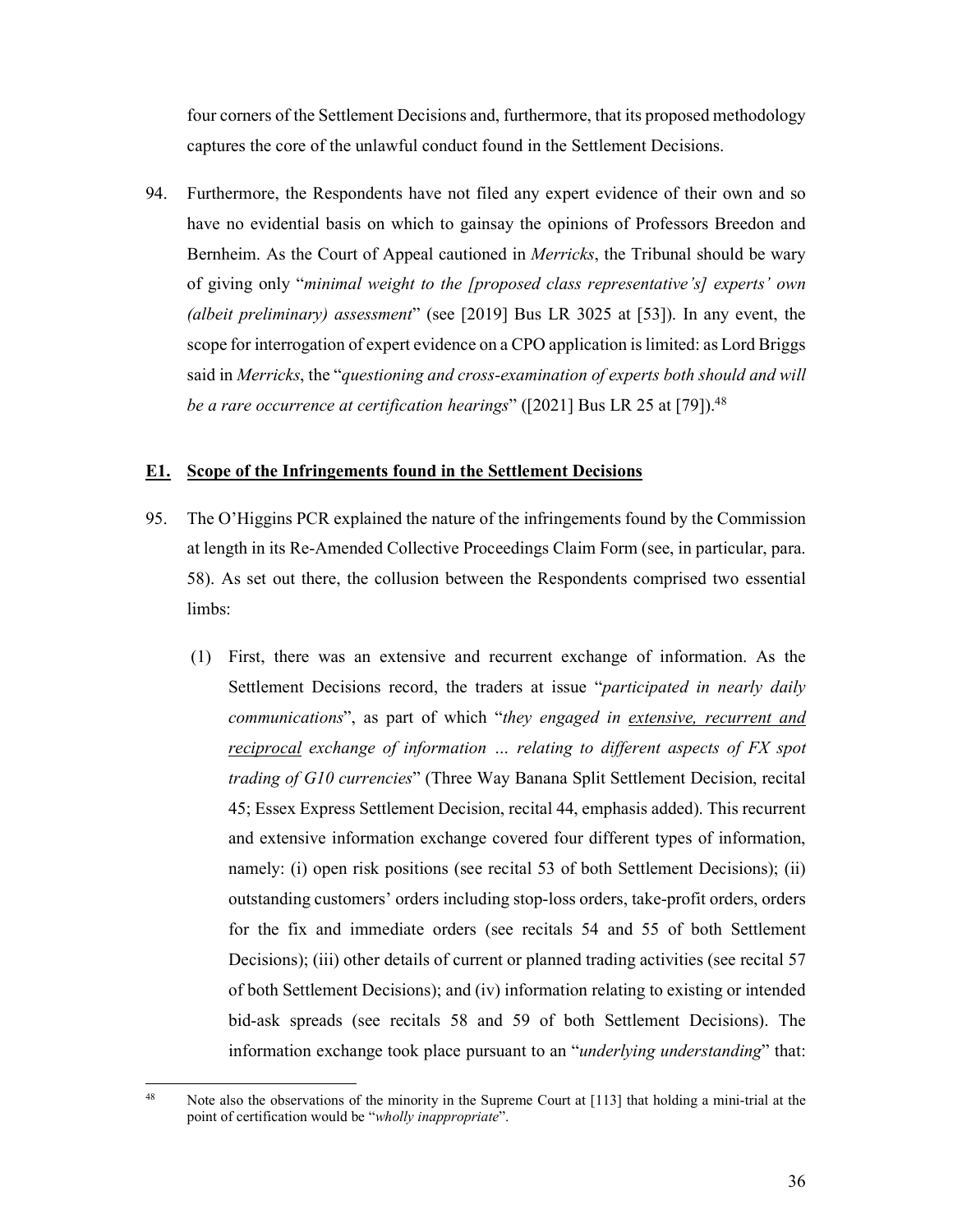(a) such information could be used to the traders' respective benefit and in order to identify occasions to coordinate their trading; (b) such information would be shared within the private chatrooms; (c) the traders would not disclose such shared information received from other chatroom participants to parties outside of the private chatrooms; and (d) such shared information would not be used against the traders who shared it (see recital 47 of the Three Way Banana Split Settlement Decision and recital 46 of the Essex Express Settlement Decision).

- (2) Second, there were instances of coordination facilitated by the exchange of information, which "*took place with a view to benefiting the participating traders' returns or to avoiding trading against each other's interest*" (see recital 60 of both Settlement Decisions). The Commission found that there were two specific types of coordination: first, coordinated trading with a view to affecting a fix (i.e. benchmark manipulation) and second, coordinated trading whereby traders refrained from trading as they otherwise would have done on account of another trader's announced position or trading activity (a practice referred to by the Commission as standing down) (see recitals 61-63 of both Settlement Decisions). The Commission also found that the exchange of information on bid-ask spreads "*may remain useful for the other traders for a window of up to a few hours depending on the market's volatility at the time, and could enable coordination of spreads to that client*" (recital 58 of both Settlement Decisions) and "*may have facilitated occasional tacit coordination of those traders' spreads behaviour, thereby tightening or widening the spread quote in that specific situation*" (recital 89 of both Settlement Decisions).
- 96. The Commission went on to find that these activities in which the Respondents participated constituted a series of unlawful agreements and/or concerted practices contrary to Article 101(1) TFEU and Article 53 of the EEA Agreement. Importantly, the Commission did not seek to characterise all the conduct in which the Respondents engaged as exclusively either an agreement or a concerted practice. Rather, it found (in accordance with well-established case law) that a "*cartel may … be an agreement and a concerted practice at the same time. Article 101 of the Treaty lays down no specific category for a complex infringement of the present type*" (recital 76 of both Settlement Decisions). Thus, whilst the underlying understanding pursuant to which the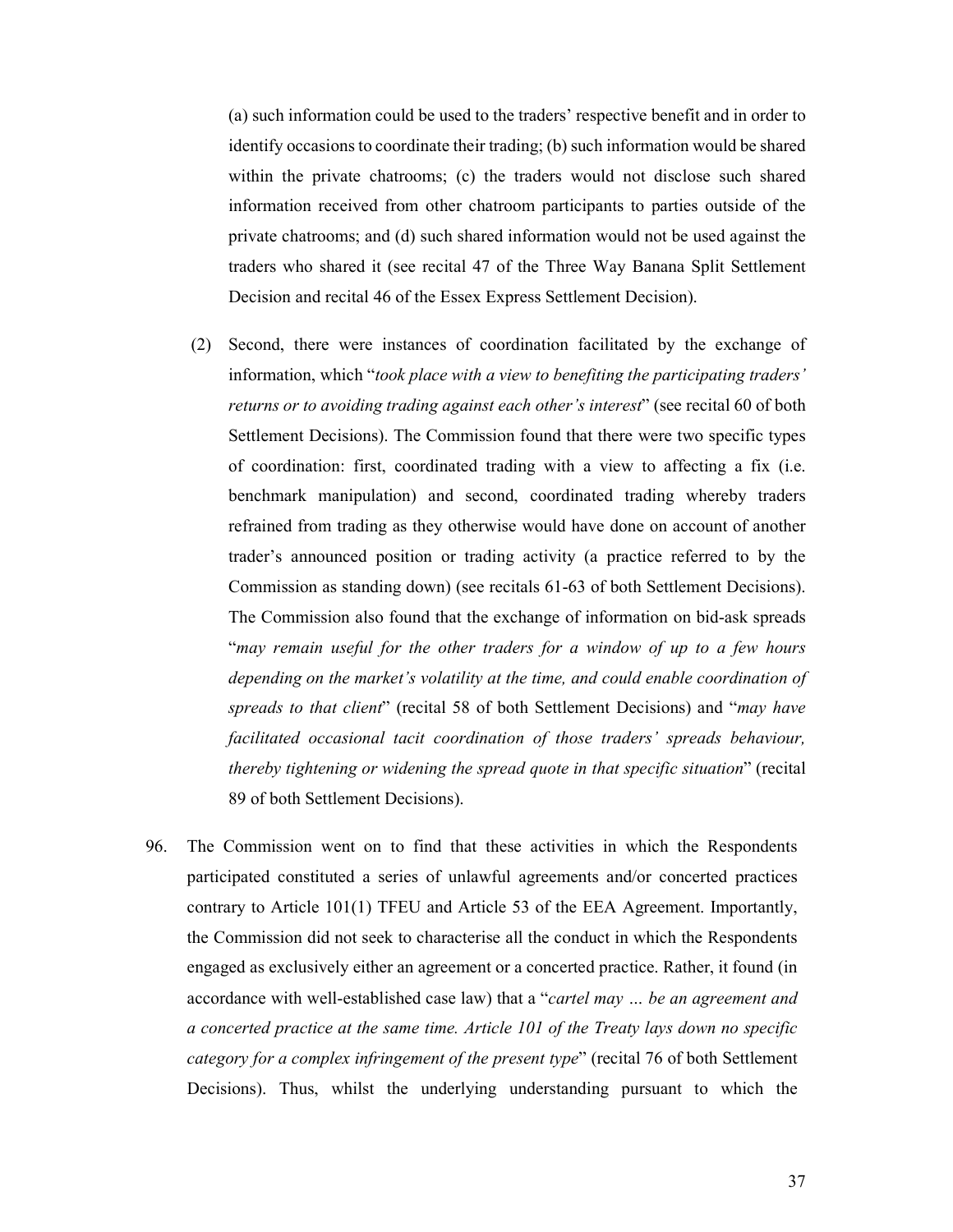information exchange above took place was specifically found to constitute an agreement contrary to Article 101(1) TFEU (see recital 83 of both Settlement Decisions), the information exchange and coordination in which the Respondents participated constituted a series of "*[o]ther agreements and/or concerted practices*" (see recitals 84 and 85 of both Settlement Decisions). Further, as they are Settlement Decisions, the Respondents have clearly and unequivocally acknowledged liability for their participation in the cartels, and must be taken to agree with the findings contained in the Settlement Decisions. In such circumstances, it would be an abuse of process for the Respondents to seek to resile from any of the Commission's findings (see *AB Volvo (Publ) & Others v. Ryder Limited & Others* [2021] 4 CMLR 7).

97. Against that backdrop it is evident that the repeated assertions made by the Respondents to the effect that the scope of the Infringements they participated in were "*narrow*" or "*limited*" are misplaced. In particular, it is wrong to suggest that each infringement "*concerned*" only the underlying understanding (as is implied at Response, para. 89(a)). As above, the underlying understanding was only one aspect of the Infringements found by the Commission. The O'Higgins PCR also notes, in this context, that the proceedings are at an extremely early stage. It has had no sight of the actual communications between the Respondents which underlie the Commission's findings of anti-competitive conduct.

#### **E2. No "***false assumptions***" about the scope of the Infringements**

- 98. Before turning to the specific "*false assumptions*" which the Respondents suggest that the O'Higgins PCR has made, the O'Higgins PCR notes that both Professors Breedon and Bernheim set out a detailed analysis of the conduct described in the Settlement Decisions in their respective expert reports, which has not been criticised by the Respondents: see Bernheim 1, paras. 37-48, and Breedon 1, paras. 3.5-3.10. It cannot therefore be said that the O'Higgins PCR's experts have failed to have firmly in mind the precise nature of the infringing conduct found by the Commission.
- 99. As for the specific "*false assumptions*" on which the Respondents rely, none of them has merit for the following reasons.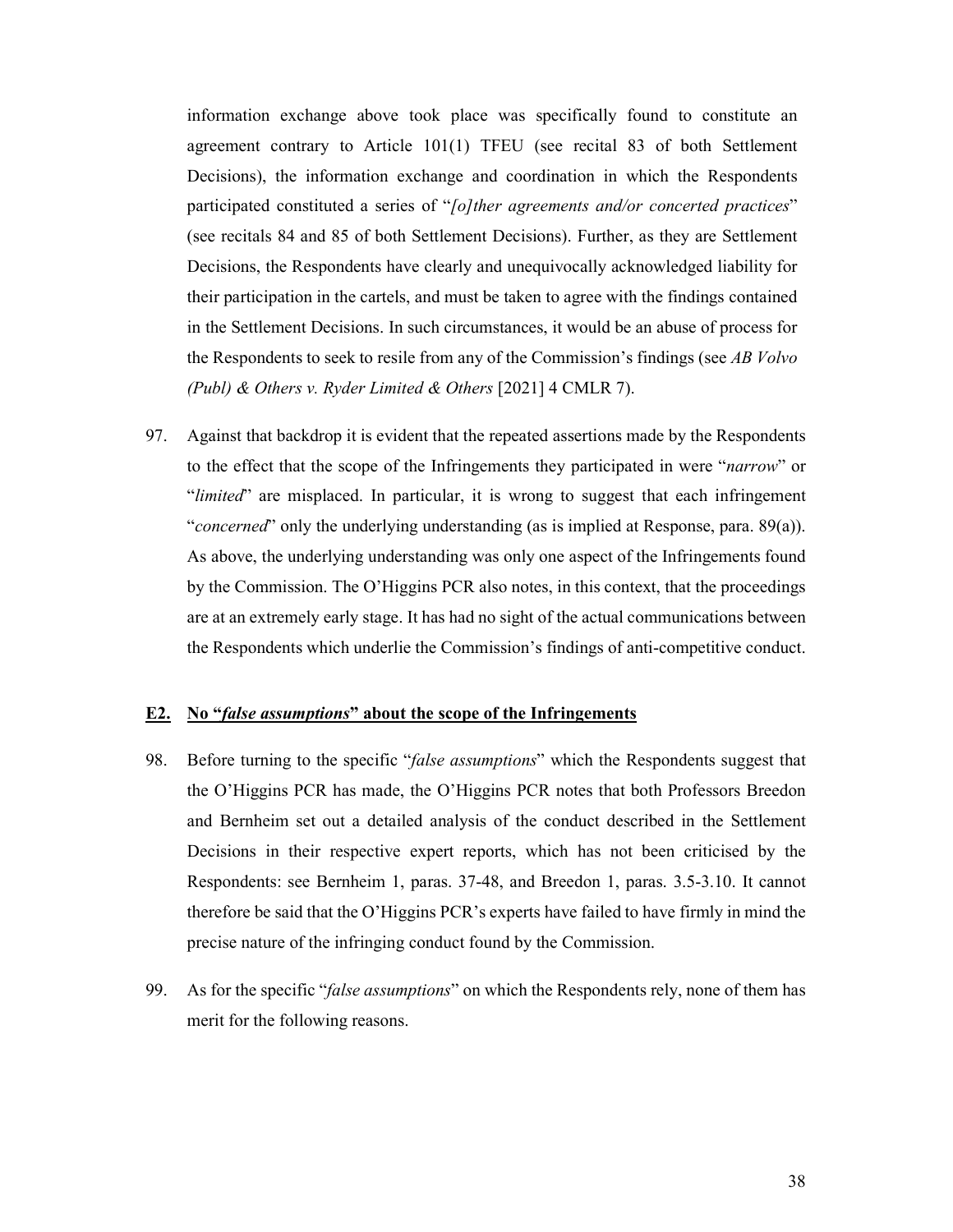- 100. First, it is said that Professor Breedon proceeds on the basis of a false assumption that there was "*an actual agreement*" between the Respondents to widen spreads (see Response, paras. 90-91). However:
	- (1) As noted above, the Settlement Decisions make clear that there were "*extensive and recurrent*" information exchanges in which the Respondents participated and which included information about bid-ask spreads which may have enabled coordination.
	- (2) The statement at para. 4.4 of Breedon 1 that "*there is an implicit agreement within the FX Cartels to keep spreads wide*" was not intended to be a factual or legal assertion as to the existence of such an agreement within the meaning of Article 101(1). Rather, this statement appears in the context of an analysis of the information exchange aspect of the infringement found by the Settlement Decisions. Para. 4.4 itself starts by pointing out that the "*colluding group have an informational advantage*" and paras. 4.6-4.9 are squarely focussed on "*potentially market moving information*". Given the information exchange in which the Respondents participated, it was clearly justifiable to regard it as economically equivalent to an "*implicit*" agreement.
- 101. Second, it is said that Professor Breedon wrongly proceeds on the basis of an assumption that any coordination which did occur on bid-ask spreads would "*necessarily have resulted in wider quoted spreads to customers*" (see Response, paras. 94-96). This is incorrect. As the Respondents themselves recognise, at para. 98 of their Response, Professor Breedon expressly notes in his first report that "*colluding market markers in principle could charge narrower spreads as a result of [the] informational advantage*" they obtained from exchanging information on bid-ask spreads. The Respondents say that this "*contradicts and undermines*" the O'Higgins PCR's "*assumption that collusion with the Infringements would necessarily lead to wider spreads*" (para. 98). That is a contrivance; in reality, it shows that no such assumption has been made.
- 102. Rather:
	- (1) As above, Professor Breedon has recognised that in principle bid-ask spreads might have been tightened. It is his opinion that in practice, bearing in mind what else is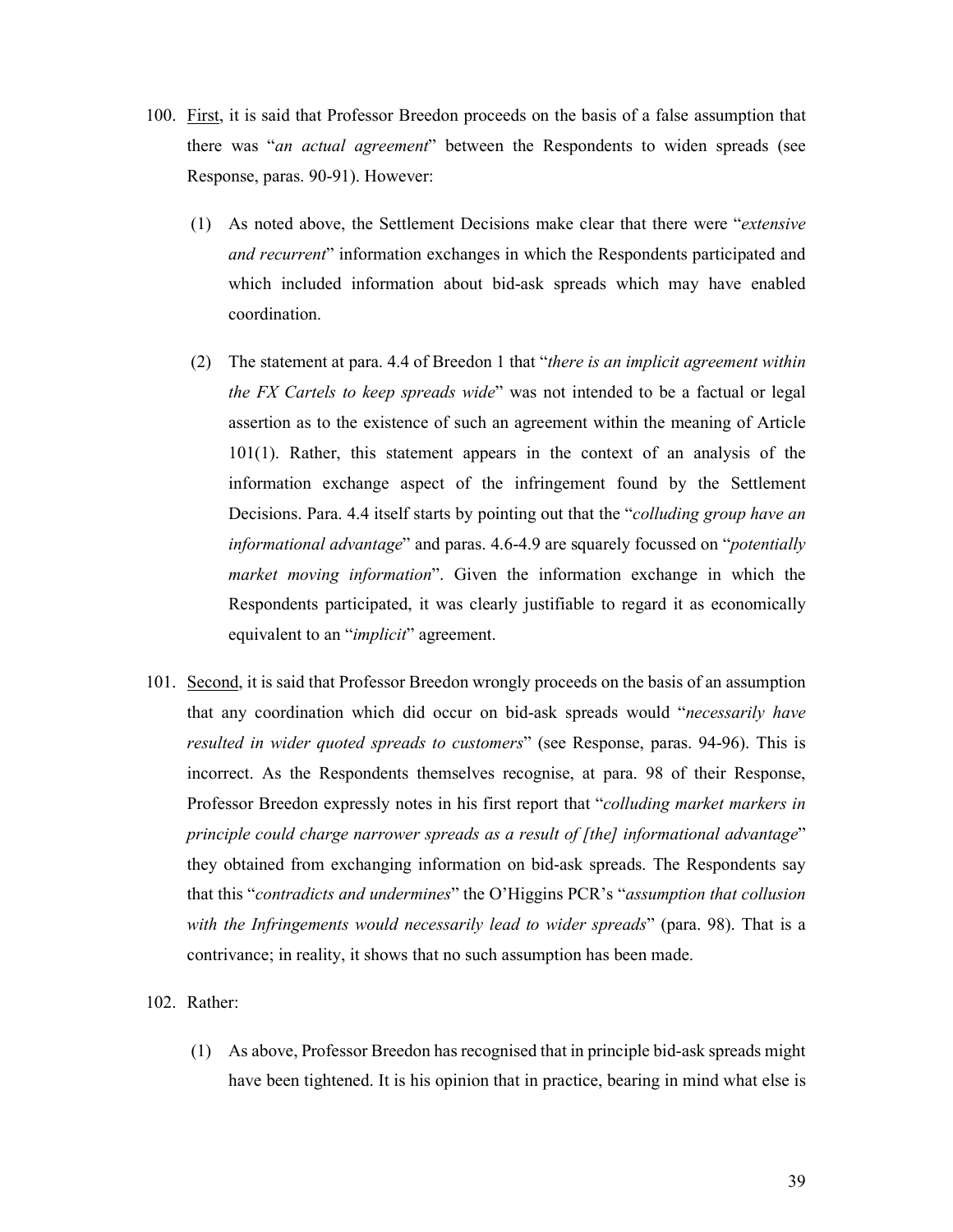known about the unlawful conduct in which the Respondents participated, they would likely have widened: see para. 3.19 of his second report ("**Breedon 2**").

- (2) Professor Breedon does not assume that the conduct necessarily widened bid-ask spreads. Instead, he proposes a regression-based approach designed to estimate the impact of the conduct on bid-asks spreads, while accounting for relevant factors not influenced by the cartels.
- (3) This is entirely consistent with recital 89 of both Settlement Decisions which says that the coordination of traders' spread behaviour may have resulted in the "*tightening or widening the spread quote in that specific situation*".
- (4) The Respondents say, in this regard, that the Settlement Decisions make no specific findings of punishment mechanisms. But fundamental to the underlying understanding was the agreement that shared information would not be used against the traders who shared it. Recital 81 in both Settlement Decisions also makes clear that there was monitoring: "*the extensive exchange of information helped in monitoring compliance with the underlying understanding*".
- (5) Professor Breedon is clear that his proposed methodology does not proceed on any assumption that effective/quoted spread widening in fact occurred; to the contrary, whether or not this is the case is an empirical question which will be tested and captured by his proposed methodology.49
- 103. Third, it is said that Professor Breedon wrongly assumes that non-colluding banks would also have widened their spreads in response to the collusion between the Respondents (see Response, paras. 99-102). Again, however, this is not an assumption made by Professor Breedon but rather his expert assessment of what the response of non-colluding banks would likely have been to the unlawful conduct of the Respondents and in light of the well-established economic principle of 'adverse selection'. The reasons for that are explained in Breedon 1 (para. 4.4) and in Bernheim 1 (paras. 39-41). Professor Breedon makes clear in Breedon 2 that whether or not this was in fact the case is a matter that will fall to be tested empirically following disclosure.<sup>50</sup> It bears noting in this context that the Respondents have not adduced any expert evidence of their own, in order to gainsay the

 $^{49}$  Breedon 2, paras. 3.11-3.13.<br> $^{50}$  Breedon 2, para. 3.15

Breedon 2, para. 3.15.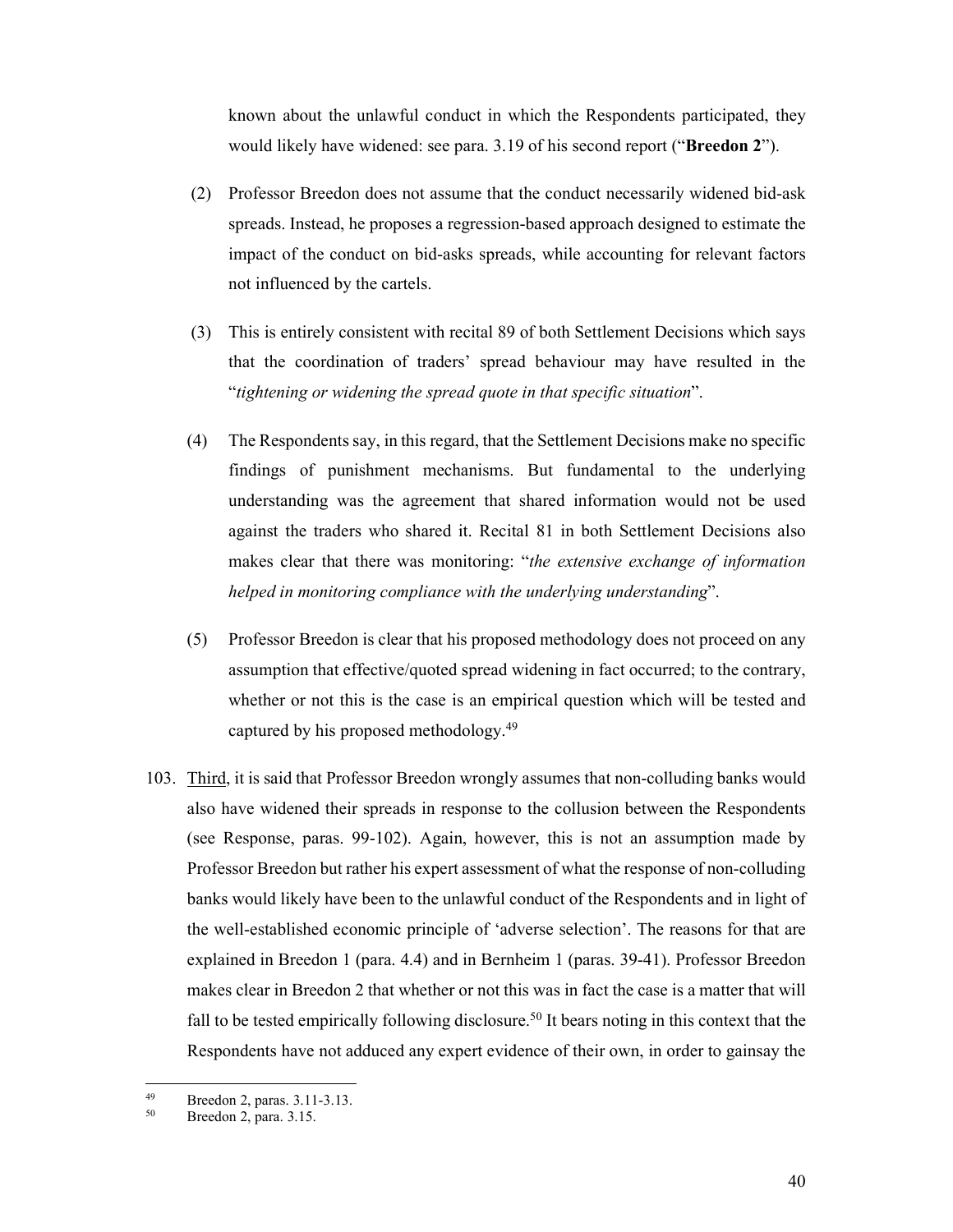opinions of Professors Breedon and Bernheim. They point (at para. 101 and footnote 165 of the Response) to one item of academic commentary on this point. However, this article only serves to support his analysis.<sup>51</sup> It shows that higher market shares led to greater information advantage. The ability or willingness of a bank with a small market share to become one with a large market share by offering loss making spreads is not addressed. It seems an improbable strategy.

- 104. Fourth, it is said that Professor Breedon has proceeded on a false understanding as to the extent of the infringing conduct found by the Commission in the Settlement Decisions. This goes nowhere, however. The argument proceeds on a distorted reading of the Settlement Decisions that ignores the "*extensive*" and "*recurrent*" nature of the information exchange in which the Respondents participated. Further:
	- (1) As Professor Breedon explains in his second report, and contrary to the suggestion at paras. 104-105 of the Response, the market shares of the Respondents are a relevant factor because larger market shares confer access to more information.<sup>52</sup>
	- (2) His model of adverse selection explains how the profits made through any information advantage will have both direct and indirect effects on other market participants.53
- 105. Lastly, the Respondents say that Professor Breedon has not explained how he might apportion loss between the two infringements (if that becomes necessary). This topic and a methodology are addressed at Breedon 2, paras. 3.30-3.34.
- 106. For these reasons, the suggestion that the O'Higgins PCR's expert methodology is advanced on a series of false assumptions about the scope of the infringements found by the Commission is without merit.

 $51$  $51$  Breedon 2, fn. 23.<br> $52$  Breedon 2, para 3

 $52$  Breedon 2, para. 3.25.<br> $53$  Breedon 2, para.  $3.26$ 

<sup>53</sup> Breedon 2, para. 3.26.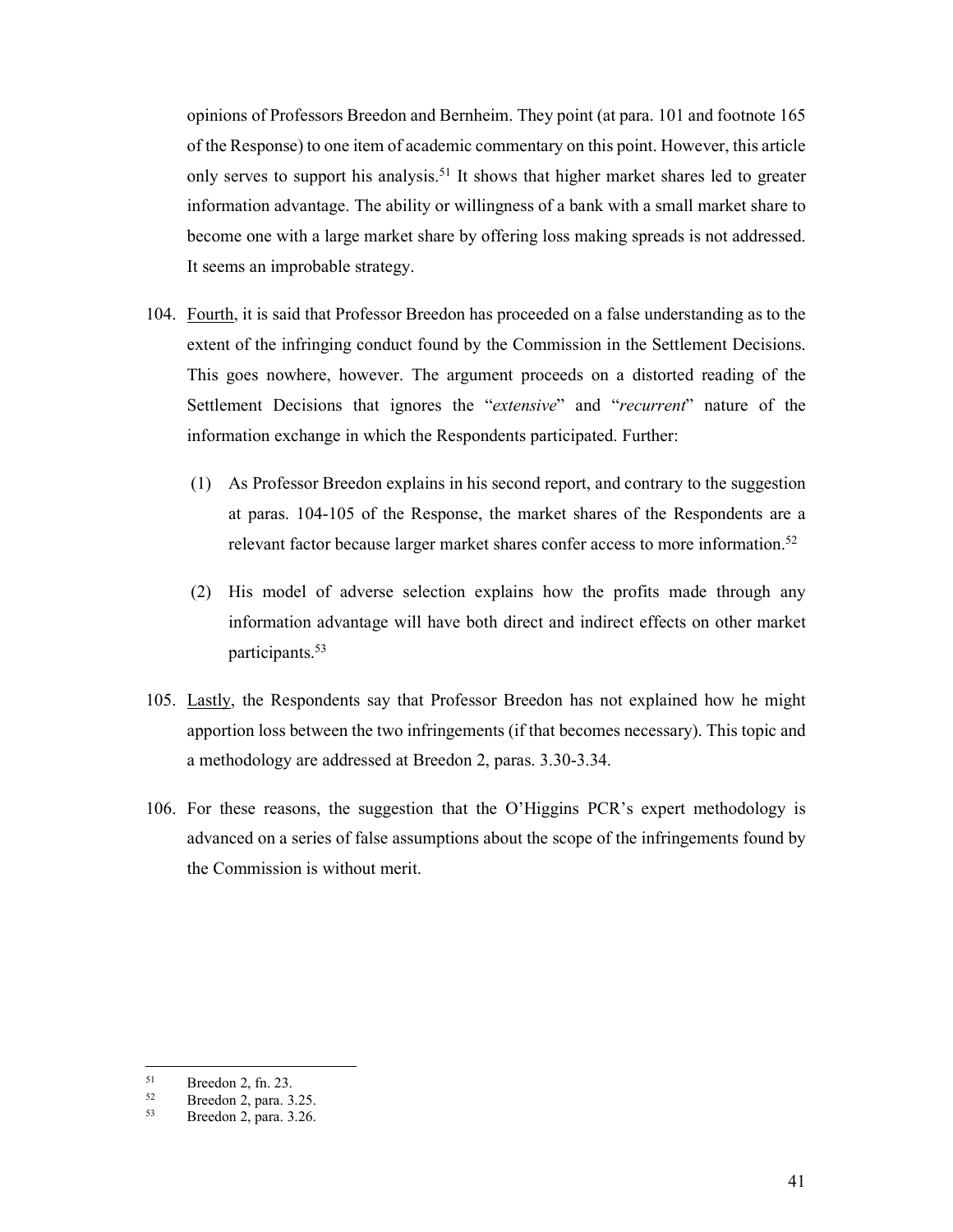#### **E3. O'Higgins PCR's case on causation**

- 107. At Response paras. 109 to 134, the Respondents contend that the PCRs' cases on causation are weak. To the extent that these paragraphs concern the O'Higgins PCRs' case, the contentions are denied:
	- (1) The criticisms at Response paras. 114 to 120 are made against the Evans PCR only.54
	- (2) The criticism of the adverse selection risk mechanism, set out at Response paras. 121 to 127, is rebutted in section IV.A of Bernheim 2. The criticism is rooted in the claim that information exchanges among cartel members were too "*episodic*" to materially and systemically impact adverse selection risk; this description mischaracterises the factual narrative that appears in the Settlement Decisions.
	- (3) Response paras. 128 to 134 criticise the PCRs (but principally the Evans' PCR's expert) for "*attempts to extend their claims to E-Commerce Transactions*". As to this:
		- (a) The Settlement Decisions do not use the term "*E-Commerce Transactions*", which is the Respondents' creation. They relevantly state as follows:

 "*The case does not concern FX spot e-commerce trading activity understood as FX spot trades that are automatically booked by, or executed by either the relevant bank's proprietary electronic trading platforms or computer algorithms. These transactions take place without the intervention of any trader.*"55

(b) The O'Higgins PCR recognises that its claim is confined to a follow-on claim based on the Settlement Decisions. However, it does not accept the Respondents' reading of the above passage from the Settlement Decisions. The O'Higgins PCR considers that the definition appears to exclude only those transactions which take place without the intervention of any trader, not (as the Respondents appear to think) all trades executed electronically. Professor Breedon sets out his opinion on the likely interpretation of the Commission's exclusion at Breedon 2, paras. 3.38-3.41, namely that it

 $54$  Breedon 2, para. 3.37.

<sup>55</sup> Three Way Banana Split Settlement Decision, fn. 6; Essex Express Settlement Decision, fn. 6.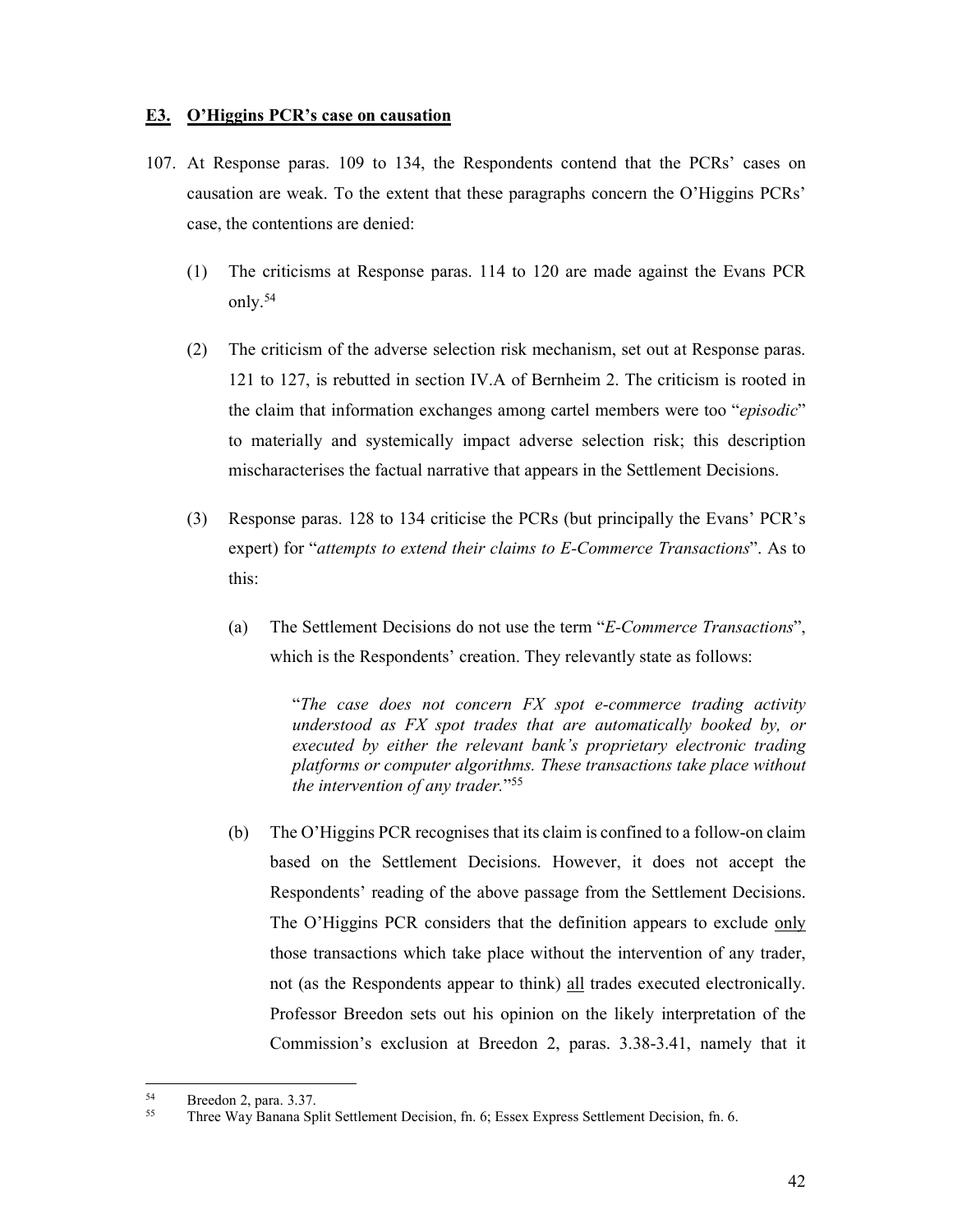appears to be confined to single bank platforms' algorithms matching trades automatically.

- (c) In any event, it is Professor Breedon's view that, whatever the scope of ecommerce trading excluded from the Settlement Decisions, the infringement is likely to have had an impact on the pricing of all trading in the relevant currencies. However, the extent to which it did is an empirical issue requiring analysis of data from the Respondents.56
- (d) It is accordingly premature for the Tribunal to carve out any such transactions from the proposed claim.

## **E4. O'Higgins PCR's quantum methodology**

- 108. Response paras. 135 to 152 seek to criticise the regression-based approach proposed by the PCRs. These criticisms are rebutted in section IV.B of Bernheim 2:
	- (1) For the reasons explained in section IV.B.1 of Bernheim 2, paragraphs 137 to 139 rely on a flawed understanding of regression models. By mis-stating some of the properties that a well-specified regression model must satisfy, they thereby create a misleading impression that if a regression fails some of these properties, it is necessarily unreliable.
	- (2) For the reasons explained in paragraphs 64 to 69 of Bernheim 2, paragraphs 140 to 151 are mistaken in claiming that it is a deficiency in the modelling that the PCRs cannot plausibly control for the eight factors there listed in any regression analysis. In particular:
		- (a) By employing the "*prediction approach*", the analysis can be immunised against concerns that the omission of these variables might bias estimates of the cartels' effects.

<sup>-</sup>56 Breedon 2, para. 3.39-3.41.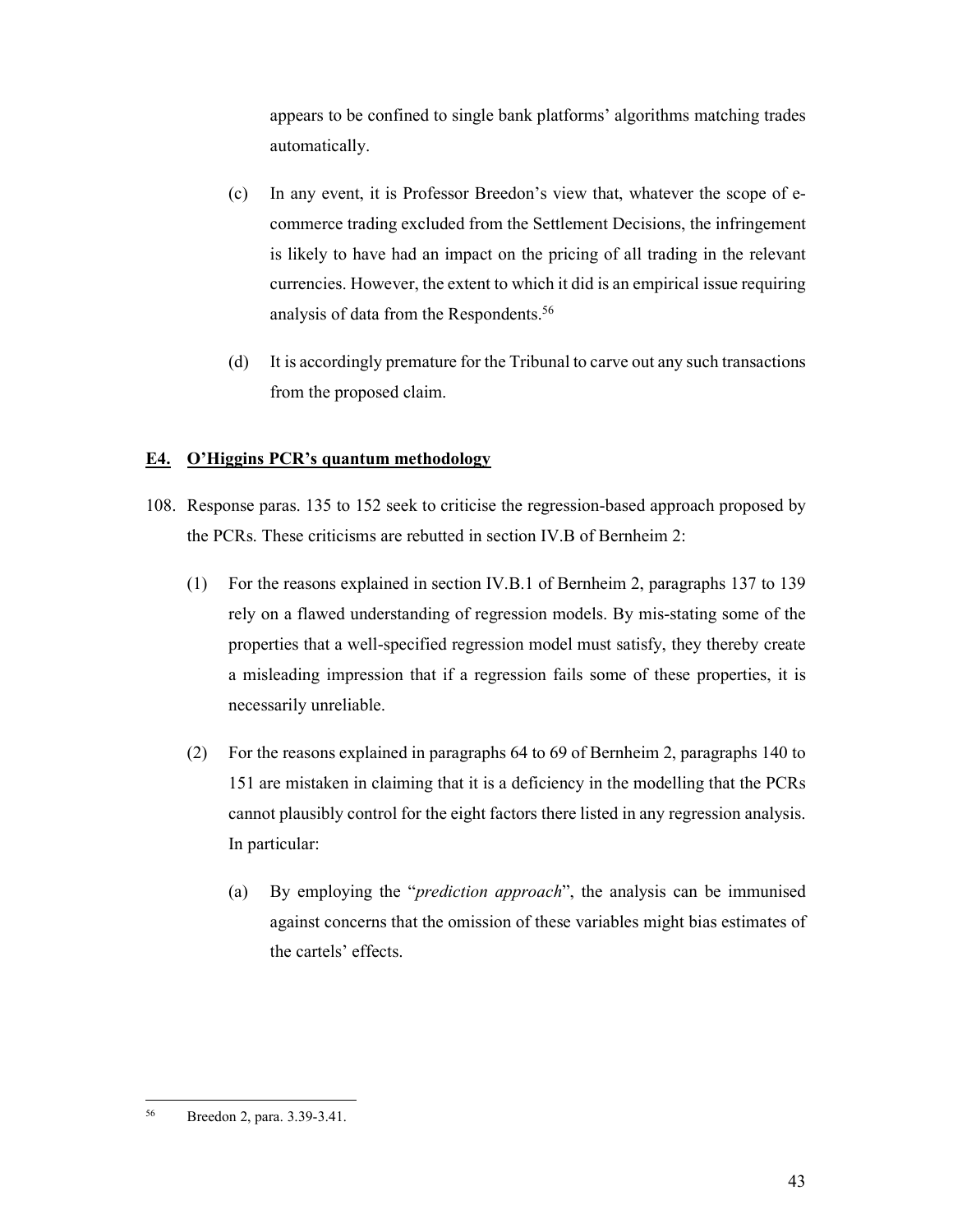- (b) The Respondents provide no supporting evidence for the implicit assertion that these eight factors materially affect FX spreads, and/or that the effects are large enough to merit their inclusion in the regressions.
- (c) Regression analysis does not necessarily require precise measurement of causal factors.
- (d) The Respondents provide no reason, let alone evidence, to think there are systematic relationships between the eight factors they identify and the cartels' conduct.
- (e) The Respondents' list includes some factors that the cartels' conduct may have affected.
- (f) Professor Breedon explains how he plans to draw on the existing academic literature to identify key factors and alternative data sources that can be used to model those factors if necessary.57
- (3) As explained in section IV.B.2 of Bernheim 2, the Respondents mischaracterise the role of heterogeneity in regression modelling.
- (4) The Respondents also mischaracterise the nature of Professor Bernheim's prediction approach.58
- 109. The O'Higgins PCR's proposed methodology has the significant advantage of capturing all the core aspects of the anti-competitive conduct found by the Commission.
- 110. As noted above, the collusion found by the Commission in section 4.1.2.3 of both Settlement Decisions related to the twin practices of benchmark manipulation and standing down. Taking those in turn:
	- (1) Collusion on benchmark manipulation is captured by the expert methodology proposed by Professor Breedon because it employs the measure of Realised Spreads and Realised Half-Spreads. The 'Realised Spread' measures the difference between the exchange rate paid for a given trade and the prevailing market price

 $57$  Breedon 2, para. 3.46.

Bernheim 2, section IV.B.3.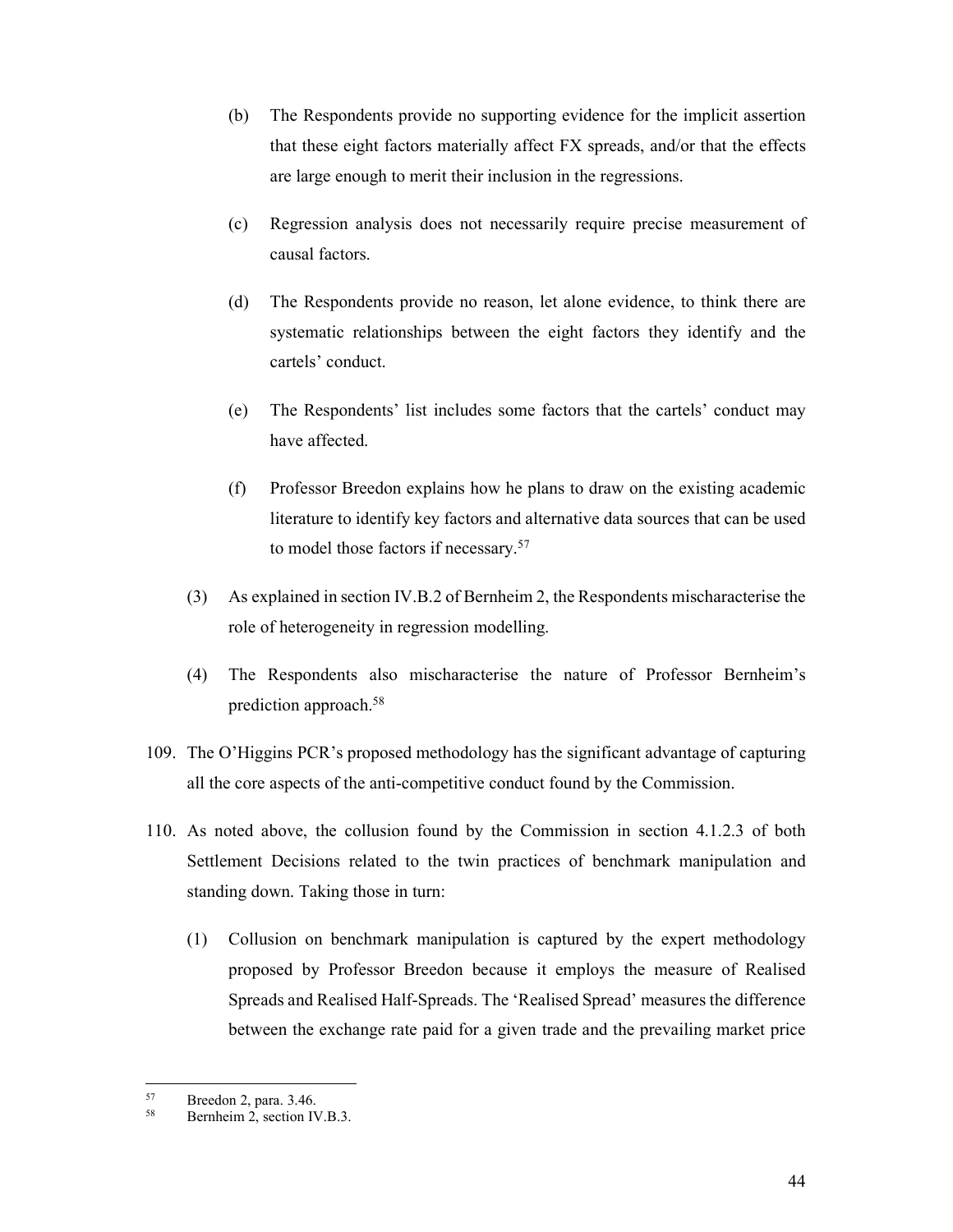for the opposite trade for the relevant instrument at a point in time *shortly after* the trade's execution (Breedon 1, para. 6.18(a)) (in contrast to the 'Effective Spread' which measures that difference at the point of execution). Likewise, the 'Realised Half-Spread' measures a dealer's revenue by comparing the price at which the dealer and client dealt at the point of execution with the prevailing market midpoint sometime *after* the trade was executed (Breedon 1, para. 6.18(b)). Professor Breedon's use of Realised Half-Spreads means that he is able to account "*for posttrade movements*" and "*measure the change in per-trade revenue obtained from collusive activities such as front running by the Dealer*" (Breedon 1, para. 6.19). Worked illustrations of this point are provided at paras. 61-73 of Bernheim 1. As Professor Bernheim states at para. 72:

"*The realized half spread also captures the impact on transactions influenced primarily by coordinated price manipulation. For example, the EC Decisions indicate that coordinated price manipulation may have been especially likely around the time of benchmark "fixes". Transactions arising from orders at benchmark prices execute at the same fixing price, regardless of whether the order is a buy or sell, and thus are not subject to widened effective spreads. However, those transactions would be subject to the price-impact component of the realized half-spread*".

- (2) Professor Breedon's methodology also captures the effects of standing down. This point is explained at paras. 6.30-6.33 of Breedon 1. As is made clear there: "*the effect of certain Dealers refraining from trading is similar to an explicit agreement to quote wider spreads and should result in wider Effective and Realised Half Spreads*" (Breedon 1, para. 6.32; see also Bernheim 1, para. 48). The effects of standing down practices will therefore be captured by Professor Breedon's proposed methodology insofar as it will compare Realised Half Spreads during the Cartel Period with Realised Half Spreads in the post-Cartel Period (Breedon 1, para. 6.33).
- 111. Thus, whilst the Respondents' complaint (at para. 89(d) of the Response) that the PCRs' claims "*are primarily concerned with bid-ask spreads*" which was "*not the primary focus of the Decisions*" may be true of the Evans PCR's expert methodology, it is not applicable to the O'Higgins PCR's expert methodology. This is a point to which the O'Higgins PCR returns in section F of its Submissions on the Carriage Issue dated 23 April 2021 where the respective approaches of the O'Higgins and Evans PCRs are further addressed.